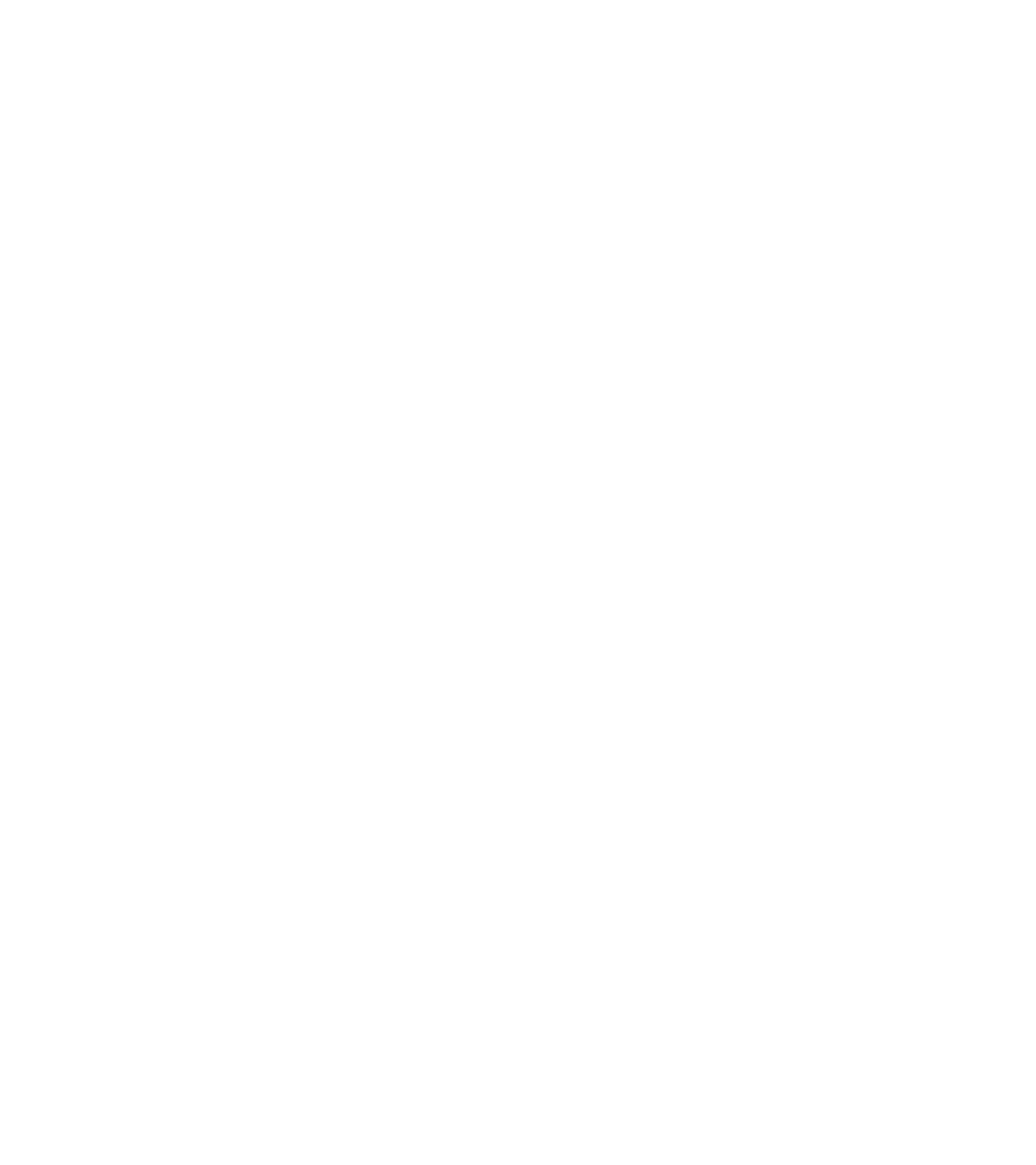*No securities regulatory authority has expressed an opinion about these securities and it is an offence to claim otherwise.*

Information has been incorporated by reference in this prospectus from documents filed with securities commissions or similar authorities in Canada.

*Copies of the documents incorporated herein by reference may be obtained on request without charge by contacting the Saving Services of the Fonds de solidarité des travailleurs du Québec (F.T.Q.) (the "Fonds de solidarité FTQ") P.O. Box 1000, Chabanel Station, Montréal, Québec H2N 0B5, or by calling 514 383-3663 or 1 800 567-3663. These documents are also available electronically on the Fonds de solidarité FTQ website at fondsftq.com or the SEDAR website at sedar.com.*



# Short Form Prospectus

CLASS "A" SHARES, SERIES 1 AND SERIES 2 June 30, 2021

#### Generally, an investment in the Fonds de solidarité FTQ should be considered an investment for your retirement.

The Class "A" Shares, Series 1 and Series 2 (hereinafter collectively referred to as the "Shares" or the "Share"), described in this short form prospectus are offered to Québec residents only. For the purpose of this short form prospectus, the definition of resident is the one described in the Québec *Taxation Act*.

For the purpose of maintaining the balance of its business model, among other objectives, the Fonds de solidarité FTQ has extended the suspension of subscriptions for its Shares by lump sum payment and has limited the issuance of Shares by pre-authorized withdrawals (see Section 6 "How can I subscribe for shares offered by the Fonds de solidarité FTQ?" for details on the terms that apply to the suspension of subscriptions by lump sum payments and limited Share issuance as well as the applicable exceptions). Please note that if any other changes are made to the subscriptions offered, the Fonds de solidarité FTQ will announce the applicable conditions in a press release.

| Share value as at | Investment              | <b>Proceeds received by the</b> |
|-------------------|-------------------------|---------------------------------|
| June 30, 2021     | commission <sup>1</sup> | Fonds de solidarité FTQ         |
| \$53.21           | None                    | \$53.21                         |

The Share value, which is the same for issuances, redemptions and purchases-by-agreement, is generally determined twice a year, on the basis of the net assets of the Fonds de solidarité FTQ as at November 30 and May 31. This value is published on or about December 31 and June 30 each year by press release (see Subsection 8.3 "What is the issuing, purchase or redemption price of the Shares?"). The Share value may therefore vary depending on the subscription date.

No broker has participated in the preparation or examined the content of the short form prospectus.

There is no market for trading the Fonds de solidarité FTQ's Shares. Shares may only be redeemed or purchased-byagreement by the Fonds de solidarité FTQ as decided by its Board of Directors, and only in certain circumstances. This affects the Share's liquidity. See subsection 1.4 "What are the risks of investing in the Fonds de solidarité FTQ?".

#### Net proceeds from issuance and their use

The Fonds de solidarité FTQ expects to pay the costs relating to the current issuance from its working capital as operating expenses.

The Fonds de solidarité FTQ will use the proceeds of this issuance to invest in businesses with an impact on Québec's economy in accordance with its mission, to make other investments on the market, as provided for in its Integrated Financial Asset Management Policy, to redeem the Shares of shareholders who qualify for one of the redemption or purchase-by-agreement criteria as well as to cover operating expenses relating to all its activities. The allocation of funds between the development capital investment portfolio and the portfolio of other investments is based on asset management strategies in compliance with the investing rules set out in the *Act to establish the Fonds de solidarité des travailleurs du Québec (F.T.Q.)* (the "Act") (see Section 3 "What types of investments does the Fonds de solidarité FTQ make?")

The Fonds de solidarité FTQ must redeem your Shares, at your request, at the price at which you acquired them, provided that you make a written request within 60 days of the date of your subscription or of your first payroll deduction, as the case may be, by completing the Fonds de solidarité FTQ's form entitled "Redemption Request– 60-day Redemption". At your request, the Fonds de solidarité FTQ must also redeem the Shares that you have held, at their value on the redemption date, in certain cases prescribed by the Act, and it may also purchase your Shares by

1 The Fonds de solidarité FTQ offers its Shares directly to the public based primarily on its union structure (see Subsection 4.2 "Who can I contact for more information on the Fonds de solidarité FTQ and its Shares?").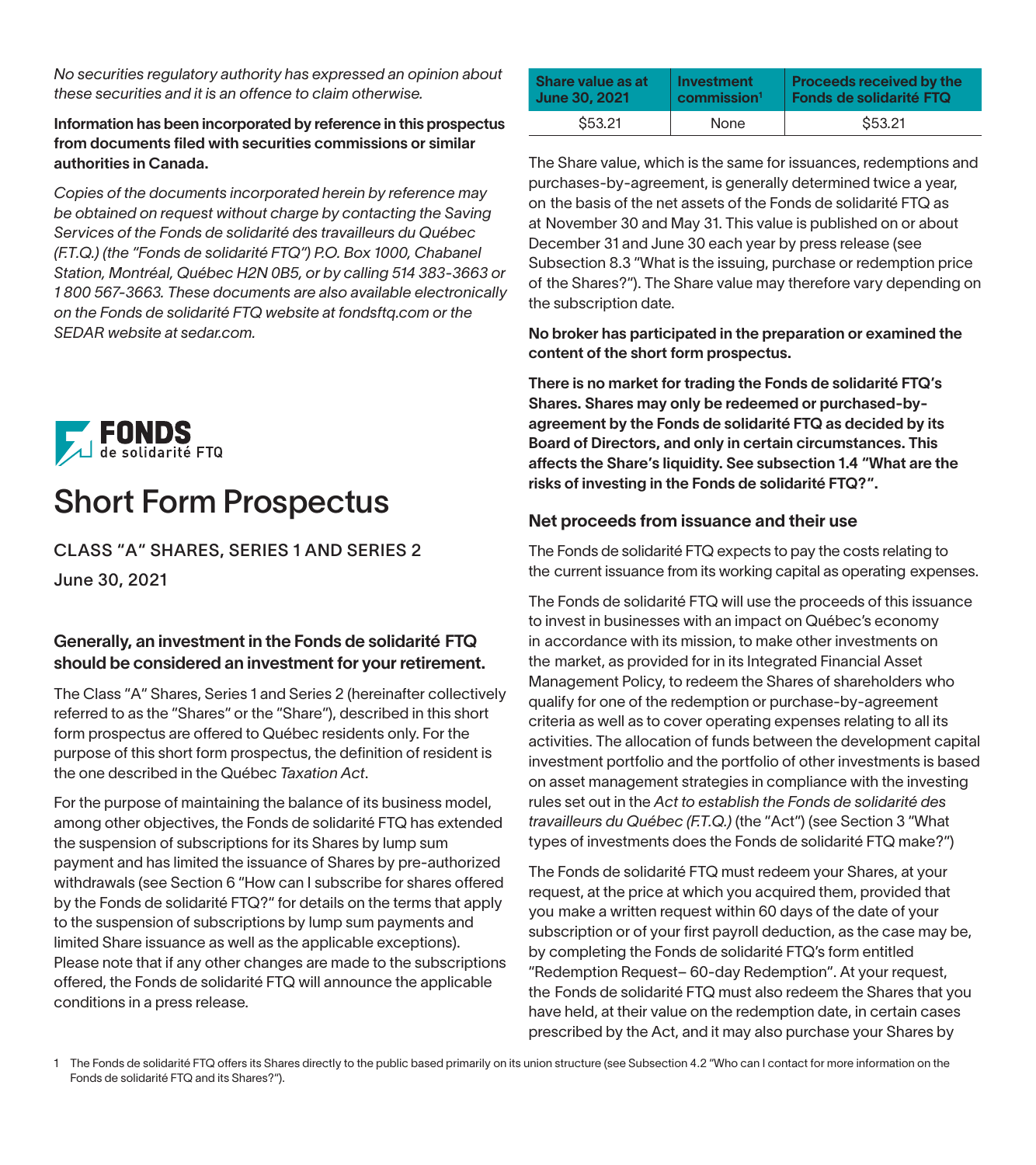agreement in certain exceptional circumstances. For more information, see Section 8 "When are the Fonds de solidarité FTQ's Shares redeemable?". Furthermore, the Act also provides that the holder<sup>2</sup> of Shares may not transfer them, except in certain exceptional circumstances, or offer them in warranty. For more information, see Section 9 "Are the Fonds de solidarité FTQ's Shares transferable?".

An investment in the Fonds de solidarité FTQ should provide you with certain tax benefits. For more information, see Section 10 "What are the tax consequences for Shareholders?".

| Summary of fees payable by investors as at May 31, 2021 |       |
|---------------------------------------------------------|-------|
| Enrolment fee for new shareholders                      | None  |
| Annual fee                                              | None  |
| Redemption or transfer fee                              | None  |
| Fee for transferring to an RRSP or a RRIF               | None  |
| Fee to open an RRSP or a RRIF                           | None  |
| Total operating expense ratio                           | 1.52% |
| Trading expense ratio                                   | 0.02% |

In order to make the Fonds de solidarité FTQ eligible for the short form prospectus regime, on February 24, 2006, the Autorité des marchés financiers exempted it from the requirement of listing its Shares on an eligible stock exchange, as prescribed by paragraph 2.2(e) of *Regulation 44-101 respecting Short Form Prospectus Distributions*.

This short form prospectus contains important information to help you to make an informed investment decision and understand your rights and obligations. Due to the particular characteristics of this investment and the risks inherent therein, please read this document and the documents incorporated by reference carefully before deciding to invest. The Shares offered under this short form prospectus involve some risks (see Subsection 1.4 "What are the risks of investing in the Fonds de solidarité FTQ?").

This short form prospectus contains information that should be completed by examining the Fonds de solidarité FTQ's continuous disclosure file as at June 30, 2021, composed of the following documents: the annual audited consolidated financial statements (the "Financial Statements"); the annual audited statement of development capital investments, at cost; the annual unaudited statement of other investments; the annual unaudited index of the share of the Fonds de solidarité FTQ in investments made by specialized funds, at cost; the annual Management's Discussion and Analysis (the "MD&A"); the activity and sustainable development report; the Annual Information Form; any material

change report; the Management Proxy Circular and the Notice<sup>3</sup> of the Annual Shareholders' Meeting.

These documents and their updates, including those which will be filed by the Fonds de solidarité FTQ as of and after the date of the short form prospectus but before the end of the current issuance, are incorporated herein by reference and legally form an integral part hereof, as if they were a printed part of this short form prospectus, provided that they are not amended or replaced by a declaration in this short form prospectus or in any other document filed subsequently and incorporated or deemed to be incorporated by reference herein. A copy of these documents may be obtained from the Fonds de solidarité FTQ at no charge:

#### by telephone:

in Montréal, at 514 383-FONDS (3663) in Québec City, at 418 628-FONDS (3663) toll free, at 1 800 567-FONDS (3663)

#### in person:

8717 Berri Street Montréal, Québec H2M 2T9

755 Saint-Jean Blvd. Pointe-Claire, Québec H9R 5M9

5000 des Gradins Blvd., Suite 320 Québec City, Québec G2J 1N3



#### in writing:

Fonds de solidarité FTQ

P. O. Box 1000, Chabanel Station Montréal, Québec H2N 0B5

#### by Internet:

fondsftq.com sedar.com

Short form prospectus dated June 30, 2021.

2 Where the text so requires, words importing use of the masculine gender include all genders, and vice versa and words importing use of the singular include the plural and vice versa.

3 The notice of the annual meeting of shareholders must be sent not less than 21 days and not more than 50 days before the date of the meeting, namely after June 30, 2021.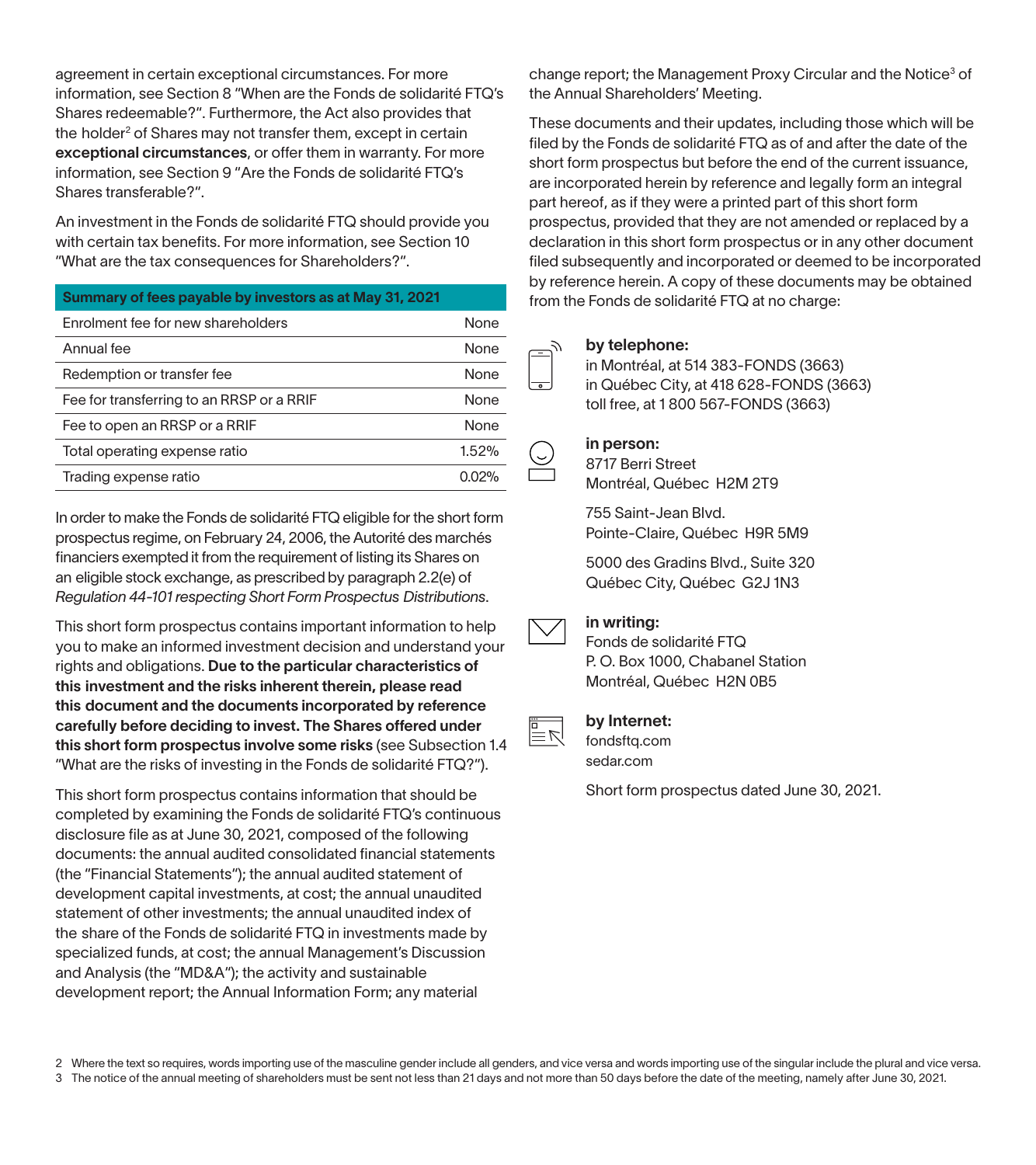# Table of contents

| 01                       | What does the Fonds de solidarité FTQ consist of<br>and what are the risks of investing in it? $\ldots$                                                                                                                         | 4              |
|--------------------------|---------------------------------------------------------------------------------------------------------------------------------------------------------------------------------------------------------------------------------|----------------|
| 1.1<br>1.2<br>1.3<br>1.4 | What does the Fonds de solidarité FTQ consist of? $\dots\dots\dots$<br>What are the Fonds de solidarité FTQ's main objectives?<br>What are the Fonds de solidarité FTQ's main activities?<br>What are the risks of investing in | 4<br>4<br>4    |
|                          | the Fonds de solidarité FTQ?<br>1.4.1 Risks of the Fonds de solidarité FTQ<br>1.4.2 Particular risks for Fonds de<br>solidarité FTQ shareholders                                                                                | 4<br>4<br>6    |
| 02                       | How is the Fonds de solidarité FTQ managed                                                                                                                                                                                      | 9              |
| 2.1                      | Who is responsible for carrying out<br>the main corporate functions?                                                                                                                                                            | 9              |
| 2.2                      | How is the Board of Directors formed and                                                                                                                                                                                        | 9              |
| 2.3                      | Who is entitled to offer the Fonds de                                                                                                                                                                                           | 9              |
| 2.4                      | Who carries out the complementary functions? $\ldots$                                                                                                                                                                           | 10             |
| 03                       | What types of investments does the Fonds de<br>solidarité FTQ make?                                                                                                                                                             | 10             |
| 3.1<br>3.2               | What are the investment rules set forth in the $Act?$<br>The Fonds de solidarité FTQ's Integrated Financial Assets                                                                                                              | 10<br>10       |
| 3.3<br>3.4<br>3.5        | Investments impacting the Québec economy<br>Derivative financial instruments                                                                                                                                                    | 11<br>11<br>11 |
| 04                       | Who should invest in the Fonds de solidarité FTQ<br>and who can I contact for more information on                                                                                                                               |                |
|                          | it and its Shares? $\ldots, \ldots, \ldots, \ldots, \ldots, \ldots, \ldots, \ldots, \ldots, \ldots$                                                                                                                             | 11             |
| 4.1<br>4.2               | Who should invest in the Fonds de solidarité FTQ?<br>Who can I contact for more information on the Fonds de<br>solidarité FTQ and its Shares?                                                                                   | 11<br>12       |
| 05                       | What are the fees related to<br>the Fonds de solidarité FTQ?                                                                                                                                                                    | 12             |
| 5.1<br>5.2               | Fees directly payable by the shareholder<br>Fees payable by the Fonds de solidarité FTQ                                                                                                                                         | 12<br>12       |
| 06                       | How can I subscribe for shares offered by<br>the Fonds de solidarité FTQ?                                                                                                                                                       | 13             |
| 6.1<br>6.2<br>6.3        |                                                                                                                                                                                                                                 | 13<br>13       |

| 07  | What are the characteristics of the Shares?                                                                            | 14 |
|-----|------------------------------------------------------------------------------------------------------------------------|----|
| 7.1 |                                                                                                                        | 14 |
| 7.2 |                                                                                                                        | 14 |
| 7.3 |                                                                                                                        | 14 |
| 08  | When are the Fonds de solidarité FTQ's<br>Shares redeemable?                                                           | 15 |
| 8.1 | What are the redemptions provided for by the Act?                                                                      | 16 |
| 8.2 | What is purchase-by-agreement?                                                                                         | 16 |
| 8.3 | What is the issuing, purchase or redemption                                                                            | 17 |
|     |                                                                                                                        |    |
| 09  | Are the Fonds de solidarité FTQ's                                                                                      | 18 |
|     |                                                                                                                        |    |
| 9.1 | Can I transfer my Shares to another person?                                                                            | 18 |
| 9.2 | Can I transfer my Shares to an RRSP?                                                                                   | 18 |
| 9.3 | Can I transfer my Shares to an RRIF?                                                                                   | 19 |
| 10  | What are the tax consequences for shareholders?                                                                        | 19 |
|     | 10.1 For the 2021 taxation year, the Québec tax credit is 15%<br>and the federal tax credit is 15%, for a total of 30% | 19 |
|     | 10.2 Tax consequences upon transfer to an RRSP                                                                         | 20 |
|     | 10.3 The Home Buyers' Plan and the Lifelong Learning Plan                                                              | 20 |
|     | 10.4 Tax consequences of a redemption or<br>purchase-by-agreement of Shares held outside an RRSP                       | 20 |
|     | 10.5 Tax consequences of the redemption of Shares from an                                                              |    |
|     | RRSP or a RRIF or of a withdrawal from a registered plan                                                               | 21 |
| 11  | How is the purchase or redemption price of                                                                             |    |
|     | the Shares determined?                                                                                                 | 21 |
| 12  | How are the profits distributed?                                                                                       | 22 |
|     |                                                                                                                        |    |
| 13  | What kind of information is given to shareholders?                                                                     | 22 |
| 14  | What rights do shareholders have?                                                                                      | 22 |
| 15  | Right of rescission and civil sanctions                                                                                | 23 |
|     | Schedule 1 – Redemption criteria prescribed by the Act                                                                 | 24 |
|     | Schedule 2 – Purchase-by-agreement criteria                                                                            | 27 |
|     | Certificate of issuer and investment fund manager 41                                                                   |    |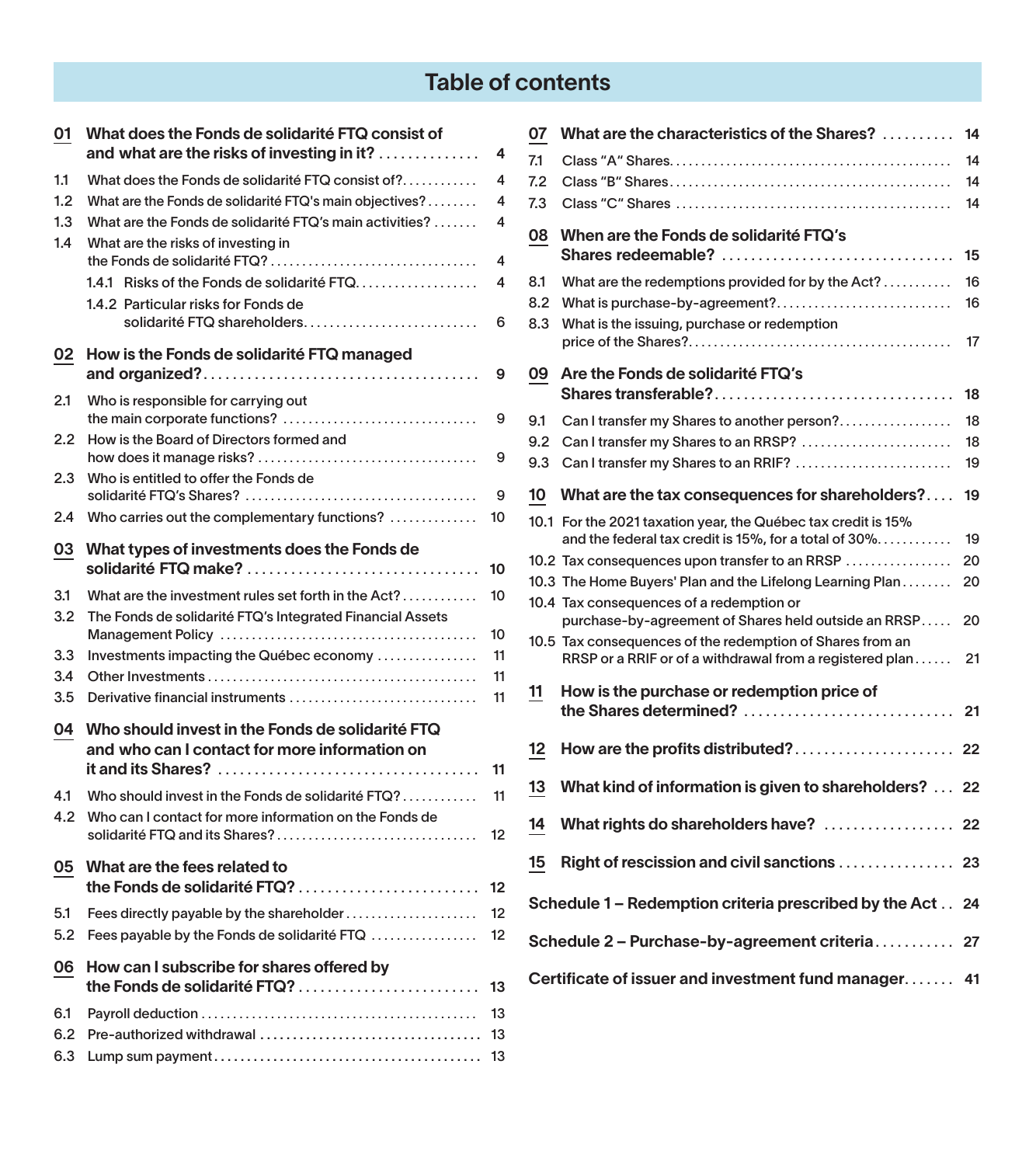## 01 What does the Fonds de solidarité FTQ consist of and what are the risks of investing in it?

#### 1.1 What does the Fonds de solidarité FTQ consist of?

The Fonds de solidarité FTQ is a development capital investment fund with union roots created on the initiative of the Fédération des travailleurs et travailleuses du Québec (FTQ) (the "FTQ") (known in English as the Québec Federation of Labour). The Fonds de solidarité FTQ was established under the *Act to establish the Fonds de solidarité des travailleurs du Québec (F.T.Q.)*, which was enacted by the Québec National Assembly on June 23, 1983, and amended by other laws that were subsequently adopted.

It is a "solidarity fund" aimed at collecting the savings from the members of the FTQ and residents of Québec who wish to participate in this way in creating and maintaining jobs in order to improve workers' conditions and stimulate the Québec economy. In pursuing its objectives, the Fonds de solidarité FTQ also seeks to provide its shareholders with a reasonable rate of return.

#### 1.2 What are the Fonds de solidarité FTQ's main objectives?

- a) To invest in businesses yielding an economic impact in Québec and provide them with services in order to contribute to their development and to create, maintain or protect jobs;
- b) To promote economic training for workers and to allow them to increase their influence on the economic development of Québec;
- c) To stimulate the Québec economy by making strategic investments that will be of benefit to Québec businesses;
- d) To make workers aware of the need to save for retirement and encourage them to do so, and to participate in the development of the economy by subscribing for Fonds de solidarité FTQ Shares.

#### 1.3 What are the Fonds de solidarité FTQ's main activities?

The Fonds de solidarité FTQ acts as investment fund manager and, in accordance with its mission, invests directly in enterprises itself, or indirectly in specialized funds. These development capital investments, as provided in the *Regulation respecting Development Capital Investment Fund Continuous Disclosure*, in the form of unsecured venture capital, are classified internally by the Fonds de solidarité FTQ into three categories: development capital, venture capital and structuring capital. These investments may be in the form of shares or debentures in private and public companies as well as units of specialized funds, among others.

In addition, the Fonds de solidarité FTQ manages the balance of assets not invested in its partner companies. These other

investments are composed of the following portfolios: cash and money market, bonds and shares.

The Fonds de solidarité FTQ coordinates all activities related to the subscription of Shares, which forms part of its investor services. These services include, among other things, training and information activities intended for the local representatives ("LR") network and partner companies as well as tasks related to bookkeeping and the management of redemptions and the purchase-by-agreement of the Shares. The Fonds de solidarité FTQ mainly relies on the FTQ's permanent union structure and on the solidarity and availability of its members to carry out its subscription activities.

Moreover, in order to contribute to the growth of its companies, the Fonds de solidarité FTQ offers training in economic matters for the workers of these businesses in order to promote understanding of the challenges they face.

Lastly, in order to, among other things, diversify its savings product offering and better assist its investors, the Fonds de solidarité FTQ markets mutual funds units that are exclusively distributed by FlexiFonds de solidarité FTQ inc., a wholly owned subsidiary of the Fonds de solidarité FTQ (the "FlexiFonds Funds"). Keeping in line with the Fonds de solidarité FTQ's mission of supporting Quebec's businesses and economy, 70% of each FlexiFonds Fund is composed of assets related to Québec's economy, of which 30% consists of Class "C" Shares of the Fonds de solidarité FTQ, such shares being more fully described in Section 7 "What are the characteristics of the Shares?". The Fonds de solidarité FTQ is the investment fund manager of the FlexiFonds Funds and, in that capacity, it directs the business, activities and affairs of the FlexiFonds Funds and is responsible for their administration.

#### 1.4 What are the risks of investing in the Fonds de solidarité FTQ?

#### 1.4.1 Risks of the Fonds de solidarité FTQ

An investment in the Fonds de solidarité FTQ involves certain risks that are described below. These risks have not been classified in any particular order and are briefly described in this subsection. For further information, see the MD&A, which describes the types of risk the Fonds de solidarité FTQ is exposed to in pursuing its activities, namely: (a) market risk; (b) credit and counterparty risk; (c) liquidity risk; (d) operational risk; (e) strategic risk; and (f) reputation risk.

The spread of the coronavirus disease (COVID-19) has continued to create uncertainty in financial markets during the last fiscal year of the Fonds de solidarité FTQ. This climate of uncertainty, which persists, may result in greater volatility in the fair value of bonds and shares traded over the upcoming months. As such, COVID-19 or any other pandemic may adversely affect the performance of the Shares of the Fonds de solidarité FTQ and may possibly affect, to a varying degree, certain risks related to an investment in the Fonds de solidarité FTQ.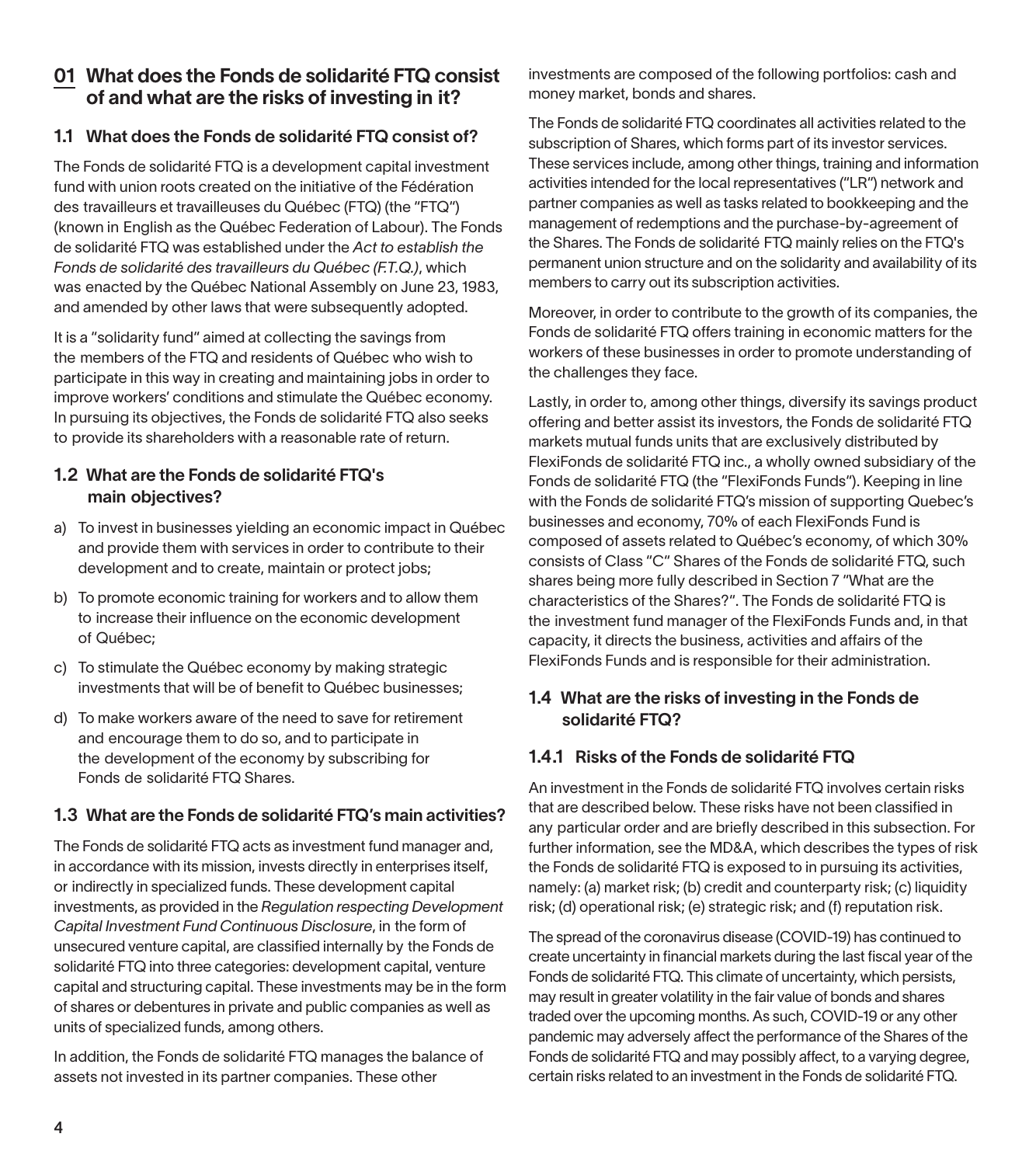Public health crises, acts or threats of terrorism, military operations or any other similar events may have an unforeseen impact on national and global economies and stock markets.

#### a) Market risk

Market risk is the risk of a financial loss arising from a change in the fair value of financial instruments as a result of their exposure to financial markets. More specifically, this risk varies with the financial markets' conditions and certain parameters of these markets, such as volatility, which may lower the value of the Fonds de solidarité FTQ's financial assets and thus have a negative impact on its financial position and results. Difficult economic or financial conditions may thus have a negative impact on the value of the Fonds de solidarité FTQ's shares.

The Fonds de solidarité FTQ takes into account three kinds of market risk, namely interest rate risk, stock market risk and foreign exchange risk in making decisions regarding its global and integrated allocation of financial assets.

#### b) Credit and counterparty risk

Credit risk is the potential for loss due to the failure of a partner company (financial instruments presented under Development capital investments, see Subsection 3.3 - Investments impacting the Québec economy), issuer or counterparty in a transaction (financial instruments presented under Other investments, see Subsection 3.4 - Other Investments) to honour its contractual obligations or due to a degradation of its financial position. The Fonds de solidarité FTQ also includes in this type of risk the concentration risk.

The Fonds de solidarité FTQ's exposure to credit risk results mainly from its mission-driven development capital investments, which are generally unsecured. Other investment activities generally entail less of this risk since the counterparties concerned (governments, banks, etc.) typically have greater financial strength. Furthermore, the Fonds de solidarité FTQ is also exposed to credit risk as a result of its accounts receivable. However, the potential impact of the exposure to this risk is low given the amounts involved. The maximum exposure to credit risk related to the financial instruments described above corresponds to their fair value in the statement of financial position, plus funds committed but not disbursed as well as guarantees and suretyships.

Furthermore, over-the-counter derivative financial instruments that are held in the Fonds de solidarité FTQ portfolios expose it to counterparty risk.

Concentration risk is the risk that a significant portion of the Fonds de solidarité FTQ's financial commitments is attributable to a specific issuer, financial product, industry or geographic area, which could put the Fonds de solidarité FTQ in a vulnerable position in the event that such issuer, product, industry or area experiences difficulties.

#### c) Liquidity risk

The Fonds de solidarité FTQ must make disbursements on a daily basis—in particular when it redeems shares held by its shareholders (Class "A" Shares and Class "C" Shares), disburses amounts it committed to invest in partner companies, reimburses notes payable and pays expenses.

It is worth noting that the Fonds de solidarité FTQ is required to redeem its Class "A" Shares only in the circumstances set out in the Act, or to purchase them by agreement in exceptional situations provided under a policy adopted for such purpose by the Board of Directors and approved by the Minister of Finance of Québec.

The purchase and redemption of Class "C" Shares of the Fonds de solidarité FTQ by the FlexiFonds Funds are made in accordance with the FlexiFonds Funds' rebalancing policy (i) semi-annually, on the date the value of the Class "C" Share of the Fonds de solidarité FTQ is published; and (ii) in the course of the six-month period, if important deviations from asset allocation targets of the Class "C" Shares of the Fonds de solidarité FTQ are observed.

The Fonds de solidarité FTQ must be able to obtain the liquidity required to meet its commitments. Liquidity risk is therefore related to the potential for loss due to its inability to meet such commitments. In certain cases, securities acquired on the market can be subject to resale restrictions, thus potentially reducing their liquidity.

To ensure that sufficient liquid financial assets are maintained, the Fonds de solidarité FTQ regularly carries out simulations for different scenarios and reviews events that could lead to a lack of liquidity. The Fonds de solidarité FTQ ensures it maintains internal controls that allow it to manage such liquidity risk in a manner consistent with prudent business practices.

Among such controls, the Fonds de solidarité FTQ adopted a liquidity risk management policy that requires that the two liquidity ratios below be complied with in order to limit the risk, for the Fonds de solidarité FTQ, of being unable to act on redemption requests for Class "A" Shares or Class "C" Shares:

- $\rightarrow$  the Fonds de solidarité FTQ must maintain assets capable of liquidation in an orderly fashion within two days of the transaction, the value of which shall be equivalent or superior to 1.5 times its liabilities for the value of the issued and outstanding Class "C" Shares, as indicated in the audited semi-annual financial statements. This ratio is monitored on a monthly basis;
- $\rightarrow$  the Fonds de solidarité FTQ must maintain assets capable of liquidation in an orderly fashion within seven days of the transaction, the value of which shall be equivalent or superior to 75% of its liabilities and short-term commitments, as indicated in the audited semi-annual financial statements. This ratio is monitored on a quarterly basis.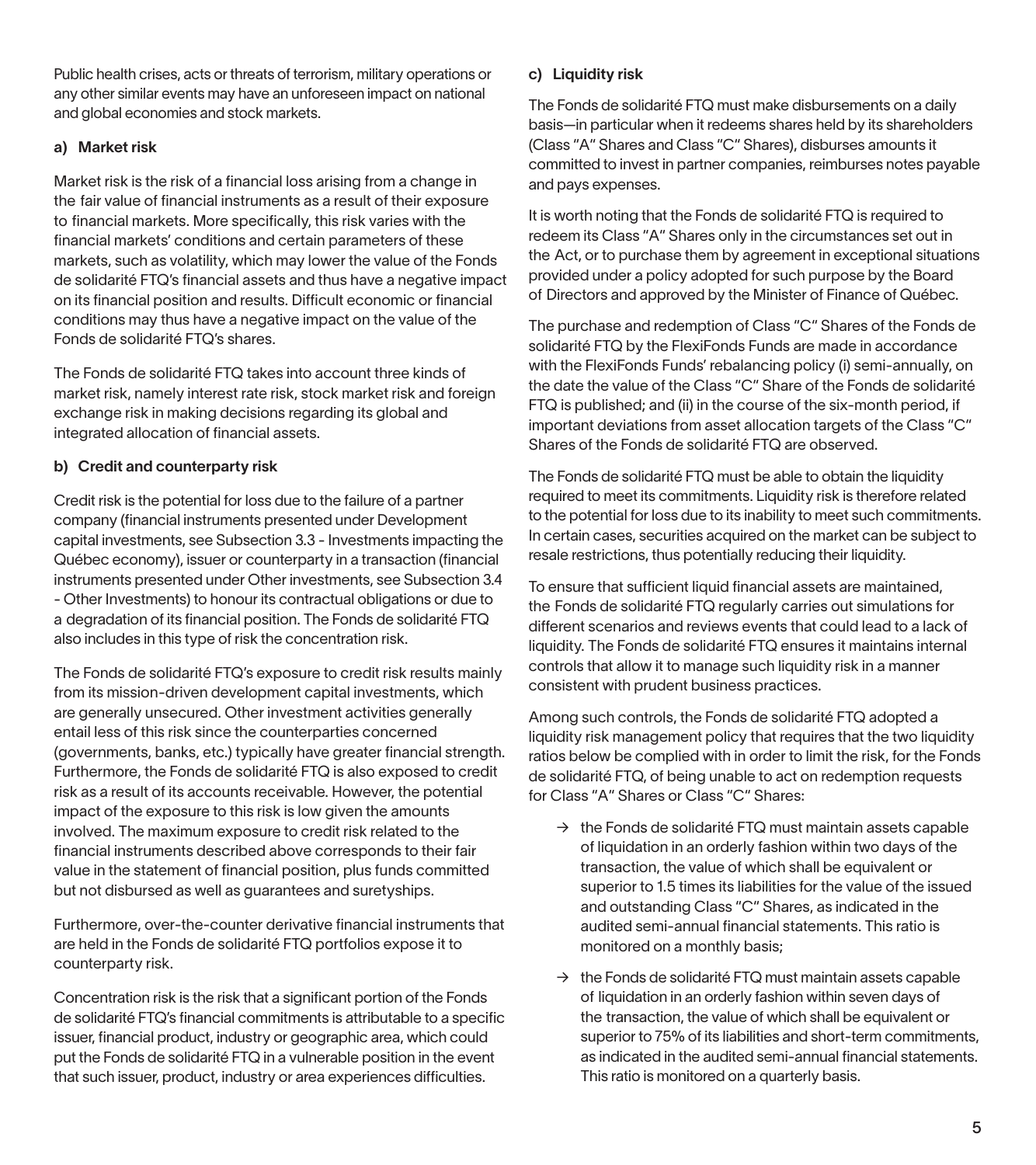Compliance with these two liquidity ratios is disclosed in the management discussion and analysis of the Fonds de solidarité FTQ.

The Fonds de solidarité FTQ administers a governance process to maintain sufficient liquid assets. This process includes, among other things, an escalation procedure that is triggered when predetermined liquid assets level variation thresholds are met, allowing its bodies to promptly take the necessary measures in accordance with securities regulatory requirements. Such measures include, among other things, ceasing to issue or temporarily suspending the right to redeem Class "C" Shares or units of the FlexiFonds Funds, or temporarily reducing the amounts allocated to the redemptions of Class "C" Shares of the Fonds de solidarité FTQ and proceeding with such redemptions on a prorated basis between the different shareholders.

The Fonds established and applies policies and procedures that are based on the recommendations of the International Organization of Securities Regulators regarding liquidity risk management, in order for the Fonds to act in the best interests of its shareholders, regardless of their class of shares, but also in the best interests of the FlexiFonds Funds' unitholders. Such policies and procedures will allow the identification, in a timely manner, of situations that lead to the temporary suspension of redemption orders, for both Class "C" Shares and FlexiFonds Funds' units.

#### d) Operational risk

Inherent to all of the Fonds de solidarité FTQ's activities, operational risk is the risk of sustaining losses as a result of the inadequacy or failure of certain processes or systems in place or due to human factors or external events. This risk also includes legal risk, regulatory compliance risk and information security risk, which includes cybersecurity.

#### e) Strategic risk

Strategic risk, which also includes competition risk and risk associated with regulatory changes, refers to the possibility of incurring losses as a result of ineffective strategies, lack of integrated business strategies or the inability to adapt the strategies to changes in the business environment.

#### f) Reputation risk

Reputation risk is the risk that negative information, whether founded or unfounded, will cause expenses, revenue losses, a decrease in liquidity or a decline in the customer base.

## 1.4.2 Particular risks for Fonds de solidarité FTQ shareholders

From the shareholder's perspective, the following risks should be considered: (a) the risk related to the characteristics of the Shares; (b) the risk related to the type of development capital and other investments made by the Fonds de solidarité FTQ; (c) the risk

arising from current operations; (d) the risks related to the FlexiFonds Funds; (e) regulatory risk and (f) concentration risk.

#### a) Risk related to characteristics of the Shares

- i) There is no public market for the Shares and they may be redeemed or purchased by agreement only in certain exceptional circumstances (see Section 8 "When are the Fonds de solidarité FTQ's Shares redeemable?").
- ii) The purchase of Shares of a labour fund does not constitute a monetary deposit under the *Deposit Insurance Act* and is not insured by the Autorité des marchés financiers or by the Canada Deposit Insurance Company (CDIC). An investment in the Fonds de solidarité FTQ is therefore not guaranteed.

#### b) Risk related to the types of development capital and other investments made by the Fonds de solidarité FTQ

The Fonds de solidarité FTQ invests in several types of assets. The Share value fluctuates based on the value of the assets and liabilities of the Fonds de solidarité FTQ, which varies, in particular due to fluctuation of interest and exchange rates, changes in economic conditions, market conditions, stock market fluctuations and the release of business news or financial information affecting partner companies in which we have invested. As a result, the value of your Shares at the time of their redemption could be less than their value when you purchased them. For example, you will find below a list of several factors that could influence the value of the Fonds de solidarité FTQ's assets over time:

i) In accordance with the Act, the Fonds de solidarité FTQ invests a significant portion of the sums it receives in small and medium-sized enterprises located in Québec and these investments are not quaranteed.

The success of these enterprises depends on several factors which vary according to their business sectors including, without limitation, their ability to carry out the project being financed, recruit and keep skilled officers and employees, face growing competition, design, develop and produce new commercially viable products, goods or services more quickly than their competitors, obtain necessary regulatory approvals within the prescribed delay, protect their intellectual property rights, and raise the funds necessary to develop, produce and market their products, goods or services. There is consequently no guarantee that these enterprises will generate the expected benefits within the anticipated time, which could negatively influence the Share value.

In addition, these enterprises are generally vulnerable to economic changes and market conditions so it is always possible that the Fonds de solidarité FTQ could lose a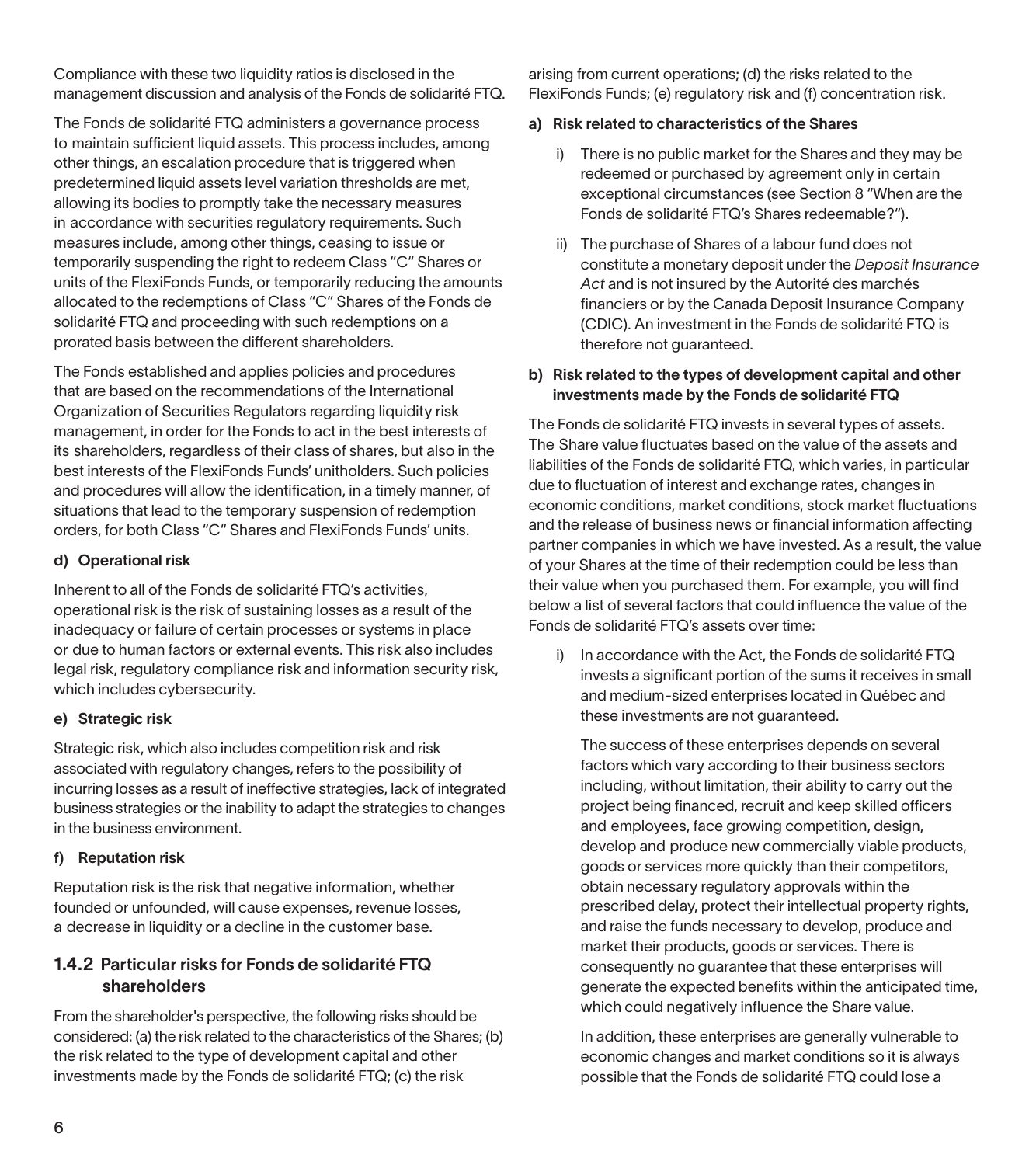significant portion or all the investments it has made in one or more of these enterprises, which could negatively influence the Share value.

- ii) Approximately 50% of the Fonds de solidarité FTQ's assets under management is composed of investments in private enterprises and specialized funds for which there is no public market. The fair value of these investments, which is determined by qualified valuators employed by the Fonds de solidarité FTQ, is based on valuation principles that rely on guidelines generally used in the venture capital industry in Québec (as regulated by the *Regulation respecting development capital investment fund continuous disclosure*), in compliance with Canadian generally accepted accounting principles, namely with International Financial Reporting Standards (IFRS). Although these principles are among the most thorough and contain several audit and validation steps, the resulting values may differ from the actual price obtained on the sale of such investments, which could negatively influence the Share value.
- iii) Approximately 29% of the Fonds de solidarité FTQ's assets under management is invested in the stock market and the value of such assets may therefore be negatively influenced by a fluctuation in the value of the stock markets. Any decrease in the value of the stock markets could have a negative impact on the Share value.
- iv) Approximately 19% of the Fonds de solidarité FTQ's assets under management is invested in the bond market; the value of these assets is sensitive to interest rate fluctuations and credit spread variations, and any interest rate or credit spread hike could have a negative effect on the Share value.
- v) Approximately 24% of the Fonds de solidarité FTQ's assets under management is invested in foreign currencies: the value of these assets is sensitive to exchange rate fluctuations and any appreciation in the Canadian dollar could have a negative effect on the Share value.
- vi) A difficult economic situation may have a negative effect on the value of the Share.
- vii) Certain securities bought on the market by the Fonds de solidarité FTQ may be subject to resale restrictions, which could reduce the liquidity of the Fonds de solidarité FTQ's assets.

#### c) Risk resulting from the day-to-day operations of the Fonds de solidarité FTQ

Like any business, the Fonds de solidarité FTQ incurs certain risks which result from its day-to-day operations. You will find below a

description of the main financial and operational risks that could negatively influence the Share value:

- i) Since the Fonds de solidarité FTQ is required to meet certain solvency tests in accordance with laws governing corporations but it has the right to make all of its investments in the form of non-liquid investments, which therefore cannot be sold on short notice, there could be delays in the payment of the redemption or purchase-by-agreement price when such a request is made. However, it is impossible to determine in advance the precise length of such delays. Since its existence, the Fonds de solidarité FTQ has always met these solvency tests.
- ii) The Fonds de solidarité FTQ must regularly honour certain fund withdrawals to redeem Shares, purchase shares by agreement or make the necessary investments in businesses. If the amount corresponding to such withdrawals exceeds the Fonds de solidarité FTQ's liquidities, which may be influenced by the general economic conditions at the time, and if it has to sell certain other investments to meet its obligations, such advance sale could be difficult to carry out or could lead to a decrease in the anticipated return and negatively influence the Share value. As at May 31, 2021, the ratio of liquid financial assets<sup>4</sup> expressed as a percentage of assets under management was 50%, which in management's opinion shows that the Fonds de solidarité FTQ has the necessary liquidities to meet all its obligations and commitments, even in the event of scenarios less favourable to it.
- iii) If, at the end of a fiscal year, the average value of the investments impacting the Québec economy in the Fonds de solidarité FTQ is below the investment rule threshold or, further to a government decision, the number of Shares that may be issued by the Fonds de solidarité FTQ is limited for the following fiscal year (see the Annual Information Form for further information), this results in a decrease in cash inflows and could lead to less liquidity. For further information regarding the investment rule, see Section 3.1 "What are the investment rules set forth in the Act?".
- iv) Under the Québec *Taxation Act*, the Fonds de solidarité FTQ must pay a penalty to the Québec government when all the sums paid following purchases-by-agreement made during a given fiscal year, excluding those which are paid under the Home Buyers' Plan and the Lifelong Learning Plan, exceeds 2% of the paid-up capital. Since this provision came into force, the amount of purchases-byagreement made by the Fonds de solidarité FTQ has

<sup>4</sup> Liquid financial assets are fixed income securities (cash and the money market, bonds) as well as listed shares in the Other Investments portfolio and certain listed shares in the Development Capital Investment portfolio.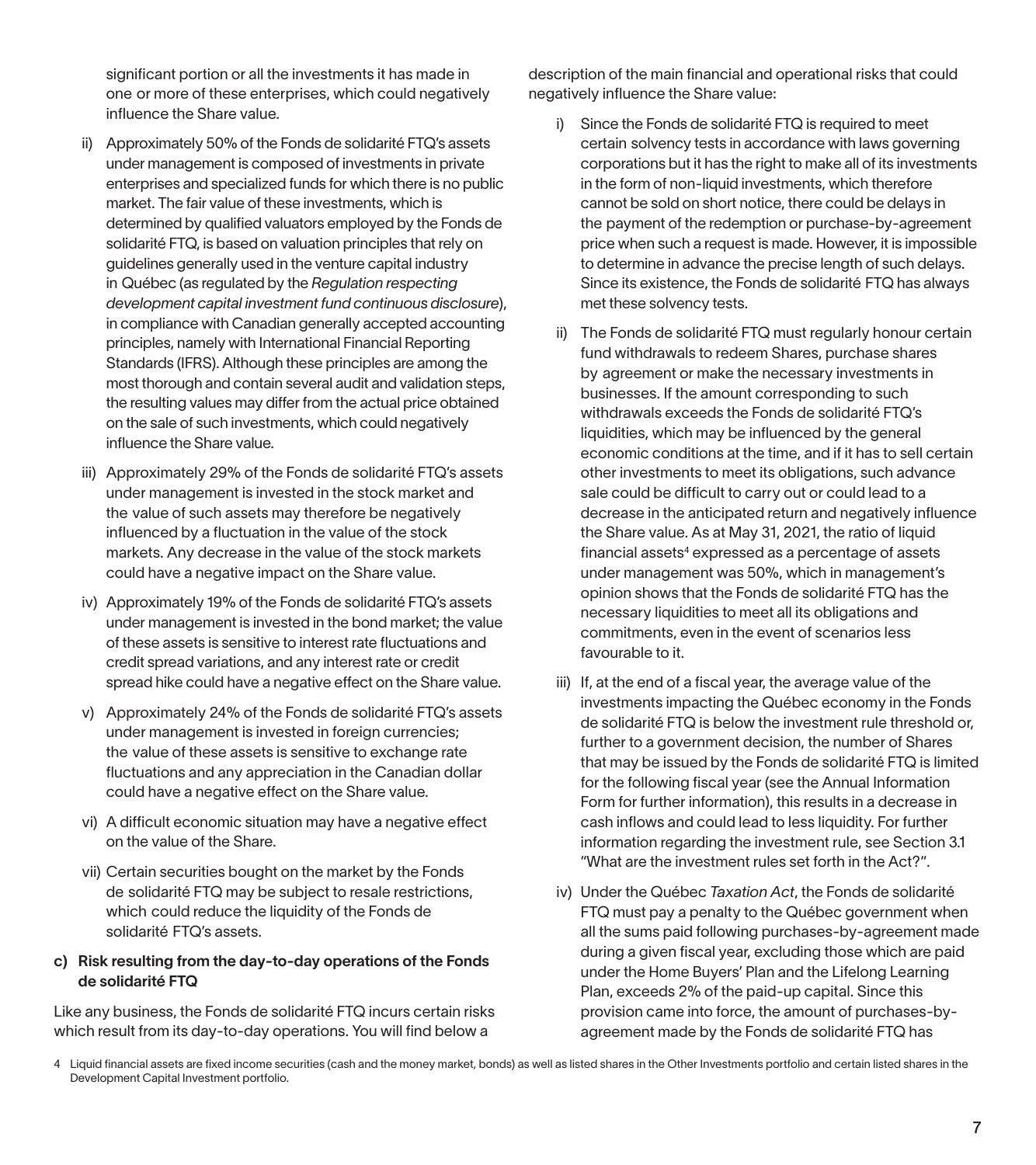always been below this limit. The Board of Directors could postpone authorizations or deny requests of the 2% limit has been reached.

- v) In the normal course of business, the Fonds de solidarité FTQ signs many contracts, primarily for the purposes of investing in private companies. Certain businesses with which the Fonds de solidarité FTQ signs such contracts might not meet their commitments, and in particular the repayment of amounts owed to the Fonds de solidarité FTQ, which could cause it to incur financial losses. These losses could negatively affect the Share value.
- vi) To manage its operations, the Fonds de solidarité FTQ has set up certain procedures, has acquired information technology and relies on the skills and integrity of its human resources. The Fonds de solidarité FTQ could suffer losses due to the inadequacy or the failure of certain procedures, deficiencies in its information technologies and errors or lack of integrity on the part of its human resources.

#### d) Risks related to the FlexiFonds Funds

The marketing of the FlexiFonds Funds could give rise to certain risks for the Class "A" Shareholders of the Fonds de solidarité FTQ:

i) Conflicts of Interest Risk

The Fonds de solidarité FTQ acts as investment fund manager and manages its own assets to the benefit of holders of its Class "A" Shares and Class "C" Shares and acts as investment fund manager for each of the FlexiFonds Funds. In that capacity, the Fonds de solidarité FTQ will have a duty to act in the best interests of each of the parties involved, including the Fonds de solidarité FTQ, the FlexiFonds Funds, the FlexiFonds Funds' unitholders and the holders of Class "A" Shares, and ensures that conflicts of interest that could arise between it and the two groups of investors or between those two groups are appropriately managed.

The Fonds de solidarité FTQ has adopted the Conflicts of Interest Management Policy, which provides a framework for the management of conflicts of interest issues that it may face as investment fund manager of the Fonds de solidarité FTQ and as investment fund manager of the FlexiFonds Funds.

ii) Risk of Arbitrage

Generally speaking, the risk of arbitrage refers to the risk that a holder may engage in subscription or redemption transactions in order to take advantage of the anticipated spread between the net asset value of the mutual fund securities and the market value of its assets, to the detriment of other holders.

In this case, given the difference between the frequency of the valuation of the Fonds de solidarité FTQ shares, determined

semi-annually, and the computation of the net asset value of the FlexiFonds Funds' units, determined on a daily basis, a risk of arbitrage exists.

This structure, specific to the FlexiFonds Funds and the Fonds de solidarité FTQ, could create a risk of arbitrage by encouraging investors who own FlexiFonds Funds' units to purchase or redeem FlexiFonds Funds' units prior to the publication of a revised value for the Class "C" Shares of the Fonds de solidarité FTQ in order to benefit from the upcoming change in value.

Certain measures allow the Fonds de solidarité FTQ to mitigate the risks and adverse effects that may result from the risk of arbitrage: (a) a framework policy for short-term transactions was adopted and allows for the control of transactions effected by a FlexiFonds Fund unitholder within a 90-day period, during which redemption fees may be charged; (b) an arbitrage transaction framework policy was adopted and allows for the detection and control of arbitrage transactions in securities of the FlexiFonds Funds during the periods prior to the publication of the value of the Fonds de solidarité FTQ's shares. Based on the frequency, value, date and interrelations of the transactions carried out by a holder, the Fonds de solidarité FTQ determines which transactions constitute arbitrage transactions and notifies the holder to cease to carry out this type of transaction or prohibits such holder from making any subscriptions going forward; (c) the FlexiFonds Funds' prospectus provides that a unitholder may not purchase units of a FlexiFonds Fund if, following such transaction, the value of the units held by the unitholder in such fund exceeds one million dollars; (d) the FlexiFonds Funds' units may only be held by individual investors.

iii) Inequity Risk between Holders of Class "A" Shares of the Fonds de solidarité FTQ and Holders of FlexiFonds Funds' Units

Since the Fonds de solidarité FTQ's shares are valuated semi-annually (i.e., their value remains the same over the course of a six-month period) and since transactions in shares may be carried out at any time during such six-month period, at the last price published, there is an inequity risk.

The introduction of the FlexiFonds Funds could make such inequity less marginal. In fact, the more the FlexiFonds Funds' assets become important in relation to the Fonds de solidarité FTQ's assets, the more the FlexiFonds will have the opportunity to make large transactions with respect to Class "C" Shares of the Fonds de solidarité FTQ, which will increase the inequity risk.

Actually, one objective of each FlexiFonds Fund is to invest 30% of its assets in Class "C" Shares of the Fonds de solidarité FTQ. In order to maintain this 30% target allocation, FlexiFonds Fund transactions involving Class "C" Shares of the Fonds de solidarité FTQ are subject to a rebalancing policy. In a strong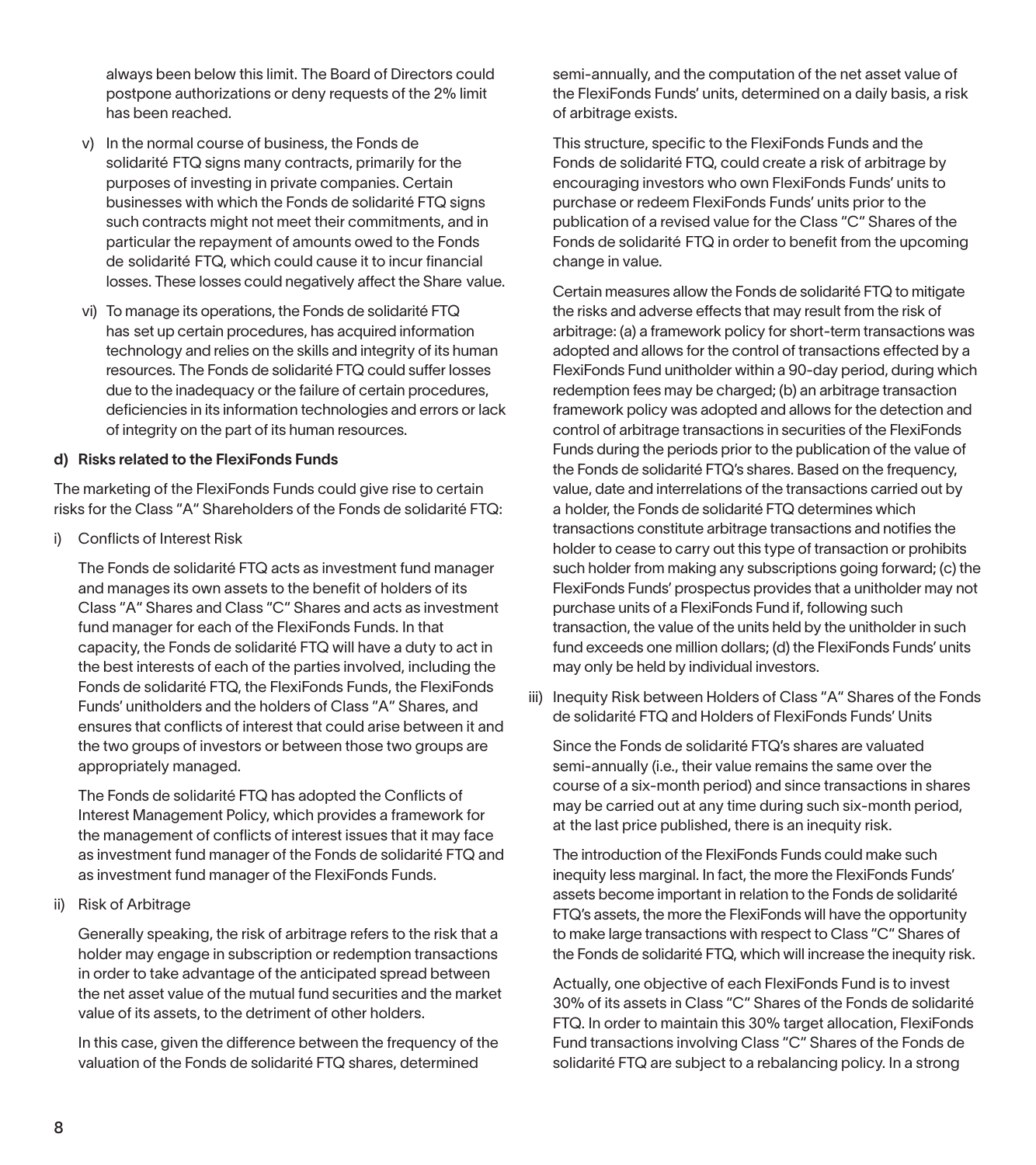bull market or strong bear market situation, a transaction made to bring back the Class "C" Shares' weight close to the established target (i.e., 30% of the FlexiFonds Fund's assets) could lead to inequity for the other shareholders of the Fonds de solidarité FTQ, particularly if the total amount of the transaction is substantial.

It should be noted that unless we are in a situation of extreme market volatility, combined with a significant spread between the net asset value of the Fonds de solidarité FTQ and the published price of the Fonds de solidarité FTQ's shares, the realization of the inequity risk would only have a minor impact on the unit price of the Fonds de solidarité FTQ's shares.

In any event, the Fonds de solidarité FTQ will continuously analyze any situation that could be qualified as inequitable for the FlexiFonds Funds' unitholders and the holders of Class "A" Shares in order to circumscribe the risks and develop contingency measures to limit them. The Fonds de solidarité FTQ has, among other things, adopted a policy for the management of extreme cases. The goal of this policy is to determine whether it is necessary to exceptionally revaluate the price of the Fonds de solidarité FTQ's share in the course of the six-month period if the performance of some of its assets shows extreme fluctuations.

#### e) Regulatory risk

The Fonds de solidarité FTQ is governed by or indirectly affected by both federal and provincial laws, regulations, standards, rules and policies, as well as by internal rules, by-laws and policies providing a framework according to which it must conduct its business. The risk lies in the Fonds de solidarité FTQ's ability to adapt to any material regulatory change or the strict application of policies currently in place. For example, a change to the tax credits granted to shareholders of the Fonds de solidarité FTQ by the Quebec or federal government may lead to a change in shareholder subscription habits and affect its development capital investments.

#### f) Concentration risk

Concentration risk is the possibility that a major portion of a shareholder's portfolio will be comprised of Fonds de solidarité FTQ Shares, which could put the shareholder in vulnerable position should the value of the Fonds de solidarité FTQ shares drop significantly.

## 02 How is the Fonds de solidarité FTQ managed and organized?

#### 2.1 Who is responsible for carrying out the main corporate functions?

See the Annual Information Form (more specifically Section 9) and the MD&A for information about the Fonds de solidarité FTQ's governance and rules of ethics.

#### 2.2 How is the Board of Directors formed and how does it manage risks?

The Act provides that the Board of Directors is formed of 19 people (see the Fonds de solidarité FTQ's Annual Information Form as well as the Activity and Sustainable Development Report for the names of the directors), designated as follows:

- a) seven (7) people are nominated by the General Council of the FTQ;
- b) eleven (11) people are elected by the Fonds de solidarité FTQ's Annual Shareholders' Meeting, including:
	- i) seven (7) people who qualify as independent persons and whose candidacies are recommended to the Board by the Governance and Ethics Committee;
	- ii) four (4) people elected from among candidates following a call for nominations;
- c) the President and CEO of the Fonds de solidarité FTQ.

The Fonds de solidarité FTQ's Board of Directors is responsible for, among other things, approving the Fonds de solidarité FTQ's broad orientations and business strategies, particularly with respect to the integrated management of financial assets and risk. It is also responsible for the existence of controls relating to the management of the Fonds de solidarité FTQ, including management of the risks to which it is exposed. The Board of Directors is assisted by various committees with respect to these duties.

For further information on risk management, see the Annual Information Form and the MD&A.

#### 2.3 Who is entitled to offer the Fonds de solidarité FTQ's Shares?

The Fonds de solidarité FTQ has not hired any securities broker to distribute its Shares. It offers its Shares directly to the public, relying primarily on the union structures (see Subsection 4.2 "Who can I contact for more information on the Fonds de solidarité FTQ and its Shares?").

No commission is payable to anyone for the distribution of the Fonds de solidarité FTQ's Shares.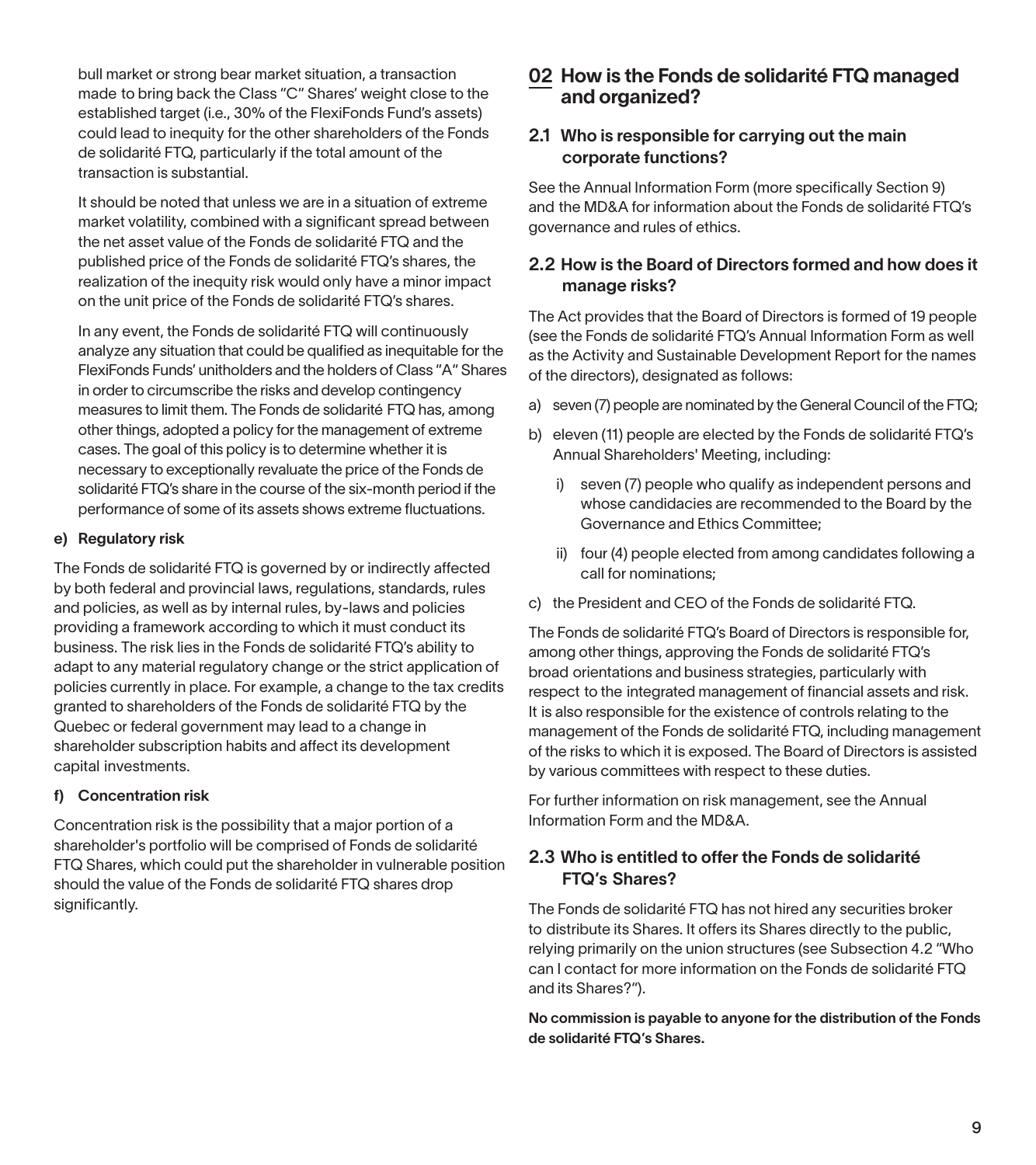#### 2.4 Who carries out the complementary functions?

| Manager of<br>the Fonds de<br>solidarité FTQ | The Fonds de solidarité FTQ itself manages<br>its assets and is registered as an investment<br>fund manager.                                                                                                                                                                                                                                                                                                                                                                                                                                                                                                                                                                                                                                                                                                                                                                                                                                                            |
|----------------------------------------------|-------------------------------------------------------------------------------------------------------------------------------------------------------------------------------------------------------------------------------------------------------------------------------------------------------------------------------------------------------------------------------------------------------------------------------------------------------------------------------------------------------------------------------------------------------------------------------------------------------------------------------------------------------------------------------------------------------------------------------------------------------------------------------------------------------------------------------------------------------------------------------------------------------------------------------------------------------------------------|
| <b>Portfolio</b><br><b>Manager</b>           | For the Other Investments Portfolio, the Fonds de<br>solidarité FTQ has granted management mandates<br>to the following managers: Addenda Capital Inc.,<br>State Street Global Advisers Limited, Picton<br>Mahoney Asset Management, Triasima Portfolio<br>Management Inc., Montrusco Bolton Investments<br>Inc. and Guardian Capital LP.                                                                                                                                                                                                                                                                                                                                                                                                                                                                                                                                                                                                                               |
| <b>Trustee</b><br><b>Services</b>            | Through its trustee, Fiducie Desjardins Inc., the<br>Fonds de solidarité FTQ offers its shareholders two<br>registered plans: a Registered Retirement Savings<br>Plan (hereinafter "RRSP") and a Registered<br>Retirement Income Fund (hereinafter "RRIF").<br>By transferring your Shares to an RRSP, you may<br>take advantage of certain tax benefits. For more<br>information, see Section 10 "What are the tax<br>consequences for Shareholders?".                                                                                                                                                                                                                                                                                                                                                                                                                                                                                                                 |
| <b>Custodian</b>                             | Fiducie Desjardins Inc. also acts as custodian<br>under a custodian and administration agreement.<br>Sub-custodian agreements have also been signed<br>with RBC Investor Services Trust and the Fédération<br>des caisses Desjardins du Québec. For further<br>information, see the Annual Information Form.                                                                                                                                                                                                                                                                                                                                                                                                                                                                                                                                                                                                                                                            |
| <b>Share</b><br><b>Registers</b>             | The Fonds de solidarité FTQ maintains its own<br>shareholder and transfer registers, except in<br>respect of RRIFs, where the task of maintaining the<br>records has been entrusted to Desiardins Trust Inc.                                                                                                                                                                                                                                                                                                                                                                                                                                                                                                                                                                                                                                                                                                                                                            |
| <b>Auditors</b>                              | Deloitte LLP, 1190 Avenue des Canadiens-de-<br>Montréal, Suite 500, Montréal, Québec, H3B 0M7,<br>and Raymond Chabot Grant Thornton LLP, National<br>Bank Tower, 600 de la Gauchetière St. West, Suite<br>2000, Montréal, Québec, H3B 4L8, jointly audit the<br>financial statements of the Fonds de solidarité FTQ<br>to ensure that they present fairly, in all material<br>respects, its financial position its financial<br>performance and its cash flow, in accordance with<br>International Financial Reporting Standards (IFRS).<br>The financial statements disclose the net assets per<br>Share. The auditors are independent within the<br>meaning of the code of ethics of the Ordre des<br>comptables professionnels agréés du Québec.<br>Deloitte LLP audits the statement of development<br>capital investments, at cost, in accordance<br>with section 18 of the Regulation respecting<br>development capital investment fund<br>continuous disclosure. |

## 03 What types of investments does the Fonds de solidarité FTQ make?

The Fonds de solidarité FTQ aims to meet the objectives set forth in the Act when investing, while generating a reasonable return for its shareholders.

If changes are made to the provisions of the Act in terms of investments, including with respect to the investment rule, the Fonds de solidarité FTQ will not change the contents of this short form prospectus during the current issuance unless such changes constitute a material change of the rights of shareholders within the meaning of securities regulations, as determined by the Fonds de solidarité FTQ.

## 3.1 What are the investment rules set forth in the Act?

Under the Act, the Fonds de solidarité FTQ may invest in any business, in whatever form. However, the value of all eligible investments, as defined in the Act, must represent, on average, at least 65%<sup>5</sup> of its average net assets for the previous fiscal year.

Under the Act, the Fonds de solidarité FTQ can make investments outside Québec, but they cannot exceed 7.5% of the Fonds de solidarité FTQ's net assets for the preceding fiscal year to be eligible pursuant to the Act. The Policy regarding investments outside Québec does not provide for any geographic or sector-based limits with respect to such investments.

For further information about investment standards, see the Annual Information Form (more specifically at Section 2.2.1).

## 3.2 The Fonds de solidarité FTQ's Integrated Financial Assets Management Policy

The Fonds de solidarité FTQ's Integrated Financial Assets Management Policy ensures sound diversification in the investment of its financial assets and optimal risk/return ratio, while complying with the mission of the Fonds de solidarité FTQ and fulfilling stakeholder expectations.

The Integrated Financial Asset Management Policy of the Fonds de solidarité FTQ is completed by the Development Capital Investment Policy and by the Other Investments Portfolio Policy. The purpose underlying these policies is to formulate principles and rules applicable to the investment of financial assets, to define the roles and responsibilities of participants, and to specify return and risk objectives and related monitoring procedures.

#### 3.3 Investments impacting the Québec economy

The Fonds de solidarité FTQ invests mainly in the form of development capital and spreads out its investment portfolio in various sectors of the economy specifically to ensure risk

<sup>5</sup> See the March 26, 2015 Québec budget.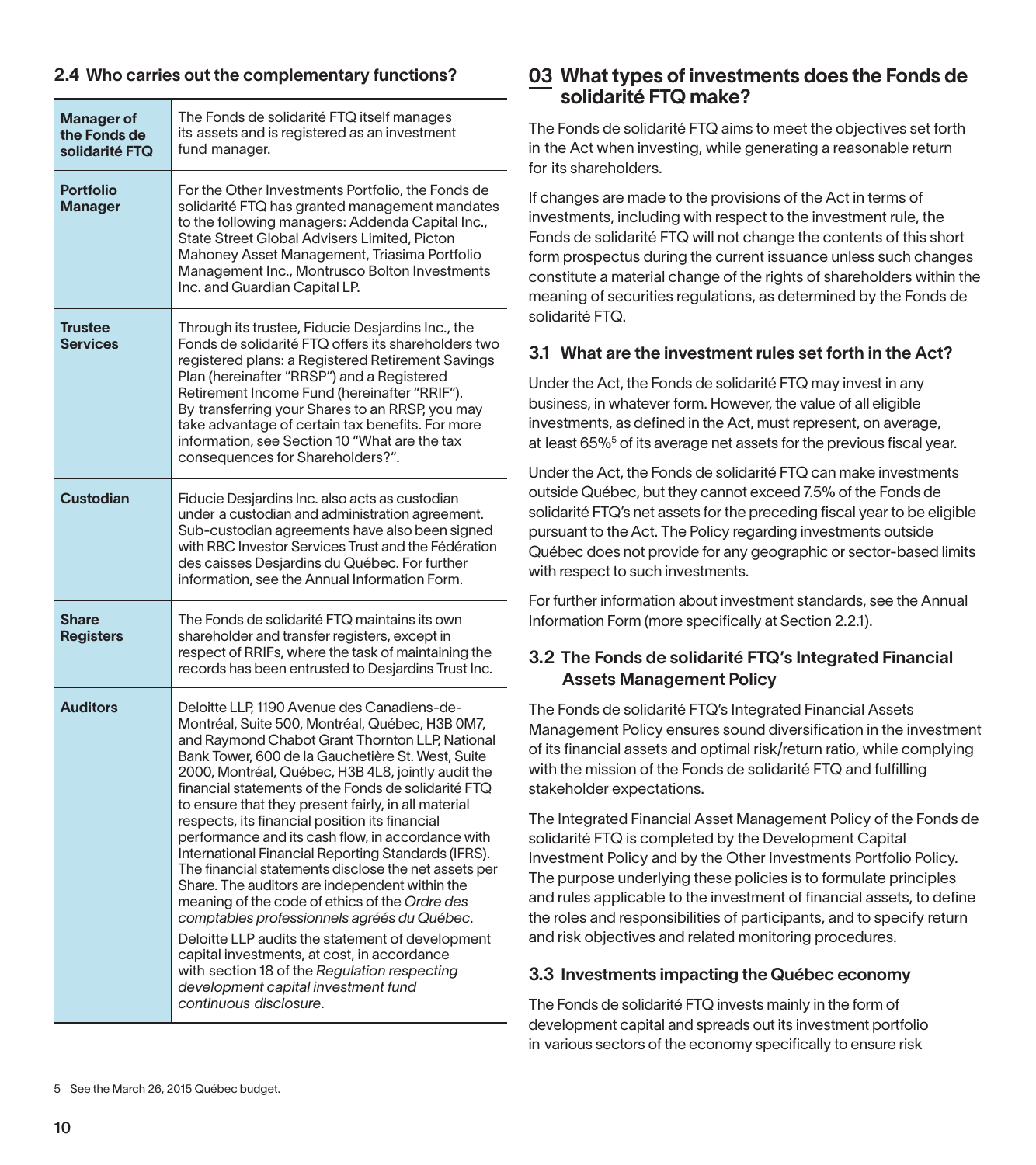diversification. It focuses mainly on traditional economic sectors which, as at May 31, 2021, made up the majority of its investment portfolio. The Fonds de solidarité FTQ also invests in real estate and in the new economy sectors such as life sciences, energy and environmental science, information technology and telecommunications.

Investment projects are evaluated based on the following decision-making criteria: the financial aspects of the investment, the quality of governance and management team, the market, the exit opportunities, the legal aspects of the investment, taxation, the environmental risks, the reputation risks, the degree of innovation, the quality of operational infrastructures and processes, the relevance for the Fonds de solidarité FTQ's stakeholders and the enterprise's social responsibility audit. For greater detail, refer to the Annual Information Form.

#### The Fonds de solidarité FTQ's regional and local commitment

One of the Fonds de solidarité FTQ's priorities is its regional and local commitment, which has become one of its development objectives. With the *Fédération québécoise des municipalités*, it has established the *Fonds locaux de solidarité FTQ, s.e.c.*, the purpose of which is to promote the emergence of various local funds, among others, within regional county municipalities for small local investments to support the strengths of the community and contribute to the development of local economies and regional employment.

With the active cooperation of the socio-economic stakeholders of the regions, the Québec government and the unions, the Fonds de solidarité FTQ has participated in the creation of Fonds régionaux de solidarité FTQ (regional funds) in all the administrative regions of Québec. As at May 31, 2021, the Fonds de solidarité FTQ has invested a total of \$300.4 million in these funds and has committed to invest \$200 million more. For further information, see the Annual Information Form.

#### 3.4 Other Investments

The other investments of the Fonds de solidarité FTQ are comprised of uninvested sums from the capital development investment portfolio. As at May 31, 2021, all such investments represented 45% of its assets under management.

As at this same date, 47% of these other investments were composed of a cash and money market portfolio and a bond portfolio. Those securities generate, among other things, interest income. The remainder was invested in Canadian and international global equity portfolios.

The office of the Vice-President of Asset Allocation and External Management of the Fonds de solidarité FTQ is responsible for

determining and overseeing the allocation of assets and managing the Other Investments portfolio. All portfolios are now entirely managed externally by specialized managers.

#### 3.5 Derivative financial instruments

In managing its assets, the Fonds de solidarité FTQ may trade in derivative financial instruments to facilitate portfolio management, improve returns, manage market risks, make changes in asset allocation and in certain cases, manage the hedging of foreign currencies. For further details, see the Annual Information Form.

### 04 Who should invest in the Fonds de solidarité FTQ and who can I contact for more information on it and its shares?

#### 4.1 Who should invest in the Fonds de solidarité FTQ?

Only individuals 18 years of age or older and on their own account may purchase Shares. As a result, no sum directly transferred from another plan may be used to buy Shares. For example, you cannot use money in an RRSP which you hold with another institution to purchase Shares.

The following individuals residing in Québec who are able to keep their Shares until retirement and who have a certain risk tolerance (see Subsection 1.4 "What are the risks of investing in the Fonds de solidarité FTQ?") can invest in the Fonds de solidarité FTQ:

- a) Québec workers who wish to promote employment while investing for their retirement;
- b) any investor wishing to participate in the economic development of Québec by supporting enterprises having an economic impact in the province;
- c) investors looking for an investment product with additional tax benefits;
- d) Quebeckers whose income level requires that they pay income tax.

The Fonds de solidarité FTQ reserves the right to accept or refuse any subscription request in whole or in part. In general, a subscription will be accepted or refused within 30 days following its receipt. The Fonds de solidarité FTQ issues the Shares subscribed for as soon as payment is made.

If the amount paid is insufficient for the purchase of a whole Share, the Fonds de solidarité FTQ will issue a fractional Share. A fractional Share has the same rights attached to it as a whole Share, except the right to vote. The subscription price for Shares is generally the price in effect on the day the payment for the Shares is cashed by the Fonds de solidarité FTQ.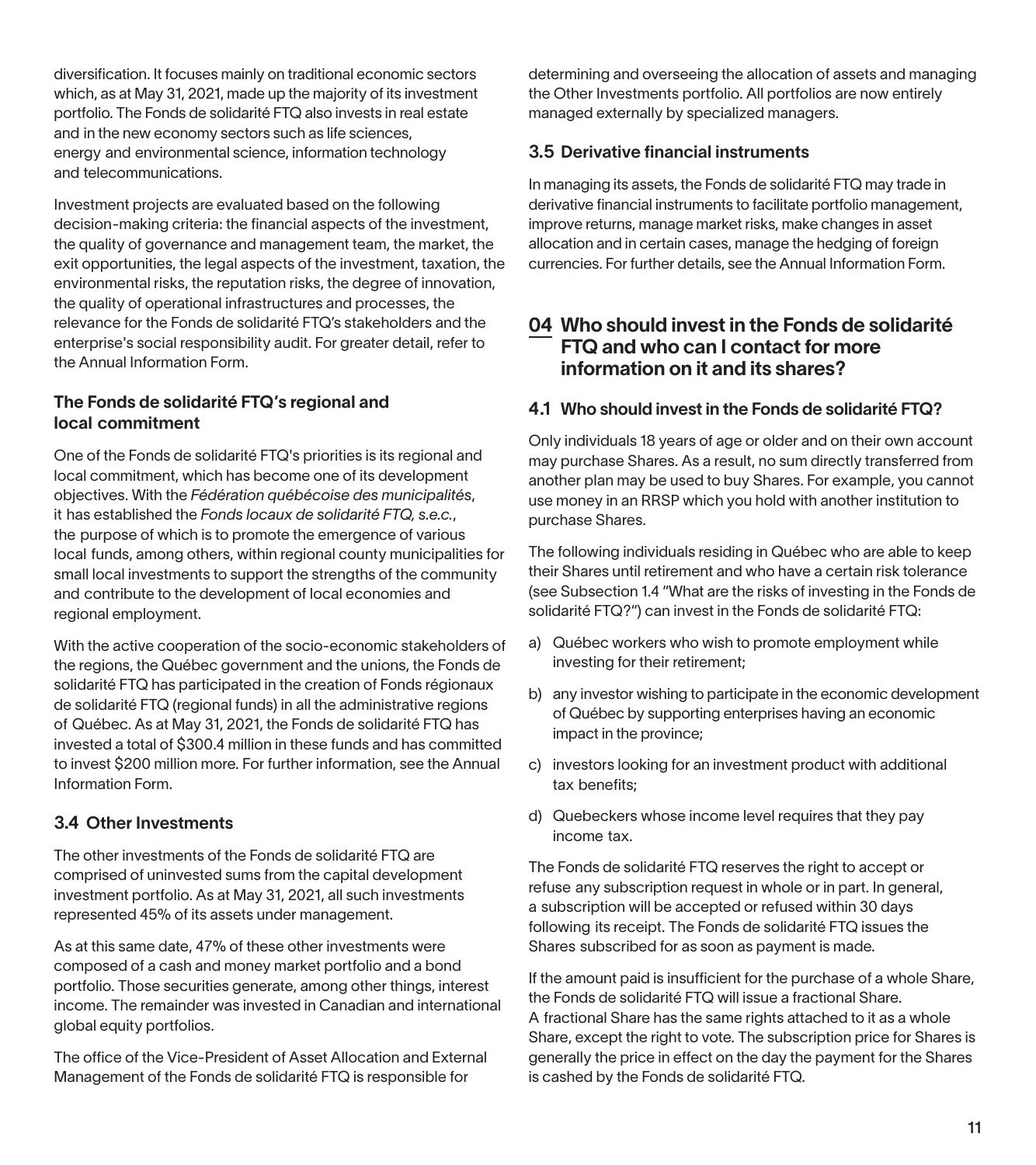However, when sums are paid in your name before you reach 18 years of age, through your employer, or during the period prohibiting subsequent acquisition of Shares following the purchase-byagreement of your Shares pursuant to the Purchase-by-Agreement Policy (see Subsection 8.2 "What is purchase-by-agreement?" as well as Schedule 2 for more information about the terms and conditions of acquiring Shares after a redemption), such sums will only allow the Fonds de solidarité FTQ to issue Shares when you reach 18 years of age or upon expiry of the blackout period, and the price of such Shares will be set according to the Share value in effect at the time of issuance. Sums paid before you reach 18 years of age or during the blackout period will be deposited in the trust account until Shares may be issued. A reimbursement of sums held in trust may, however, be granted at the holder's request. For more information, please see Subsection 8.2 "What is purchase-by-agreement?".

### 4.2 Who can I contact for more information on the Fonds de solidarité FTQ and its Shares?

A number of people can provide you with information about the Fonds de solidarité FTQ and the characteristics of its Shares and collect your subscription. These individuals may be employees of the Fonds de solidarité FTQ, people working in the various Fonds régionaux de solidarité FTQ (regional funds), union advisors, active union representatives, union members or simply individuals who support the Fonds de solidarité FTQ's goals. However, the Board of Directors mainly relies on the FTQ's permanent union structure and on the solidarity and availability of its members for the solicitation of subscriptions.

#### Local Representatives

In FTQ-affiliated unions (as well as unions with which the Fonds de solidarité FTQ has entered into agreements), the Fonds de solidarité FTQ has developed a network of local representatives ("LRs") who voluntarily promote the Fonds de solidarité FTQ in their workplace. Their work consists mainly of explaining the objectives of the Fonds de solidarité FTQ and promoting the subscription of its Shares by members of those unions.

The Fonds de solidarité FTQ has entered into agreements with the Centrale des syndicats du Québec ("CSQ"), the Confédération nationale des cadres du Québec ("CNCQ") and the Fédération interprofessionnelle de la santé du Québec ("FIQ"), to inform their members about and encourage them to enroll in the Fonds de solidarité FTQ.

When the Fonds de solidarité FTQ organizes activities for the LRs, such as training or information days, it reimburses their employer or union with which they are affiliated, as the case may be, all or part of the LRs' salary since they must obtain union leave to participate in these activities.

## Employees of the Fonds de solidarité FTQ

The Fonds de solidarité FTQ offers shareholders' service at its permanent offices in Montréal, Pointe-Claire and Québec City and in thirteen (13) offices of the Fonds régionaux de solidarité FTQ (regional funds) in Québec. Other points of service generally open temporarily to meet shareholder needs.

Subscriptions are also collected by employees of the Fonds de solidarité FTQ who are paid in accordance with its applicable collective agreement. No other compensation is paid to the personnel for collecting subscriptions.

# 05 What are the fees related to the Fonds de solidarité FTQ?

## 5.1 Fees directly payable by the shareholder

There are no fees that are directly payable by the shareholders of the Fonds de solidarité FTQ.

All fees are set by the Board of Directors, and the Fonds de solidarité FTQ will publish a 30-day written notice prior to introducing any new type of fees directly payable by the shareholder.

## 5.2 Fees payable by the Fonds de solidarité FTQ

Fees that are paid by the Fonds de solidarité FTQ include operating expenses with regards to its overall functioning, such as salaries and benefits (salaries of permanent and temporary employees), professional fees (such as legal and audit fees), advertising and information costs, licensing fees, market data fees, office expenses, occupancy fees and rent, external managers' fees, custodial fees for the safekeeping of securities, the remuneration of the trustee and transaction fees. These costs influence the value of your investment.

The annual total operating expense ratio $6$  to the overall functioning of the Fonds de solidarité FTQ was 1.52% and its trading expense ratio<sup>7</sup> was 0.02% of the average net assets of the Fonds de solidarité FTQ for the year ended May 31, 2021.

<sup>6</sup> The total operating expense ratio is obtained by dividing total operating expenses for the year indicated in the statement of comprehensive income by the average net assets attributable to security holders of the Fonds de solidarité FTQ for the year.

<sup>7</sup> The trading expense ratio is obtained by dividing transaction costs by the average net assets attributable to security holders of the Fonds de solidarité FTQ for the year.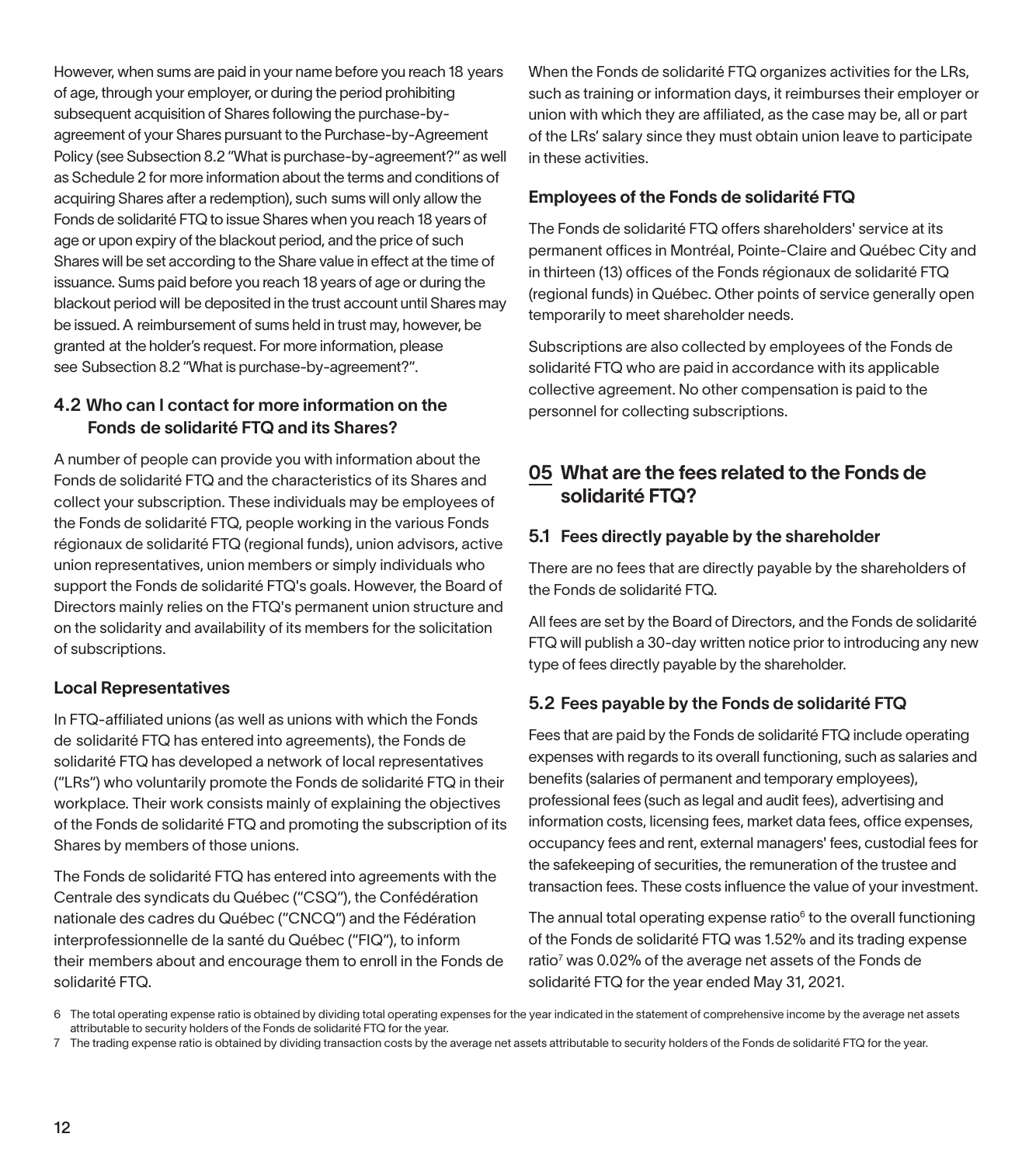## 06 How can I subscribe for shares offered by the Fonds de solidarité FTQ?

There are three ways to subscribe for Shares of the Fonds de solidarité FTQ, namely by payroll deductions, which is the method of choice for workers, pre-authorized withdrawals and lump sum payments.

As of the publication of this simplified prospectus, only contributions through payroll deductions, including employer contributions, and existing pre-authorized withdrawal arrangements are accepted.

In a press release issued on May 10, 2021, the Fonds de solidarité FTQ announced the extension of the suspension of subscriptions by lump sum payment. And in another press release issued on June 11, 2021, the Fonds de solidarité FTQ announced that it would also limit the issuance of its Shares. Since that date, it is therefore no longer possible to set up a new pre-authorized withdrawal arrangement nor to increase the amount of any existing pre-authorized withdrawal arrangement.

This policy does not affect repayments to the Fonds de solidarité FTQ as part of a Home Buyer's Plan ("HBP") or a Lifelong Learning Plan ("LLP").

It is also important to note that the Fonds de solidarité FTQ could modify, during the current fiscal year or later, any of the subscriptions for Shares offered. Should it decide to make any changes, the Fonds de solidarité FTQ will announce the applicable conditions in a press release.

If you choose to set up or change any payroll deductions or, when accepted by the Fonds de solidarité FTQ, to arrange or modify a pre-authorized withdrawal or lump sum payment, you can either speak to your LR at work, contact the Fonds de solidarité FTQ's Saving Services or consult the Fonds de solidarité FTQ's website at fondsftq.com. Note that when you first subscribe for Series 2 Class "A" Shares (outside an RRSP), you will have to identify yourself and answer some questions to ensure compliance with the requirements of the *Proceeds of Crime (Money Laundering) and Terrorist Financing Act*.

#### 6.1 Payroll deduction

This form of subscription allows you to make a fixed payment to purchase Shares with every paycheque until you notify the Fonds de solidarité FTQ otherwise. You may tell your employer that you would like to receive the tax benefits associated with the purchase of Fonds de solidarité FTQ's Shares every pay period. This way, you will receive an immediate tax benefit with every paycheque instead of having to wait for your income tax return to be processed by the authorities.

Your employer may, at any time, implement the payroll deduction you have requested. Under the Act, your employer is required to do so, within a reasonable time frame, if the lesser of (i) 20% of the total number of employees or (ii) 50 employees make such a request through the Fonds de solidarité FTQ or its representative, such as your union. Your employer must remit the amounts withheld to the Fonds de solidarité FTQ no later than the 15th day of the month following the month in which the deduction was made. The remittance must be accompanied by your social insurance number in accordance with the Act solely for the purpose of issuing tax slips. To ensure your employer properly makes the payroll deduction, we recommend that you sign up or subscribe through your online account at fondsftq.com. The amounts withheld remain due to the employee as salary until they are remitted by the employer to the Fonds de solidarité FTQ. If you decide to cease acquiring shares by way of payroll deductions, you may at any time contact the Fonds de solidarité FTQ's Saving Services by e-mail or telephone.

#### 6.2 Pre-authorized withdrawal

When this type of subscription is accepted by the Fonds de solidarité FTQ, it allows you to acquire Shares through pre-authorized withdrawals (a \$10 minimum per withdrawal and a maximum of \$500 monthly, per contributor, for all new agreements or changes to the amount under existing agreements) from your account at a financial institution. To do so, attach a sample cheque to the application form and give it to your LR or send it directly to the Fonds de solidarité FTQ. You may also subscribe and ask to use the direct payment system at the site fondsftq.com or by calling the Fonds de solidarité FTQ's Saving Services.

#### 6.3 Lump sum payment

When this type of subscription is accepted by the Fonds de solidarité FTQ, you may subscribe for Shares by paying for them in a single payment. To ensure instant processing of your transaction, we recommend that you sign up and subscribe through your online account at fondsftg.com. You can also enclose a cheque, money order or bank draft with the subscription application form for the amount subscribed, which you may give to your LR or send directly to the Fonds de solidarité FTQ. You may also use the direct payment system if you go to one of the Fonds de solidarité FTQ's points of service.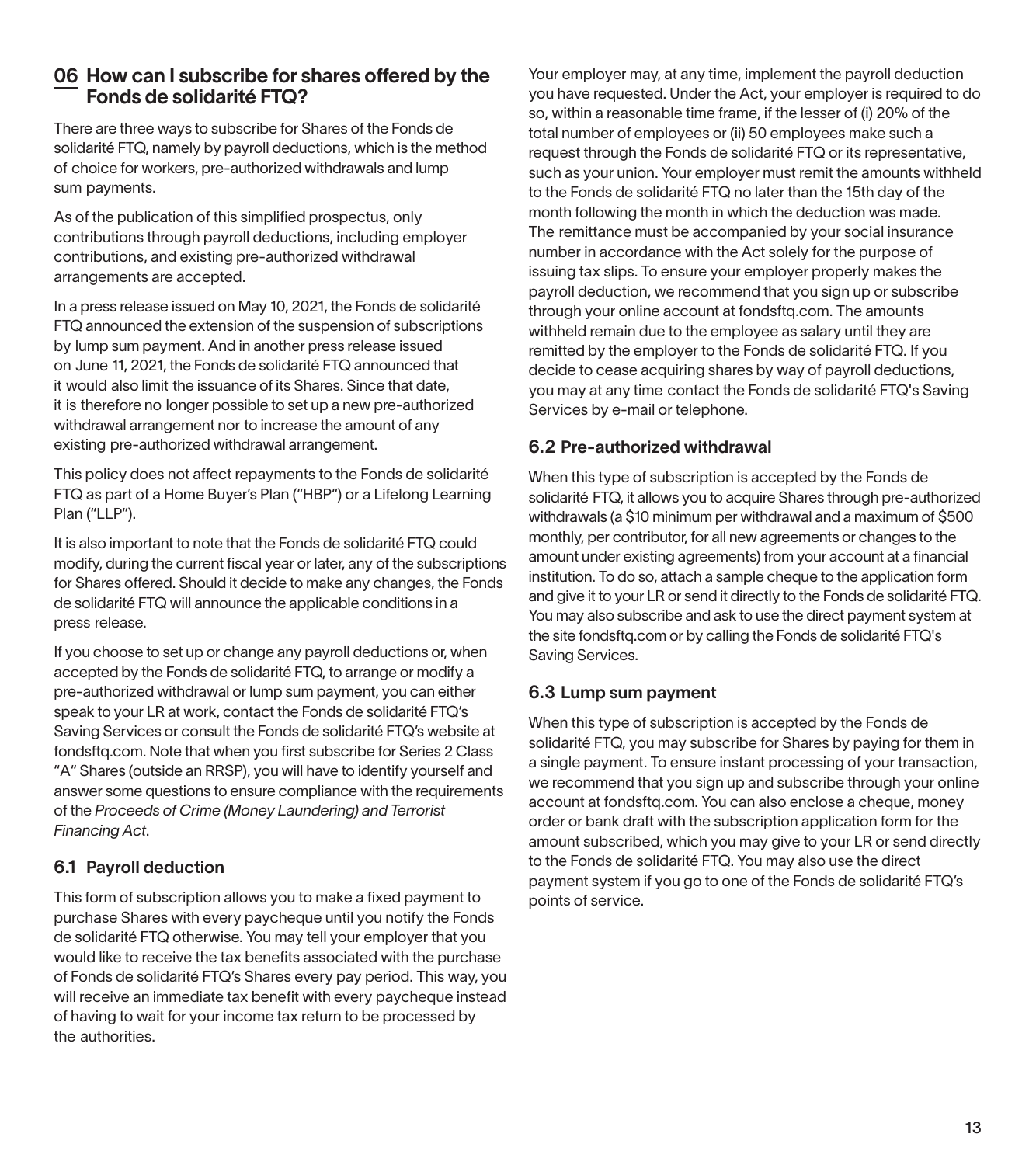# 07 What are the characteristics of the shares?

#### 7.1 Class "A" Shares

The Fonds de solidarité FTQ's Shares have no par value and give their holders the following rights:

- a) the right to vote at any Fonds de solidarité FTQ's meeting of shareholders on the basis of one vote per Share, since a fractional Share does not give the right to vote. Only a whole Share gives the holder the right to vote. If all the Shares have been transferred to an RRSP of which the spouse<sup>8</sup> is the annuitant, $9$  the spouse is deemed to have the voting right attached to the transferred Share;
- b) the right to elect eleven (11) directors to the Board of Directors;
- c) the right to receive any dividend declared by the Fonds de solidarité FTQ, i.e. the share of its earnings which it might decide to pay its shareholders; the Fonds de solidarité FTQ's policy is to reinvest the annual revenue generated from its operations. It does not expect to pay its shareholders' dividends.
- d) the right to require the redemption of their Shares by the Fonds de solidarité FTQ, subject to certain conditions prescribed by the Act; if Shares are transferred to an RRSP of which the spouse is the annuitant, the spouse will be deemed to be the person who has acquired the Shares from the Fonds de solidarité FTQ for the purpose of the provisions concerning redemptions (see Section 8 "When are the Fonds de solidarité FTQ's Shares redeemable?");
- e) the right to ask that the Shares be purchased by agreement, according to the terms and conditions of the Purchase-by-Agreement Policy;
- f) the right to receive their proportionate share of the Fonds de solidarité FTQ's assets if it is liquidated.

The Shares are issued in the form of Series 1 or Series 2 Class "A" Shares. The issuance of Series 1 Shares is limited to people who ask them to be transferred to an RRSP or a RRIF. Series 2 Shares are held in a non-RRSP account.

If Series 1 Shares are withdrawn from an RRSP or a RRIF, they must be exchanged for the same number of Series 2 Shares. All holders of Series 2 Shares are also required to exchange them for the same number of Series 1 Shares if they wish to transfer their Shares to an RRSP (see Section 10 "What are the tax consequences for Shareholders?").

The voting right attached to the Shares is exercised at the same meeting (annual or special), regardless of their respective series, and their holders may be represented at it by proxy.

Regardless the Series, the Shares rank equally among themselves, as Class "A" Shares, with respect to the payment of dividends, where applicable, and the sharing of the Fonds de solidarité FTQ's property upon its dissolution, liquidation or the distribution of all or part of its assets among the holders of Shares. They also rank equally among themselves, where applicable, with respect to the payment of any purchase-by-agreement or redemption of Shares.

The Board of Directors of the Fonds de solidarité FTQ may, from time to time, by resolution of the directors, increase or reduce the issued and paid-up capital account relating to the Series 1 Shares, without any distribution or payment to the holders of such Shares. The Fonds de solidarité FTQ may also, from time to time, by resolution of the directors, apply any contributed surplus to eliminate or reduce the deficit. Such transactions do not have a negative impact on the Fonds de solidarité FTQ's shareholders (see the Annual Information Form for further information).

The amendment to the rights attached to the Shares is subject to the provisions of the Act and the *Companies Act* (Québec). As of the date of this prospectus, the Fonds de solidarité FTQ does not intend to amend the rights relating to its Shares.

#### 7.2 Class "B" Shares

Presently, there are no Class "B" Shares issued and outstanding. Authorized Class "B" Shares have no par value, they do not confer any voting right and they may be issued in series. They could give the right to a preferential dividend at a rate set by the Board of Directors if applicable. In the event of liquidation, they rank in priority to Class "A" Shares. In the event of liquidation, the holders of Class "B" Shares have the right to receive, in cash or in kind, an amount equal to the value of the consideration paid with respect to such outstanding Shares plus, where applicable, any declared and unpaid dividend and any other amount determined by the articles of amendment creating certain series of Class "B" Shares, in priority to and ranking above the other classes of Shares. No other additional participation in the remaining assets is provided for Class "B" Shares.

#### 7.3 Class "C" Shares

At the February 28, 2019 meeting of the Board of Directors, the directors of the Fonds de solidarité FTQ adopted By-Law No. 70 to amend the share capital of the Fonds de solidarité FTQ in order to create the Class "C" Shares. This By-Law has been duly ratified at the special meeting of shareholders held on May 27, 2019.

<sup>8</sup> Unless indicated otherwise, for the purpose hereof, the definition of "spouse" is that set out in the *Québec Taxation Act*, which includes both same-sex and opposite-sex spouses. 9 The annuitant is a person in whose name the plan is registered in accordance with federal and Québec income tax laws. Such person may be the person who contributes to an RRSP constituted under his or her own name or the spouse of the contributor, in the case of a spousal RRSP.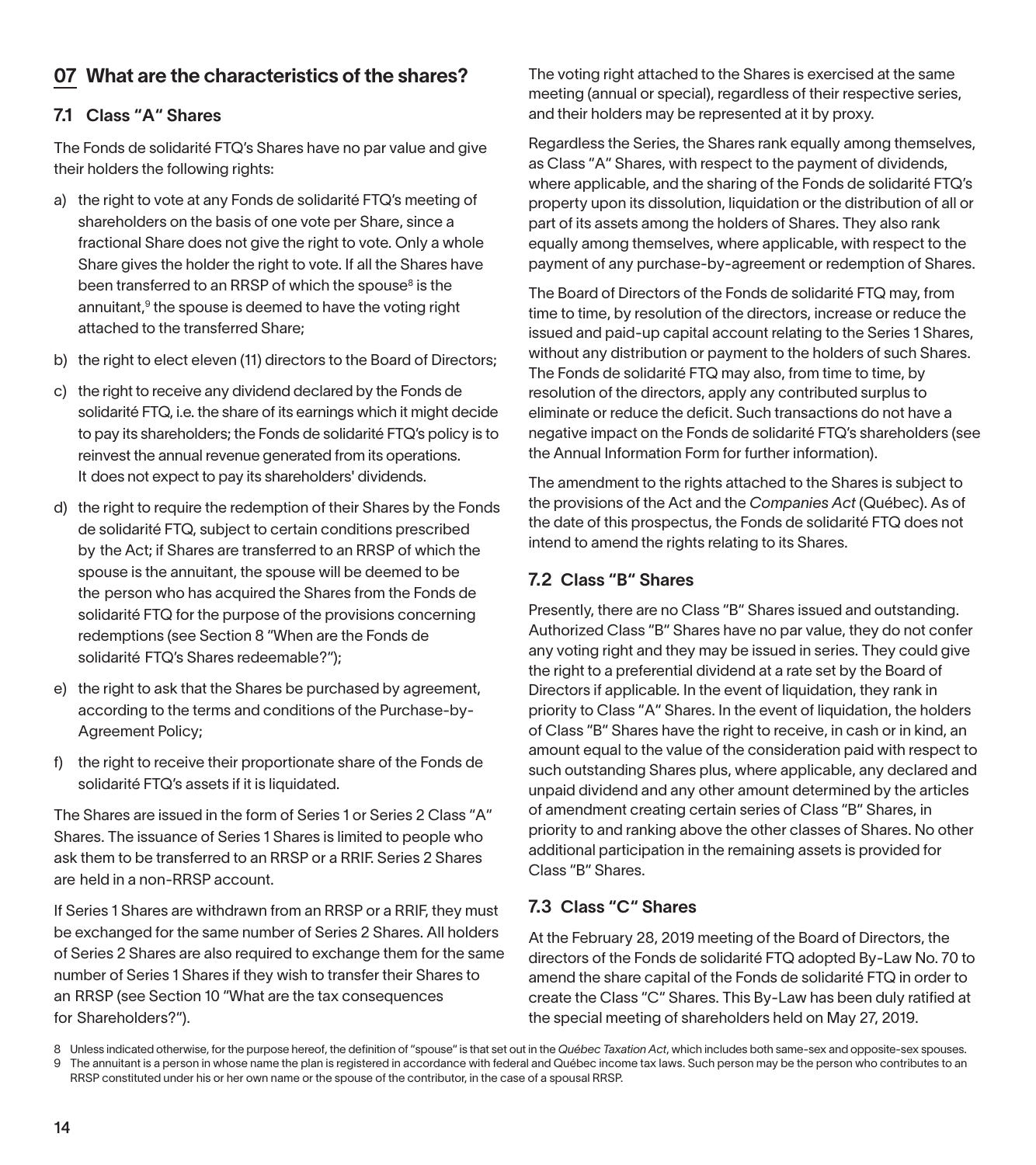The Fonds de solidarité FTQ is thus authorized to issue, in one or more series, an unlimited number of shares with no par value designated as "Class 'C' Shares". The attributes specific to all Class "C" Shares are the following:

- a) the Class "C" Shares do not confer on their holder the right to receive the notice of meeting of shareholders or to attend or vote at such meeting, unless the law requires a separate vote, in which case the voting right is exercised at the same meeting, regardless of the series;
- b) the Class "C" Shares, regardless of the series, rank equally among themselves with respect to the payment of dividends and the sharing of property in the event of the Fonds de solidarité FTQ's dissolution, liquidation or the distribution of all or part of its assets among the shareholders and, if applicable, to the payment of any redemption price.
- c) the Class "C" Shares and the Class "A" Shares rank equally among themselves with respect to the payment of dividends and the sharing of property in the event of the Fonds de solidarité FTQ's dissolution, liquidation or the distribution of all or part of its assets among the shareholders and, if applicable, to redemption payments;
- d) the value of the Class "C" Shares is determined semi-annually and is identical to the value of the Class "A" Shares. The value of the Class "C" Shares, like the value of the Class "A" Shares, can also be determined in the course of the six-month period at the discretion of the Board of Directors of the Fonds de solidarité FTQ.

A first series of Class "C" Shares, designated as "Class 'C' Shares, Series 1", was created. The Class "C" Shares, Series 1 are offered, pursuant to a prospectus exemption, to the FlexiFonds Funds only. Unlike Class "A" Shares of the Fonds de solidarité FTQ, the acquisition of Class "C" Shares does not provide entitlement to tax credits.

The transactions made by the FlexiFonds Funds with respect to Class "C" Shares (i.e., subscriptions and redemptions) are governed by a rebalancing policy that helps reaching and maintaining a FlexiFonds Funds' asset investment target of 30%. Thus, the Class "C" Shares are purchasable or redeemable in accordance with the rebalancing policy, which is more fully described in Section 1.4, "What are the risks of investing in the Fonds de solidarité FTQ?".

Moreover, the Fonds de solidarité FTQ may redeem the Class "C" Shares registered under the name of the FlexiFonds Funds if the holding of Class "C" Shares has an adverse effect on a FlexiFonds Fund or its unitholders or on the Fonds de solidarité FTQ or its shareholders, or if it is authorized or required to do so under applicable law or has been instructed to do so by regulatory authorities having jurisdiction.

The FlexiFonds Funds, however, upon receiving a duly completed redemption request, shall pay the redemption proceeds to the unitholders no later than two business days following the date on which the calculation of the net asset value per unit used to determine the redemption price is made.

#### 08 When are the Fonds de solidarité FTQ's shares redeemable?

#### Generally, any subscription for Shares of the Fonds de solidarité FTQ must be considered an investment for retirement.

The Fonds de solidarité FTQ can either redeem your Shares in the circumstances provided for by the Act or purchase them by agreement in the exceptional circumstances set out in the Purchaseby-Agreement Policy adopted by the Fonds de solidarité FTQ's Board of Directors and approved by Québec Minister of Finance. Except in these circumstances, the Fonds de solidarité FTQ cannot redeem your Shares or purchase them by agreement.

Provided the requirements of the criterion are met and once all the required documents have been submitted, requests made under the Policy will be examined and authorized by a decision-making committee appointed by the Board of Directors for this purpose. If in doubt as to the application of such a Policy, the committee will interpret the Purchase-by-Agreement criteria restrictively and render a decision consistent with the principle of permanent maintenance of Fonds de solidarité FTQ's capital.

If your request does not include sufficient information to justify its authorization, the Fonds de solidarité FTQ may ask for additional documentation to ensure that the requirements of the criterion invoked are respected.

You may request a partial purchase-by-agreement of your Shares. In this case, the authorization will be limited to the amount requested. However, any authorization for a partial purchase that leaves a balance of fewer than 20 Shares in a shareholder's account will automatically be deemed to be a full authorization to close the account except with regard to the "Access to Home Ownership" criteria under an HBP and a "Return to Full-Time Studies" under an LLP, for repayments that must be made to the Fonds de solidarité FTQ. Furthermore, any request from a shareholder who holds fewer than 50 Shares will be submitted for authorization without further documentary evidence, other than a solemn declaration confirming the existence of the criteria invoked to justify the redemption or the purchase-by-agreement.

The sums held in a trust account of the Fonds de solidarité FTQ will be paid at the same time as the Shares are disbursed pursuant to a purchase-by-agreement criterion provided for in the Act or a purchase-by-agreement provided for in the Purchase-by-Agreement Policy.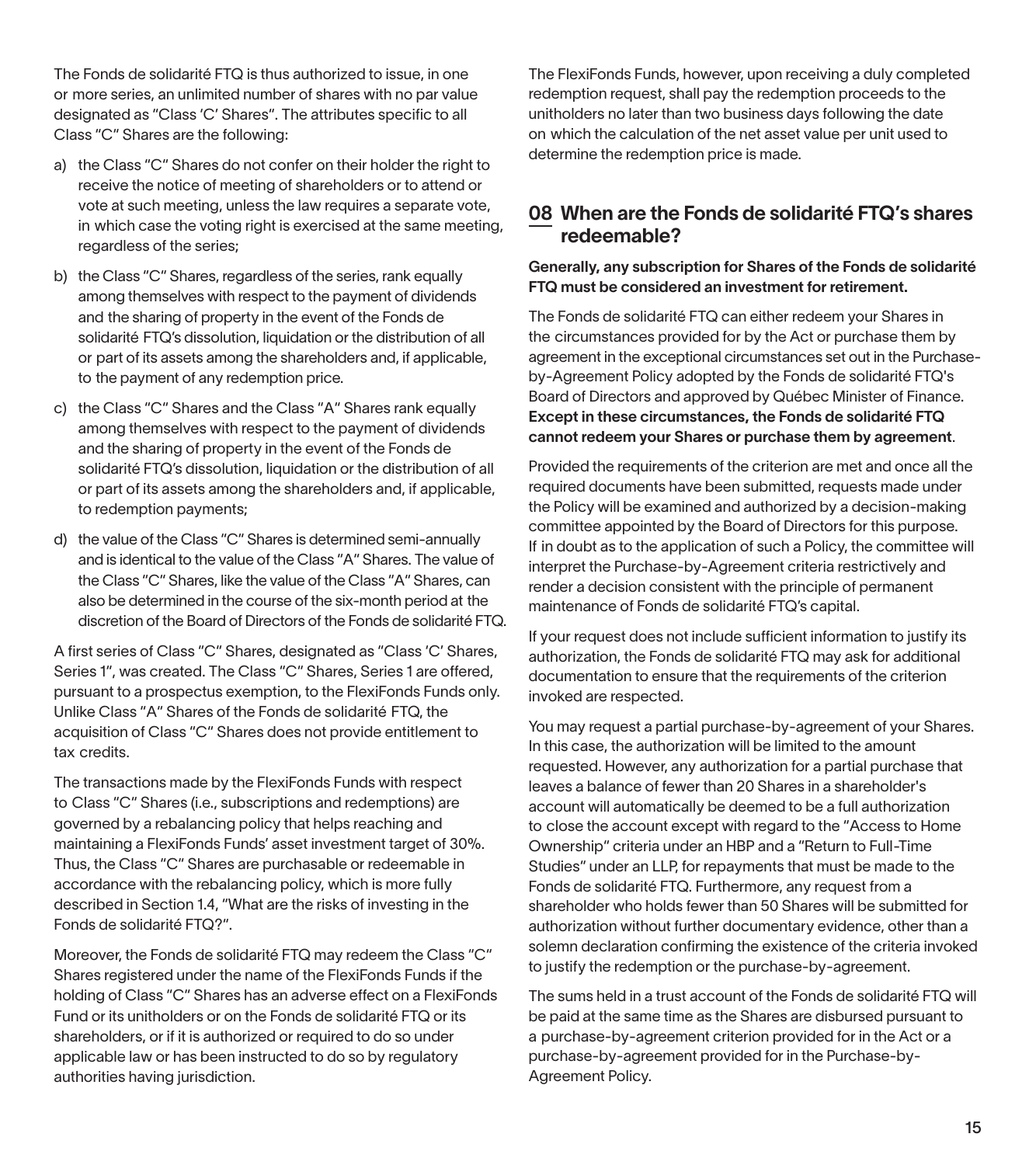#### 8.1 What are the redemptions provided for by the Act?

#### Redemption criteria

Under the Act, the Fonds de solidarité FTQ is required to redeem all or part of the Shares you acquired, in the situations described in the table attached as Schedule 1.<sup>10</sup>

Subject to Subsection 8.3 "What is the issuing, purchase or redemption price of the Shares?", any disbursement will only be made after you actually retire, and the redemption price of your Shares will be the price in effect on that date.

#### Redemption time frame

The redemption of your Shares will be completed within a reasonable time frame, typically not more than 30 days following the date the Fonds de solidarité FTQ receives your redemption request if you have provided all of the necessary documents.

#### Subsequent Acquisition of Shares

Any individual may acquire Shares subsequent to a redemption in the circumstances described in the table set forth in Schedule 1 (except in the event of death<sup>11</sup>).

#### Tax consequences

After redemption of all or part of the Shares, in the circumstances described in the Table set forth in Schedule 1 (except in the event of death<sup>12</sup>), you may no longer receive the tax credit in respect of the acquisition of the Fonds de solidarité FTQ's Shares, as applicable in each of those circumstances.

Therefore, if a Share redemption request is submitted within 60 days following the subscription date, the amount of the tax credit associated with the acquisition of such Shares is cancelled. Where the redemption of Shares is for reasons relating to disability, no credit is granted for the Shares purchased after the time the redemption request is submitted. Finally, in circumstances relating to age and/or retirement, no credit is granted for Shares acquired before or after the redemption. Therefore, in the latter case, an individual who did not receive, for the years prior to the redemption, all of the tax credit to which he or she was entitled is no longer authorized to claim a deduction, in calculating his or her tax payable, regarding the unused portion of this tax credit.

Any redemption of Series 1 (held in an RRSP or a RRIF) or Series 2 (held outside an RRSP or a RRIF) Shares, may lead to other tax consequences. The tax consequences of redeeming your Shares are briefly summarized in Section 10 "What are the tax consequences for Shareholders?".

### 8.2 What is purchase-by-agreement?

#### Criteria for purchase-by-agreement

The Fonds de solidarité FTQ can purchase your Shares by agreement in whole or in part, but only in the cases provided for in the Purchase-by-Agreement Policy adopted by its Board of Directors and approved by the Québec Minister of Finance on June 16, 2017.

All requests for purchase-by-agreement submitted after that date are treated according to the version of the Purchase-by-Agreement Policy then in force. However, shareholders who subscribed before the Purchase-by-Agreement Policy's effective date may invoke the policy in effect on the date of their subscription if that policy is to the shareholder's advantage. The previous policies are available upon request.

The purchase-by-agreement must benefit the shareholder personally and not only his or her creditors, such as in the case of bankruptcy for instance. In some cases, when indicated, the purchase may also benefit the spouse of the shareholder or a dependent child.

The "Criteria for Purchase-by-Agreement" table which summarizes the Purchase-by-Agreement Policy is found in the attached Schedule 2.

#### Management of the Purchase-by-Agreement Policy

The committee created by the Board of Directors to make decisions about purchase-by-agreement requests, interprets and applies the Purchase-by-Agreement Policy adopted by the Board of Directors of the Fonds de solidarité FTQ and makes its decisions in accordance with that policy.

All requests that qualify under the criterion invoked and meet the requirements and the application principles of the Purchase-by-Agreement Policy are authorized by the committee. However, under the Québec *Taxation Act*, the Fonds de solidarité FTQ must pay a penalty to the Québec government when, in a fiscal year, the total amount paid for purchases-by-agreement, excluding those paid under the Lifelong Learning Plan and the Home Buyers' Plan, exceeds 2% of the paid-up capital of the Shares. Since this provision came into effect, the amount of the Fonds de solidarité FTQ's purchases-by-agreement has always been less than the 2% limit.

<sup>10</sup> See Section 10, "What are the tax consequences for Shareholders?" for the tax implications of redeeming Shares.

<sup>11</sup> A succession or a spousal RRSP may not acquire Shares. Only a natural person may acquire Shares.

<sup>12</sup> An individual who is a legatee of Shares and who subsequently acquires other Shares may benefit from the rules pertaining to tax credits as explained under Section 10 "What are the tax consequences for Shareholders?". The same goes for a legatee who acquires Shares after submitting a request for the redemption of Shares held in a spousal RRSP following the death of the contributing spouse.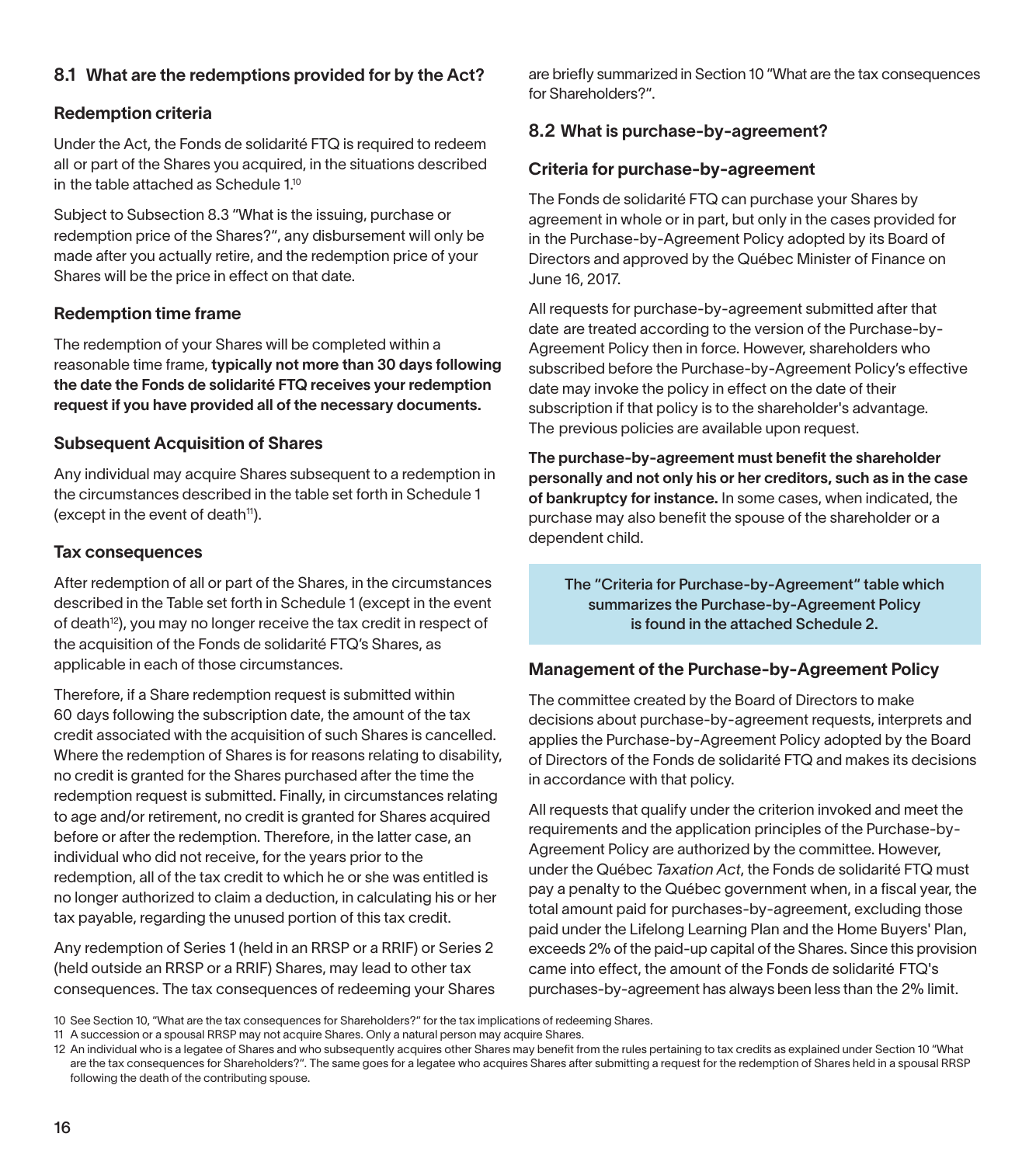As at May 31, 2021, the Fonds de solidarité FTQ had authorized purchases-by-agreement in an amount representing 0.79% of its paid-up capital. The Board of Directors could postpone authorizations or deny requests if the 2% limit is reached.

Furthermore, under the Québec *Companies Act* and under section 2 of the Act, the Fonds de solidarité FTQ must satisfy certain solvency tests before paying for Shares that it redeems or purchases by agreement. The tests concern maintenance of the capital of the Fonds de solidarité FTQ and are applied so that it will be able to meet its obligations as they come due. Since its creation, it has always satisfied the solvency tests.

#### Time frame for purchases-by-agreement

The purchase of your Shares will be completed within a reasonable time frame, typically not more than 30 days following the date on which the Fonds de solidarité FTQ receives your request if you have provided all necessary documents.

#### Time frame for subsequent purchase of Shares

After purchase-by-agreement of your Shares, you could be subject to a time limit for subsequent share acquisition pursuant to the Purchase-by-Agreement Policy (see Schedule 2 for further information regarding the terms and conditions of subsequent acquisitions). Where sums are paid in your name during the blackout period, they are deposited into a trust account until the Shares may be issued. Subsequently, when the blackout period expires, the amounts paid will allow Shares to be issued, and their price will be set according to the Share value in effect at the time of issuance. The Shares issued may then give entitlement to tax credits in accordance with the applicable tax rules set forth under Section 10 "What are the tax consequences for Shareholders?".

A reimbursement of sums held in trust may, however, be granted at the shareholder's request. To obtain a reimbursement of the sums held in trust, you must submit a written request to the Fonds de solidarité FTQ.

#### Tax consequences

In regards to a purchase-by-agreement, no transfer to another retirement savings plan is authorized except under the "Redemption of Pension Credits", "Serious and Irreversible Illness", "Ineligibility for Tax Credits" and "Emigration from Canada" criteria. When authorized, such sums may be transferred to another plan (an RRSP or a RRIF) without tax consequences.

The tax consequences of a purchase-by-agreement of your Shares are summarized in Subsections 10.4 "Tax consequences of a redemption or purchase-by-agreement of Shares held outside an RRSP" and 10.5 "Tax consequences of the redemption of Shares from an RRSP or a RRIF or of a withdrawal from a registered plan".

The table in Schedule 2 presents all the criteria set out in the Purchase-by-Agreement Policy and the conditions to comply with to be eligible.

#### 8.3 What is the issuing, purchase or redemption price of the Shares?

The redemption or purchase Share price is equivalent to the issuing price and is set by the Board of Directors based on the net asset value of the Fonds de solidarité FTQ. Unless there are exceptional circumstances, including those provided for in the Policy for the Management of Extreme Cases when the performance of some assets of the Fonds de solidarité FTQ shows extreme fluctuations, such value is fixed in accordance with the Act, twice a year, at dates six months apart. This value is determined based on the financial statements prepared according to Canadian generally accepted accounting principles. The financial statements are jointly audited by two independent auditing firms. The issuance, redemption or purchase by agreement price of the Share is published by press release within a few weeks of the end of each six-month period, namely, around June 30 and December 31 (see Section 11 "How is the purchase or redemption price of the Shares determined?").

The current price the day the Fonds de solidarité FTQ redeems or purchases your Shares will be used, except in the case of the "Ineligibility for Tax Credits" and "Redemption within 60 Days" criteria, in which case the reimbursement is the value of the Shares when they were purchased.

When any redemption or purchase-by-agreement request is made, the necessary documents must have been submitted to the Fonds de solidarité FTQ within 30 days, failing which the request file will be closed and another request will have to be made. The redemption will be at the price in effect on the day the Fonds de solidarité FTQ redeems your Shares or the day the Fonds de solidarité FTQ authorizes the purchase of your shares by agreement.

Shares redeemed or purchased by agreement during the transition period, which is between the end of each six-month period and the date of publication of the new redemption or purchase price (the "Transition Period"), are redeemed or purchased at the current price per Share until the new redemption or purchase price is published.

If you submit a request for redemption for Shares held inside or outside an RRSP during the Transition Period under one of the "Retirement" criteria and you are in one of the following situations:

- $\rightarrow$  you are considered retired;
- $\rightarrow$  you began your retirement during the Transition Period or within three months of the end of that period,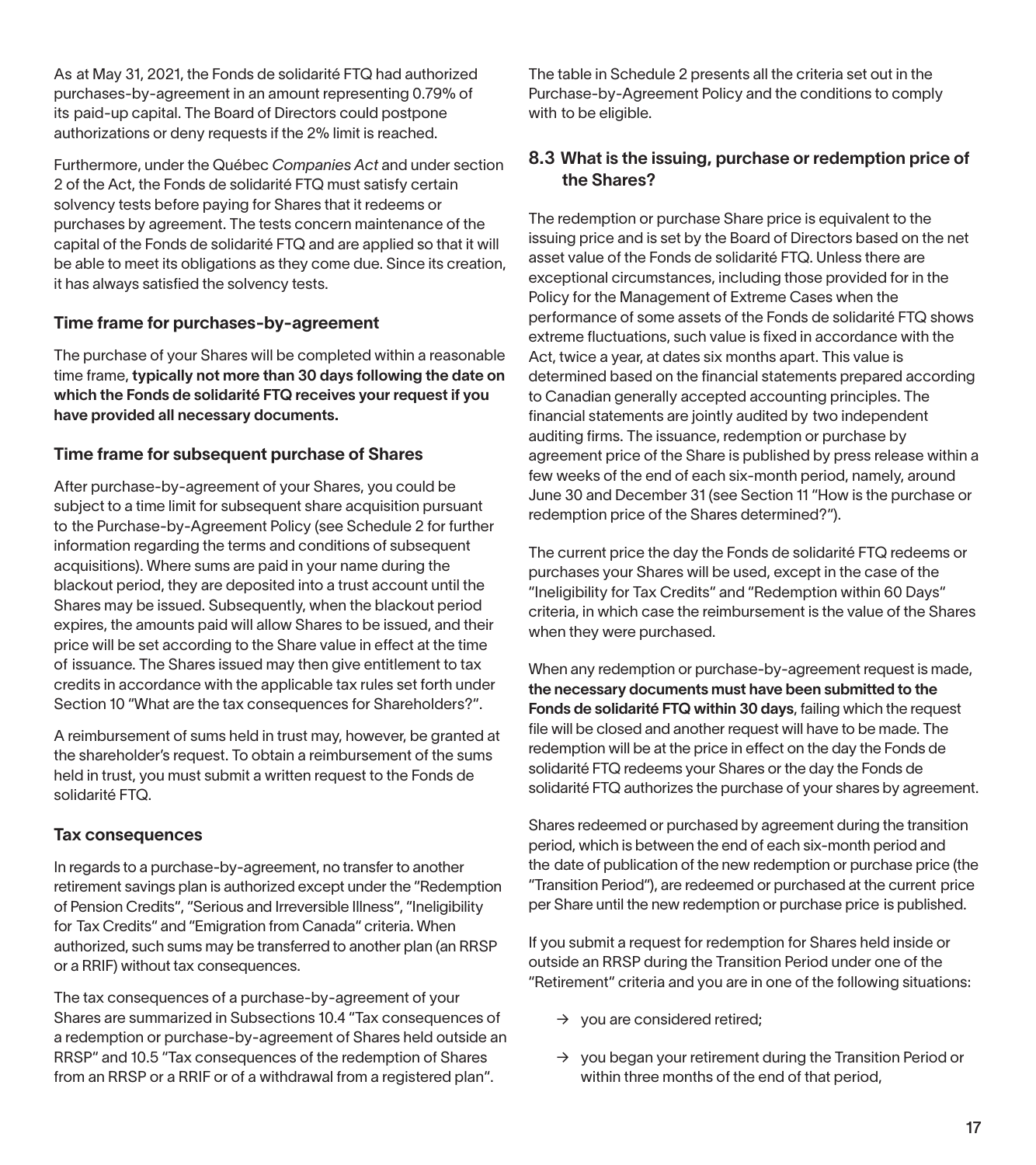#### you will then have two (2) options:

The first option allows you to wait until the new price is published (the "New Price") before Fonds de solidarité FTQ redeems your Shares, in which case it will pay you the most favourable of the two prices, i.e. the current price at the time of the filing<sup>13</sup> of your request with the Fonds de solidarité FTQ or the New Price. If you choose this option, you must make a redemption request, indicating as the disbursement date the date of publication of the next change in share value and wait until the New Price is determined and released by the Board of Directors before receiving your payment.

Under the second option, you may choose not to wait for the date of publication of the New Price to have your Shares redeemed, in which case the redemption will be for the price on the disbursement date you indicated on the redemption form. Furthermore, the Fonds de solidarité FTQ will grant you the most favourable between the current price or the New Price, if the disbursement is made more than 30 days after the date it received all the necessary documents to proceed with your redemption request.

If there are outstanding amounts in your account, these amounts will be deducted or claimed at the time your Shares are redeemed or purchased by agreement. When a request to redeem your Shares or purchase them by agreement is accepted by the Fonds de solidarité FTQ because that request complies with the Act or the Fonds de solidarité FTQ's Purchase-by-Agreement Policy and the disbursement is made by cheque, the cheque must be cashed within six months of its issue date. After that time, the amount of the disbursement resulting from the redemption or purchase-byagreement will be deposited in a liquid asset trust account which will be available at your written request. However, that amount then becomes seizable and could therefore benefit one of your creditors, including in the event of your bankruptcy. Moreover, if the amount was deposited in your liquid asset trust account further to a Share purchase-by-agreement under the criterion "Recourse of a creditor", "Loss pertaining to principal residence" or "Extraordinary and unexpected expense necessary for the health of the shareholder, the shareholder's spouse or a dependent" for which the disbursement was made by cheque payable jointly to you and the creditor, you must prove that the claim for which you initially obtained the purchase-by-agreement still exists in order to obtain the amount of the said disbursement. A new cheque will then be issued jointly to you and the creditor. Should you fail to present such proof, the amount will be deposited in Shares in your account, at the current Share value.

## 09 Are the Fonds de solidarité FTQ's shares transferable?

*The decision to transfer Shares from your RRSP to the Fonds de solidarité FTQ RRIF should be made after consulting your financial planner or advisor. Note that the Act does not allow you to transfer Shares to an individual retirement plan (IRP), a locked-in retirement account (LIRA) or a life income fund (LIF).*

#### 9.1 Can I transfer my Shares to another person?

The transfer of Shares (property) held in an RRSP or RRIF account by an annuitant in the RRSP or RRIF account of a former spouse is authorized under certain circumstances relating to the partition of patrimony between married spouses<sup>14</sup> and in certain other circumstances when *de facto* (common law) spouses separate. The former spouse beneficiary is considered to be the initial purchaser for the purposes of redemption or purchase-byagreement of the Shares and may therefore request the purchaseby-agreement of his or her Shares provided he or she meets one of the criteria of the Purchase-by-Agreement Policy. The issue date of the Shares thereby transferred is deemed to be the date of their subscription at the Fonds de solidarité FTQ. For more information, see Section 8 "When are the Fonds de solidarité FTQ's Shares redeemable?"

Such transfers of Shares in settlement of the rights arising from a marriage or a civil union are made on a tax-free basis.

In that respect, the former spouse beneficiary of a transfer of Shares into an RRSP or RRIF account is not entitled to a tax credit or an RRSP deduction.

It should be noted that a transfer authorized in a partition of family patrimony or separation of *de facto* spouses, is effected by Shares and the value of the Shares is determined on the transfer date.

#### 9.2 Can I transfer my Shares to an RRSP?

You can only transfer your Shares to a Fonds de solidarité FTQ RRSP (yours or that of your spouse<sup>15</sup>) upon acquiring them or at a later date, and this transfer allows you, subject to the limits prescribed for the contributions to an RRSP, to deduct from the calculation of your income an amount equal to the fair value of your Shares (which corresponds to the redemption price then in effect) at the time of the transfer (see Section 11 "How is the purchase or redemption price of the Shares determined?").

Shares you transfer to a Fonds de solidarité FTQ RRSP belonging to your spouse become his or her property.

<sup>13</sup> For the purposes hereof, filing a request with the Fund refers to a request that is personally delivered or sent by postmarked mail to the offices of the Fund between the beginning of the six-month period and the date the new share price is published, namely between December 1 and around December 31 and between June 1 and around June 30. 14 The civil union between two persons also entails the establishment of a family patrimony which may be divided in the case of nullity or dissolution of such union.

<sup>15</sup> See footnote 8.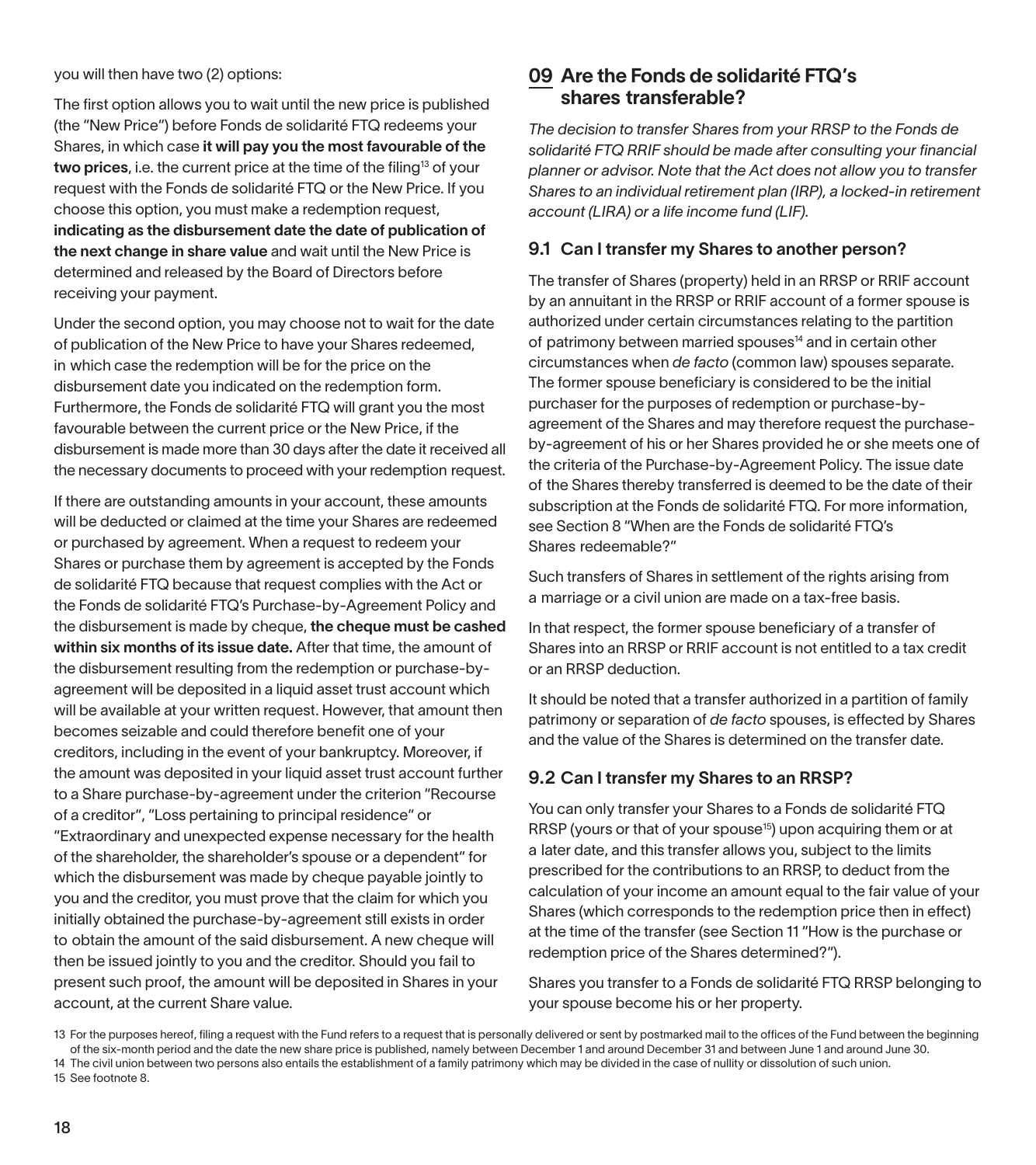If you would like to transfer your Shares into a Fonds de solidarité FTQ RRSP (yours or your spouse's<sup>16</sup>) when they are purchased, you must fill out and sign the "Enrolment Form", including the section in the form to this effect.

Since September 1, 2017, transfers of Series 1 Shares held in a Fonds de solidarité FTQ RRSP account into a self-directed RRSP managed by a stockbroker or a financial institution are no longer possible.

Shareholders wishing to transfer Series 2 Shares to a Fonds de solidarité FTQ RRSP after they are purchased must complete and sign the "Transfer Request Form". The Fonds de solidarité FTQ will exchange Series 2 Shares for an equivalent number of Series 1 Shares and then make the transfer (see Subsection 10.2 "Tax consequences upon transfer to an RRSP").

#### 9.3 Can I transfer my Shares to an RRIF?

You can transfer the Shares you hold in a Fonds de solidarité FTQ RRSP to an RRIF. There are no tax consequences if you transfer Shares already registered in a Fonds de solidarité FTQ RRSP to an RRIF. You may hold a Fonds de solidarité FTQ RRSP in which your Shares are deposited until age 71. For further information, contact the Canada Revenue Agency.

If you would like to transfer your Series 1 Shares into a Fonds de solidarité FTQ RRIF, you must fill out and sign the form requesting the opening of a RRIF available at our offices and you must comply with a redemption requirement as well as the requirement that at least 20 Shares be held (see Section 8 "When are the Fonds de solidarité FTQ's Shares redeemable?"). The RRIF minimum withdrawal tax rule will apply the year following the creation of the RRIF. Following the transfer of RRSP Shares into a RRIF, a periodic redemption of part of your Shares will ensure you receive retirement income.

Upon your death, your surviving spouse, where applicable, if he or she is designated as the beneficiary in your will, may have the RRIF registered in his or her name or, if he or she is less than 71 years old, transfer the assets of the RRIF into his or her RRSP.

Fonds de solidarité FTQ's shareholders who are entitled to the redemption of their Shares due to retirement may, by choosing (for example) the FlexiFonds Funds, transfer the proceeds from the Fonds de solidarité FTQ's RRSP to a RRIF or RRSP offered by FlexiFonds de solidarité FTQ inc.

Since September 1, 2017, transfers of Series 1 Shares held in an RRSP or RRIF with the Fonds de solidarité FTQ into a self-directed RRIF at another financial institution are no longer possible.

### 10 What are the tax consequences for shareholders?

*The following is a summary of the principal tax implications affecting shareholders of the Fonds de solidarité FTQ. It does not constitute a tax or legal opinion for a given shareholder and you should not consider it as such. Tax consequences may vary according to your situation. You should seek advice from a specialist to help you understand the possible impact of an investment in Shares, and in particular with respect to your right to receive potential amounts from the governments upon retirement, such as the federal Guaranteed Income Supplement.*

#### YOU ARE RESPONSIBLE FOR ENSURING THAT YOUR SUBSCRIPTIONS TO THE FONDS DE SOLIDARITÉ FTQ ARE ELIGIBLE FOR TAX CREDITS AND RRSP-RELATED

DEDUCTIONS. *An acquisition of Shares does not automatically entitle you to tax credits.*

If changes are made to the tax provisions applicable to the Fonds de solidarité FTQ or its shareholders, the Fonds de solidarité FTQ will not change the content of this prospectus during the current issuance unless such changes constitute a material change of the rights of its shareholders within the meaning of securities regulations, as determined by it.

#### 10.1 For the 2021 taxation year, the Québec tax credit is 15% and the federal tax credit is 15%, for a total of 30%

For the 2021 taxation year, the Québec and federal tax credits total 30% (each granting a tax credit of 15%).

According to Québec and federal tax laws, for the 2021 taxation year, you may deduct from the income tax you have to pay a total amount equal to 30% of the amount paid to purchase the Fonds de solidarité FTQ's Shares during the year (or within 60 days following the end of the 2021 taxation year).

Only people who initially acquired Shares may take advantage of the tax credits available under Québec and federal tax laws. As a result, only the person who acquires Shares and who subsequently transfers them to an RRSP for the benefit of his or her spouse can claim the related tax credits.

For the 2021 taxation year, the maximum amount of tax reduction you may obtain using the two income tax credits is \$1,500 in total, which corresponds to a purchase of Fonds de solidarité FTQ Shares having a monetary value of \$5,000. The total amount of the purchase price of shares in a labour fund which you can take into account in calculating these tax credits for a given tax year is \$5,000. Any portion of such tax savings that cannot be applicable in the taxation year in which you

16 See footnote 8.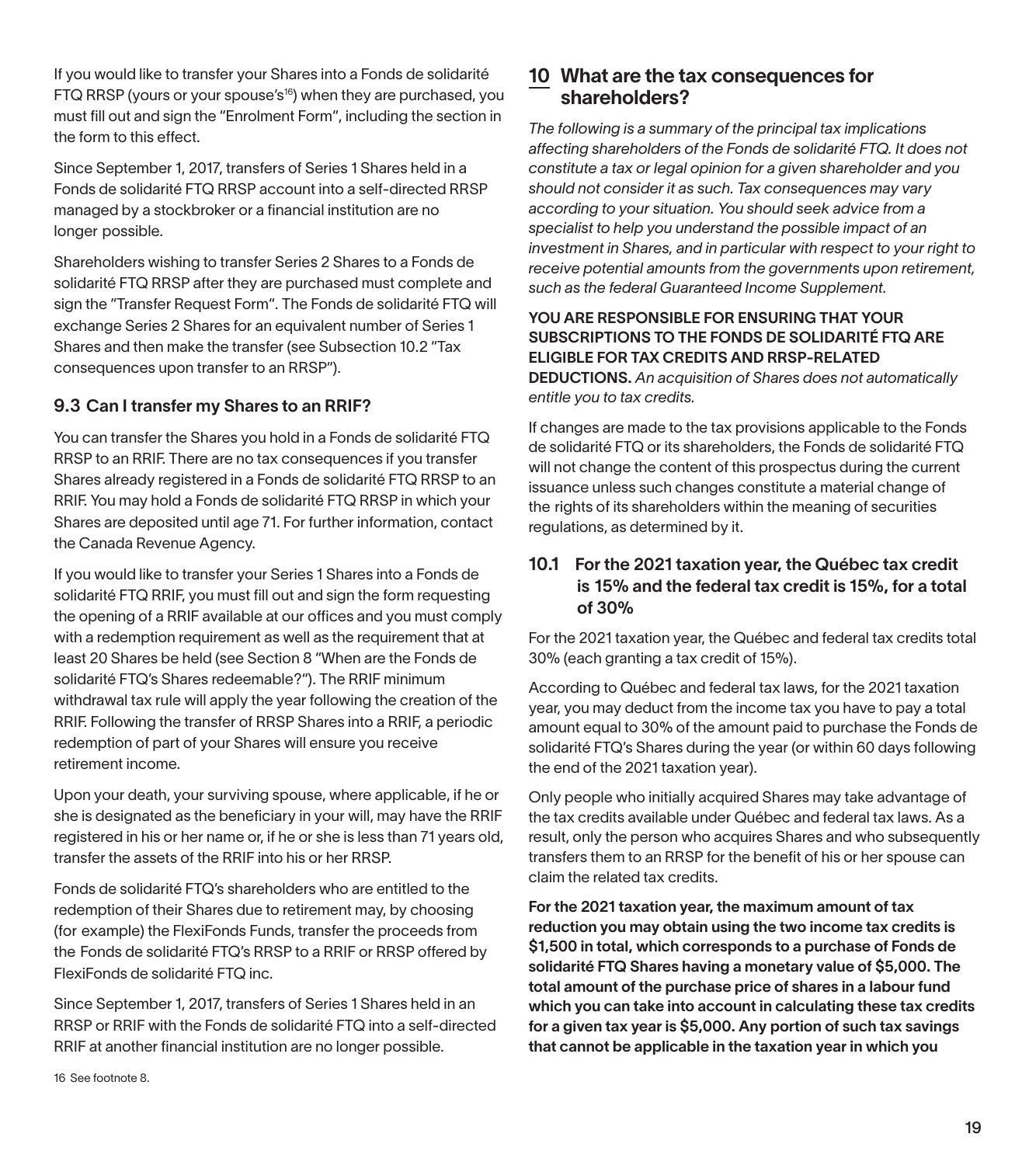acquired the Shares may be used in the following taxation years for Québec income tax credit purposes, but not for federal income tax credit purposes.

- a) Under the Québec *Taxation Act*, no tax credit may be claimed for a taxation year in the following cases:
	- i) if you have reached the age of 45 before the end of the year and have availed yourself of the right to retirement or early retirement; or
	- ii) if you contribute to a spousal RRSP and your spouse or former spouse has reached 45 years of age before the end of the year and has availed himself or herself of the right to retirement or early retirement; or
	- iii) if, prior to the end of the year, you have reached the age of 65 or would have reached the age of 65 if not for your death; or
	- iv) if you contribute to a spousal RRSP and your spouse or former spouse has reached the age of 65 or would have reached the age of 65 during the year if not for his or her death; or
	- v) if you requested the redemption of your Shares within 60 days of your subscription; or
	- vi) if you are disabled and have asked that the Fonds de solidarité FTQ redeem your Shares because of such disability, for the Shares purchased after the time when such a redemption request was submitted;
	- vii) if you contribute to a spousal RRSP for your spouse or former spouse, and the latter has requested a redemption of Shares by the Fonds de solidarité FTQ for reasons of disability, for the Shares contributed to your spouse or former spouse's RRSP after the time when such a redemption request was submitted.

You are deemed not to have taken advantage of the right to retirement or early retirement if all your income from employment and a business for the year exceeds \$3,500 and you have not, before the end of the year in which you have requested the credit, reached age 65 or obtained the redemption under the Act of all or part of your Shares.

b) Under the federal legislative measures, a federal tax credit will only be granted to you if you are also entitled to the Québec tax credit.

#### 10.2 Tax consequences upon transfer to an RRSP

The transfer of your Shares through a contribution to your RRSP or your spouse's RRSP allows you to deduct from the calculation of

your income an amount equal to their fair value at the time of the transfer (which corresponds to the redemption price at that time) (see Section 11 "How is the purchase or redemption price of the Shares determined?"). The fair value of your Shares at the time of transfer may be different from their purchase price, i.e. the amount you paid for them.

This deduction in calculating your income will be allowed within the prescribed limits for contributions to an RRSP, both federally and in Québec. You can therefore benefit from a tax reduction based on your marginal tax rate (federally and in Québec).

The transfer of your Shares to an RRSP entails a disposition of your Shares for tax purposes whereby a capital gain or loss may arise if the value of your Shares at the time of transfer differs from their purchase price. When a capital gain results from such a transfer, half of the gain is taxable.<sup>17</sup> However, if the transfer gives rise to a capital loss, this loss is deemed to be nil for tax purposes.

#### 10.3 The Home Buyers' Plan and the Lifelong Learning Plan

You can still acquire Shares, even if you took advantage of a purchase-by-agreement in accordance with the criteria "Access to Home Ownership" within the context of Home Buyers' Plan or the "Return to School" criterion within the context of the Lifelong Learning Plan, unless you must comply with a subsequent acquisition time limit because you effected a purchase-byagreement under another criterion in Schedule 2.

If you subscribe for Shares between the time of purchase-byagreement and the prescribed date of repayment of the Shares thereby redeemed, you are eligible for the tax credits they will give you. However, once the repayment period has begun, you may benefit from the tax credits only after having made the annual acquisitions of replacement Shares required by the Québec *Taxation Act*. When an annual repayment amount is due, the Fonds de solidarité FTQ considers any subscription received up to that amount as an acquisition of reinvestment Shares. No credit is allowed on the purchase of reinvestment Shares. If the total subscriptions exceed the amount of the prescribed repayment, tax credits are allowed on the excess. It is your responsibility to ensure that you comply with the tax laws which determine repayments made under these plans. Each year, the Fonds de solidarité FTQ sends the shareholders concerned a statement of acquisitions of replacement shares.

#### 10.4 Tax consequences of a redemption or purchaseby-agreement of Shares held outside an RRSP

The redemption or purchase-by-agreement of your Shares entails a disposition of your Shares for tax purposes whereby a capital gain or loss may result if the value of your Shares at the time of

17 It is your responsibility to include any taxable capital gains resulting from the transfer in your tax returns.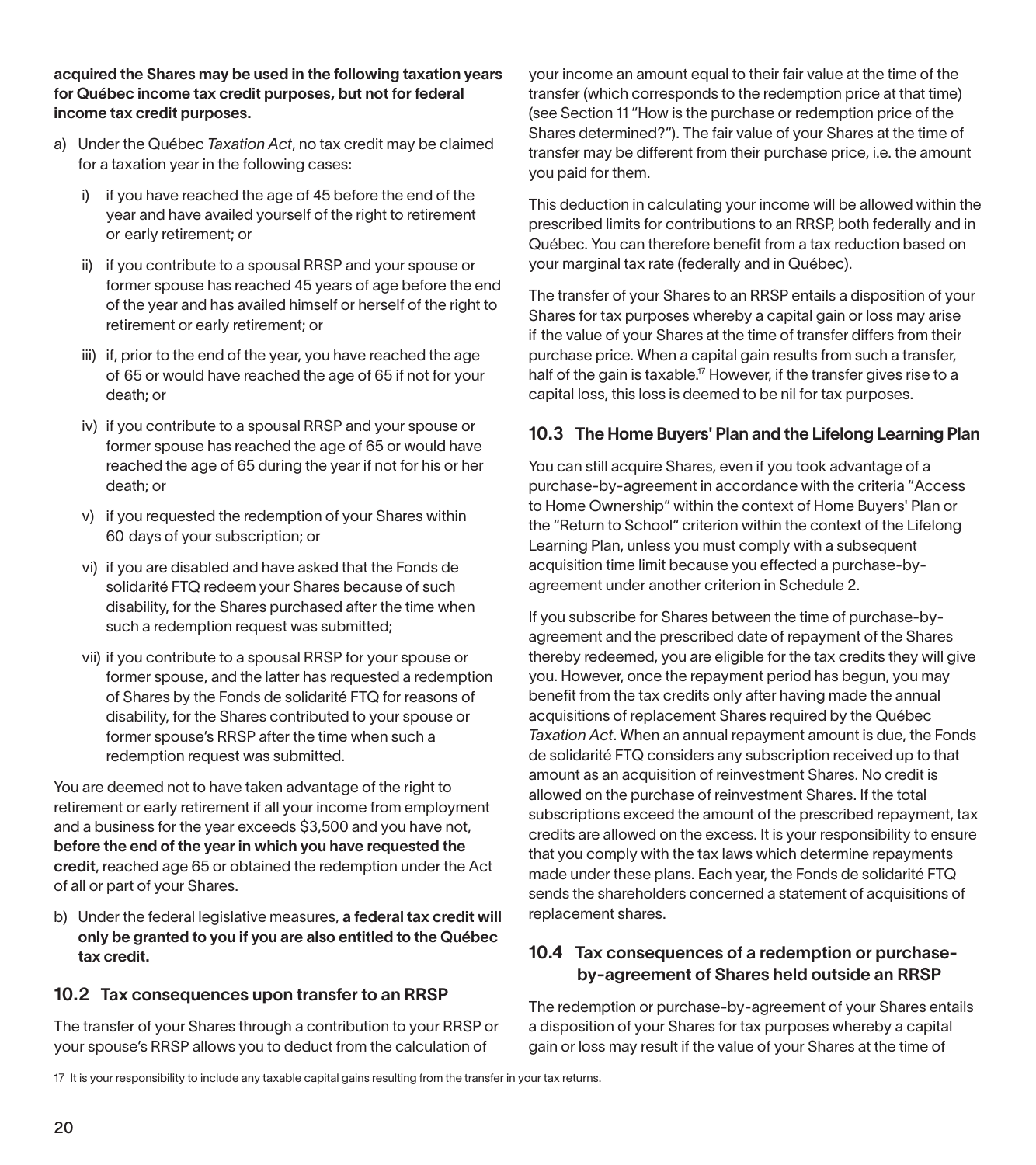redemption or purchase-by-agreement differs from the amount paid to acquire them, and they were not registered in an RRSP or a RRIF. Half of the capital gains realized following a redemption or purchase-by-agreement are taxable. If a capital loss results following a redemption or purchase-by-agreement, this loss is reduced for tax purposes up to the amount of each tax credit obtained at the time the Shares which triggered the capital loss were acquired.

#### 10.5 Tax consequences of the redemption of Shares from an RRSP or a RRIF or of a withdrawal from a registered plan

#### Redemption of Shares from an RRSP or a RRIF

Subject to compliance with the Policy and the Act, you or your spouse can ask for the redemption of Series 1 Shares held in an RRSP or a RRIF. The proceeds of the Share redemption must be included in your income, except in the case of the Home Buyers' Plan and the Lifelong Learning Plan. If, during a year, your spouse requests the redemption of the amounts in his or her spousal RRSP and you have contributed to a spousal RRSP for your spouse during that year or one of the two preceding taxation years, you might have to include in your income all or part of the proceeds of redemption of the Shares. In such situations, the Fonds de solidarité FTQ might take a deduction at source from the proceeds of redemption of the Shares, as required by tax laws.

#### **Deregistration**

You can also ask for the deregistration<sup>18</sup> of Shares held in your RRSP or RRIF. The Fonds de solidarité FTQ will exchange Series 1 Shares for Series 2 Shares. If it is the first time you have held Series 2 Shares, please see Section 6 "How can I subscribe for shares offered by the Fonds de solidarité FTQ?" In general, the value of the deregistered Shares should be included in your income. If the government has not abolished the deduction at source and the deregistration is not accompanied by a payment, the Fonds de solidarité FTQ will ask you for a sum of money to cover the deduction at source required according to tax laws.

#### 11 How is the purchase or redemption price of the shares determined?

The valuation of Shares is based on the Fonds de solidarité FTQ's financial statements prepared in accordance with Canadian generally accepted accounting principles. The Board of Directors uses the net assets per Share, as presented in the audited financial statements, for the purpose of fixing prices for redeeming the Shares and purchasing them by agreement (collectively designated "Redemption Price"). The significant accounting policies and critical accounting estimates and judgments that have an impact on Share value are outlined in Notes 2 and 3 of the Fonds de solidarité FTQ's Financial Statements, which are available on its website and under the Fonds de solidarité's profile on SEDAR. A copy of the Financial Statements will be sent to you free of charge upon request. Reasonable fees may apply should a person who is not a Fonds de solidarité FTQ shareholder wish to obtain certain documents.

Thus, both purchase and redemption prices published could not always be equivalent to the net assets per Share, which vary constantly with respect to the fair value of the Fonds de solidarité FTQ's assets and liabilities, while the published prices usually set twice a year correspond to net assets per Share on May 31 or November 30. It is not obligated to fix issue and redemption prices more than twice a year at dates six months apart.

Nevertheless, the Fonds de solidarité FTQ adopted a Policy for the Management of Extreme Cases. The goal of this policy is to determine whether it is necessary to exceptionally revaluate the price of the Fonds de solidarité FTQ's Class "A" and Class "C" Shares in the course of the six-month period if the performance of some of its assets shows extreme fluctuations. In the event of an exceptional revaluation in the course of the six-month period that would be triggered by the application of the Policy for the Management of Extreme Cases, such revaluation would not be a standard exhaustive revaluation, but rather a fragmentary update of the valuations based on the same valuation principles as those currently used for semi-annual valuations, which would be prepared or reviewed by qualified valuators reporting to the office of the Executive Vice-President, Finance of the Fonds de solidarité FTQ, the whole in accordance with applicable laws. If a valuation is carried out in the course of a six-month period, the Fonds de solidarité FTQ intends to implement a communication procedure for its shareholders, which procedure would include, among other things, the issuance of a press release announcing that the Class "A" and Class "C" Shares revaluation process has started, followed, after a period not exceeding 30 days, by a second press release announcing the new price.

The Act allows the Fonds de solidarité FTQ's Board of Directors to determine other redemption prices in the course of a year on the basis of an internal valuation that, in each case, is supported by a public accountant's special report confirming continued adherence to Canadian generally accepted accounting principles and methods used to establish the fair value of its capital development and other investments for the purpose of setting the redemption price of the Shares. So far, the Fonds de solidarité FTQ has not exercised this right.

18 Deregistration of Shares does not necessarily lead to their redemption because, if requested, a redemption must first qualify under the Act or the Policy (see Section 8 "When are the Fonds de solidarité FTQ's Shares redeemable?").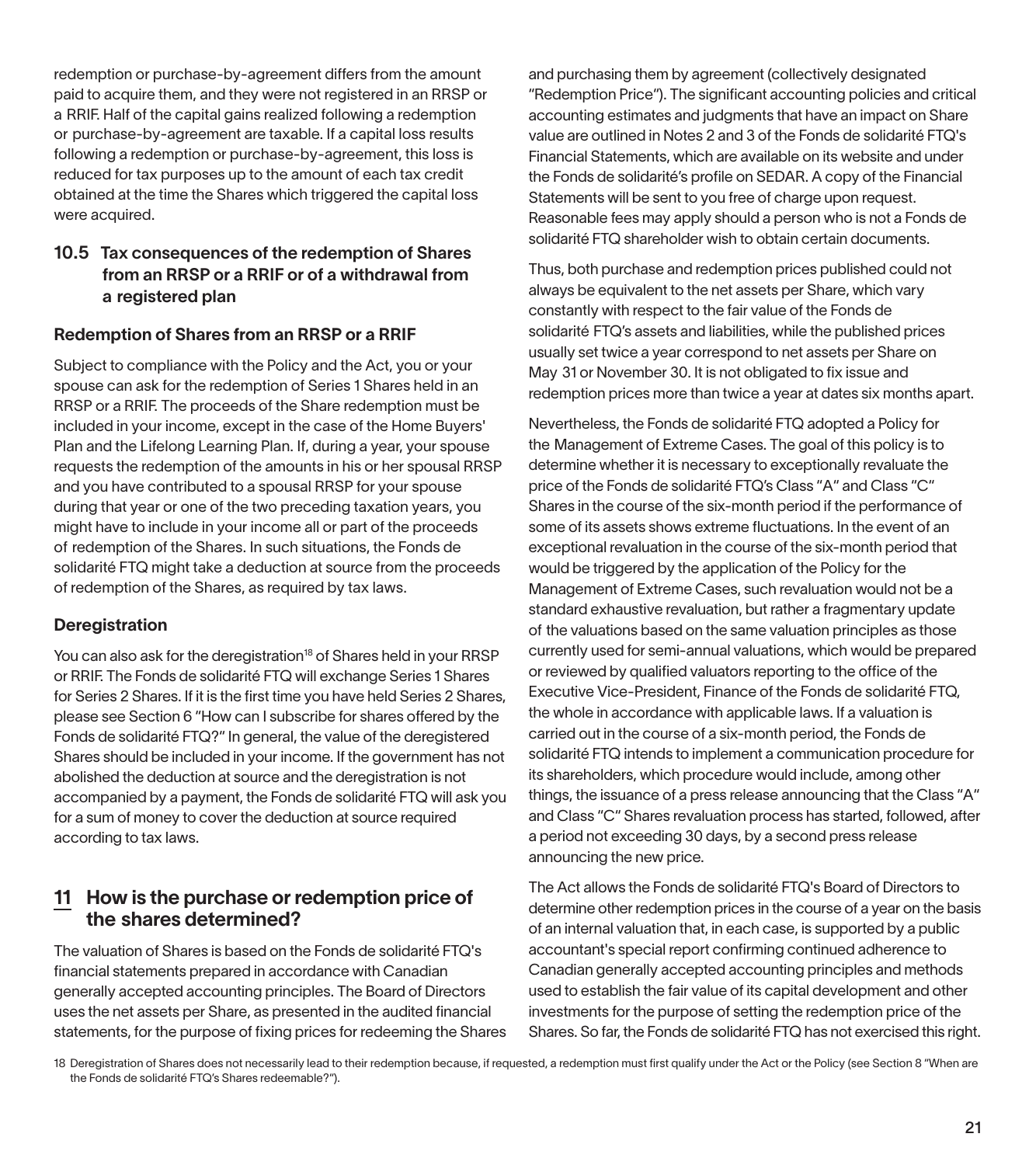The first 6-month period begins on June 1 and ends on November 30 and the net assets per Share is set based on the financial information available at that latter date, and is published on or about December 31. The fiscal year ends on May 31 and the net assets per Share is set based on the financial information available at that latter date, and is published on or about June 30.

The net assets per Share have evolved over the past 10 years as follows:

| Year | As at May 31 | As at November 30 |
|------|--------------|-------------------|
| 2011 | \$25.92      | \$25.98           |
| 2012 | \$26.59      | \$27.20           |
| 2013 | \$27.98      | \$29.21           |
| 2014 | \$30.29      | \$31.36           |
| 2015 | \$33.26      | \$33.59           |
| 2016 | \$34.73      | \$36.11           |
| 2017 | \$37.88      | \$39.32           |
| 2018 | \$40.73      | \$41.61           |
| 2019 | \$43.90      | \$46.20           |
| 2020 | \$44.24      | \$49.11           |
| 2021 | \$53.21      |                   |

During the twelve-month period preceding the date of this short form prospectus, namely from July 1, 2020 to June 17, 2021, the Fonds de solidarité FTQ issued 24,641,008.7141 Shares, of which 15,399,827.0658 Shares were issued at a price of \$44.24 per Share, and 9,241,181.6483 Shares at a price of \$49.11 per Share.

# 12 How are the profits distributed?

The Fonds de solidarité FTQ's policy is to reinvest all the annual income derived from its operations. It does not plan to pay dividends to its shareholders.

## 13 What kind of information is given to shareholders?

At any time, upon request, the Fonds de solidarité FTQ will issue to you a portfolio summary which confirms the number of Shares you own and their total value, free of charge.

The Fonds de solidarité FTQ will send you:

- a) generally in August
	- $\rightarrow$  a notice of the annual general meeting of shareholders, together with a proxy form, which includes an extract of the audited financial statements and a reply card;
- $\rightarrow$  a confirmation of the number of Shares you hold and the total value they represent (which corresponds to the Share value then in effect). This confirmation is in lieu of a Share certificate;
- $\rightarrow$  a shareholder's portfolio summary.
- b) generally in January
	- $\rightarrow$  a shareholder's folder including, among other things, a complete statement of your transactions and a summary of your portfolio.

Some of these documents may be sent electronically. You can ask the Fonds de solidarité FTQ to do so on its website fondsftq.com. The Management Proxy Circular may be consulted on the Fonds de solidarité FTQ website and on its SEDAR profile in addition to being sent to shareholders upon request.

# 14 What rights do shareholders have?

The Fonds de solidarité FTQ is required to redeem your Shares at the price at which you purchased them, provided you make a written request within 60 days of the date of your subscription or of your first payroll deduction, as the case may be, by completing the required Fonds de solidarité FTQ form. Under these circumstances, the Fonds de solidarité FTQ will reimburse you all amounts paid for the purchase of your Shares within 30 days of receiving your request. Income tax may be withheld if your Shares were registered in an RRSP. See also Section 7 "What are the characteristics of the Shares?" for more information about the rights attached to Shares.

The purpose of the *Act respecting the protection of personal information in the private sector* is to protect personal information and the right to privacy. The Fonds de solidarité FTQ subscribes fully to this objective and makes all necessary efforts to ensure that proper security measures are in place to ensure the protection of your personal information and the compliance with all legislative provisions concerning the collection, possession, use and communication of personal information as well as the use of electronic means to file and communicate information.

The personal information that you or your employer provide to the Fonds de solidarité FTQ is stored on secure computerized files. This information allows the Fonds de solidarité FTQ to maintain and manage all of the administrative activities required in the normal course of business. The Fonds de solidarité FTQ places such information in a file whenever it establishes, maintains, develops or terminates a business relationship with each of its shareholders. This personal information is used for several purposes, as provided in greater detail in the consent form that you must provide when subscribing and in the Personal Information Protection Policy, such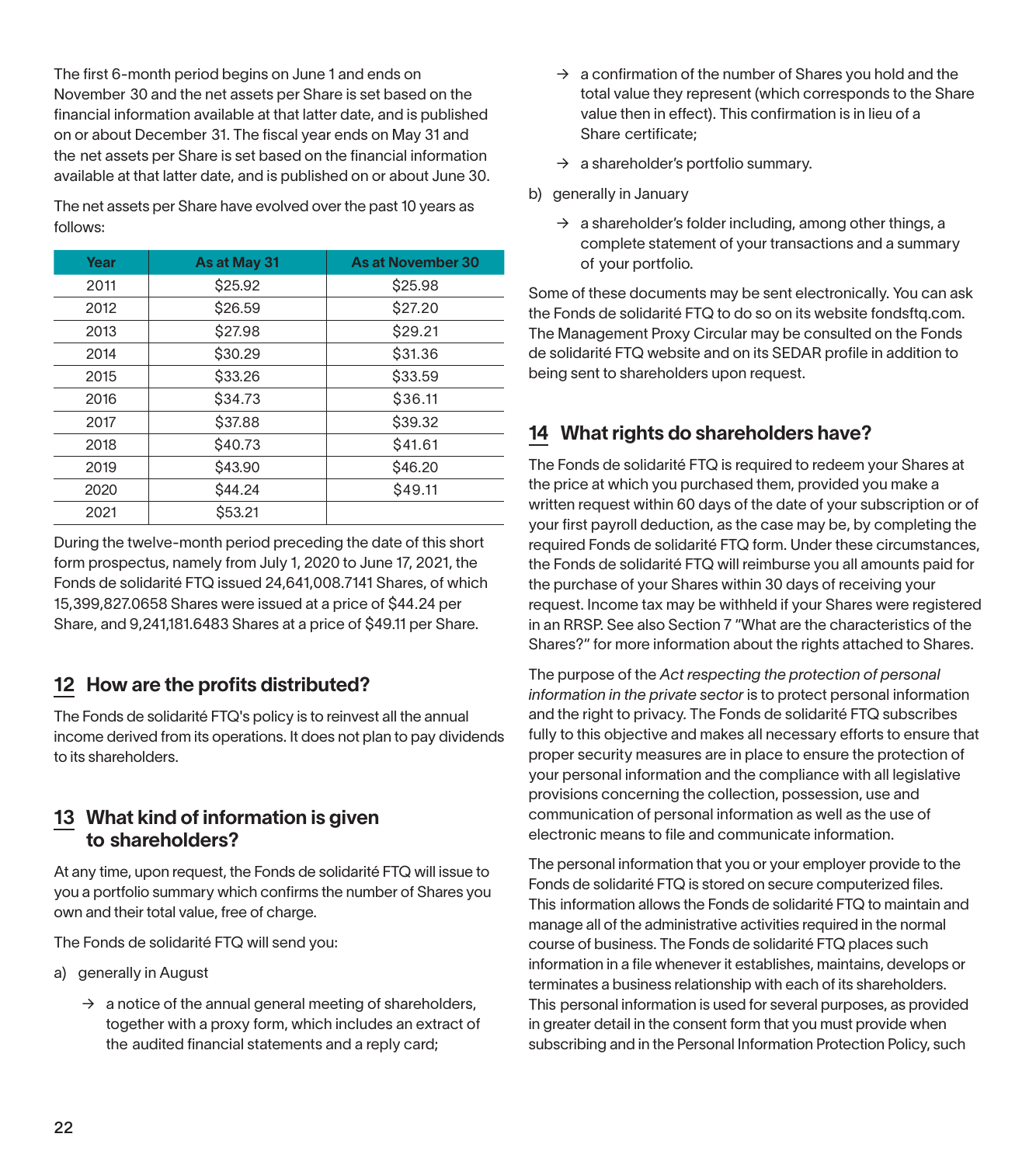as, without limitation, to confirm a person's identity, prevent fraud, open accounts, issue Shares, register a plan (RRSP or RRIF), where applicable, keep records, communicate information concerning the Fonds de solidarité FTQ to its shareholders, and effect transactions involving redemptions or purchase-by-agreements. You must also provide the Fonds de solidarité FTQ with your social insurance number in accordance with the Act, solely for the purpose of issuing tax slips.

The Fonds de solidarité FTQ uses the personal information in your file in a strictly confidential manner and solely for the purposes provided in the consent form included with the subscription form and its Personal Information Protection Policy. Access to this information is limited to that prescribed by the *Act respecting the protection of personal information in the private sector* .

You have the right to consult your personal information file and, if you wish, obtain a copy of such file. You may also correct and complete this information, if necessary. The Fonds de solidarité FTQ keeps personal information files at its head office. You can send a written request to access your file. The Fonds de solidarité FTQ will reply to such request within 30 days of its receipt.

We recommend that you consult the Personal Information Protection Policy of the Fonds de solidarité FTQ at fondsftq.com for more information about the relevant privacy protection policies.

# 15 Right of rescission and civil sanctions

The Québec *Securities Act* provides purchasers with the right to withdraw from an agreement to purchase securities. This right may be exercised within 2 business days after receipt of a prospectus and any amendment. This Act further provides a purchaser with remedies for rescission or, in some jurisdictions, revisions of the price or damages if the prospectus contains a misrepresentation or is not delivered to the purchaser, provided that the remedies for rescission, revisions of the price or damages are exercised by the purchaser within the time limit prescribed by the securities legislation of the purchaser's province. The purchaser should refer to any applicable provisions of the securities legislation of the purchaser's province for the particulars of these rights or consult with a legal adviser.

Lastly, the Fonds de solidarité FTQ has a complaint processing procedure which allows you to submit your concerns. Please contact the Fonds de solidarité FTQ's Saving Services where applicable.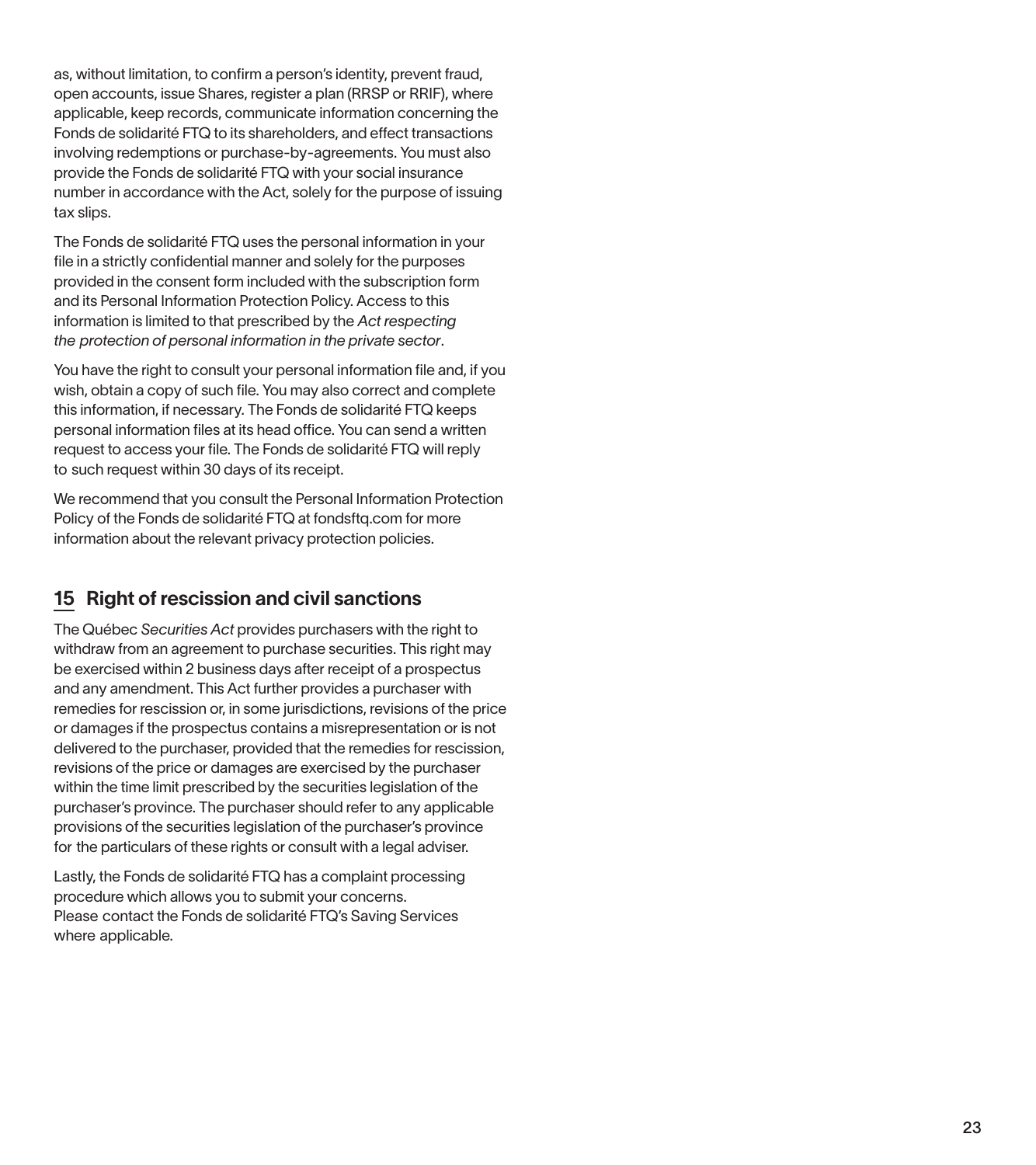# Schedule 1 Redemption criteria prescribed by the Act

| Criteria                                                                                                                                                  | <b>Requirements</b>                                                                                                                                                                                                                                                                                                                                                                                                                                                                                            | <b>Documents required</b>                                                                                                                                                                                                                                                                                                                                                                                                                                                                                                                                                                                                                                                                                                                                                                                                                                                                                                                                                                                                                                                                                                                                                                                                                                                                                                                                                                                                                                                                                                                                                                                                                                                                                                                                                                                                                                                                                                                                                          | <b>Eligible shares</b>                    |
|-----------------------------------------------------------------------------------------------------------------------------------------------------------|----------------------------------------------------------------------------------------------------------------------------------------------------------------------------------------------------------------------------------------------------------------------------------------------------------------------------------------------------------------------------------------------------------------------------------------------------------------------------------------------------------------|------------------------------------------------------------------------------------------------------------------------------------------------------------------------------------------------------------------------------------------------------------------------------------------------------------------------------------------------------------------------------------------------------------------------------------------------------------------------------------------------------------------------------------------------------------------------------------------------------------------------------------------------------------------------------------------------------------------------------------------------------------------------------------------------------------------------------------------------------------------------------------------------------------------------------------------------------------------------------------------------------------------------------------------------------------------------------------------------------------------------------------------------------------------------------------------------------------------------------------------------------------------------------------------------------------------------------------------------------------------------------------------------------------------------------------------------------------------------------------------------------------------------------------------------------------------------------------------------------------------------------------------------------------------------------------------------------------------------------------------------------------------------------------------------------------------------------------------------------------------------------------------------------------------------------------------------------------------------------------|-------------------------------------------|
| 65 years of age                                                                                                                                           | The shareholders must be 65 years<br>of age.                                                                                                                                                                                                                                                                                                                                                                                                                                                                   | The Fonds de solidarité FTQ form which includes the "Shareholder's<br>Solemn Declaration" that he or she is 65 years of age or older.                                                                                                                                                                                                                                                                                                                                                                                                                                                                                                                                                                                                                                                                                                                                                                                                                                                                                                                                                                                                                                                                                                                                                                                                                                                                                                                                                                                                                                                                                                                                                                                                                                                                                                                                                                                                                                              | All Shares held for at least<br>730 days. |
| <b>Retirement</b><br>between<br>ages 60-64<br>AND<br>beneficiary of a<br>pension from the<br>Québec Pension<br>Plan or an<br>equivalent plan <sup>1</sup> | The shareholder must be at least<br>60 years of age, receive or be set to<br>receive <sup>2</sup> , within three months of the<br>request, a pension from the Québec<br>Pension Plan or an equivalent plan.                                                                                                                                                                                                                                                                                                    | The Fonds de solidarité FTQ form<br><b>AND</b><br>a copy of proof of payment of pension benefits under the Québec<br>Pension Plan or an equivalent plan such as:<br>$\rightarrow$ notice of acceptance;<br>$\rightarrow$ pension cheque;<br>$\rightarrow$ confirmation that the pension has been changed;<br>$\rightarrow$ Relevé 2 or T4A slip.                                                                                                                                                                                                                                                                                                                                                                                                                                                                                                                                                                                                                                                                                                                                                                                                                                                                                                                                                                                                                                                                                                                                                                                                                                                                                                                                                                                                                                                                                                                                                                                                                                   | All Shares held for at least<br>730 days. |
| Retirement<br>between<br>ages 55-64<br>AND<br>beneficiary<br>of retirement<br>benefits                                                                    | The shareholder must be at least<br>55 years of age, receive or be set to<br>receive <sup>2</sup> within three months of the<br>request, a life annuity under a pension<br>plan, an annuity under a registered<br>retirement savings plan or a deferred<br>profit-sharing plan or payments under<br>a registered retirement income fund,<br>unless such annuity or payment is<br>received because of the death of his<br>or her spouse.                                                                        | The Fonds de solidarité FTQ form<br><b>AND</b><br>a copy of proof of payment of one of the following retirement benefits,<br>such as a pension cheque, Relevé 2 or T4A slip:<br>$\rightarrow$ pension benefits under an employer's pension plan or a declaration<br>by the employer confirming the retirement;<br>$\rightarrow$ periodic payments <sup>3</sup> under a registered retirement income fund<br>$(RRIF - LIF);$<br>$\rightarrow$ annuity under a deferred profit-sharing plan (DPSP);<br>$\rightarrow$ pension under a registered retirement savings plan (RRSP).                                                                                                                                                                                                                                                                                                                                                                                                                                                                                                                                                                                                                                                                                                                                                                                                                                                                                                                                                                                                                                                                                                                                                                                                                                                                                                                                                                                                      | All Shares held for at least<br>730 days. |
| Retirement<br>between ages<br>50-64 as a result<br>of termination<br>of employment                                                                        | The shareholder must be at least<br>50 years of age, have contributed to<br>the Québec Pension Plan for at least<br>one year and ceased working or be<br>set to cease <sup>2</sup> working within three<br>months of the request<br><b>AND</b><br>his or her estimated earned income<br>for the 12 month period following<br>retirement will not exceed 25% of the<br>maximum pensionable earnings <sup>4</sup> set<br>for the year of the application under<br>the Act respecting the Québec<br>Pension Plan. | The Fonds de solidarité FTQ form containing a section "Shareholder's<br>Solemn Declaration" stating that the shareholder's estimated earned<br>income for the 12 months following the day of the application does not<br>exceed 25% of the maximum pensionable earnings set for the year of<br>the application under the Act respecting the Québec Pension Plan.<br><b>AND</b><br>proof that the shareholder contributed to the Québec Pension Plan for<br>at least one year. This proof may be made by one of the documents<br>mentioned below, provided that the periods worked for the year of the<br>request are at least for one year, or through a statement of participation<br>in the Québec Pension Plan<br><b>AND</b><br>If the shareholder has permanently ceased working:<br>for an employee, <sup>5</sup> provide a copy of the latest record of employment<br>or a declaration from the employer confirming the end of employment<br>OR<br>for a self-employed worker, $6$ provide a confirmation of termination of<br>activities, such as a copy of the Notice of Striking Off of the business,<br>a copy of an Amending Notice applicable to professional insurance or<br>a copy of the termination of the contracts<br><b>OR</b><br>for an owner of a business, <sup>6</sup> provide a copy of a document stating the<br>closure of the business, such as a Notice of dissolution, an Amending<br>Declaration, a Deed of sale<br><b>OR</b><br>If the shareholder has not terminated his or her employment<br>relationship yet but has ceased working:<br>a copy of one of the following documents:<br>$\rightarrow$ employer's declaration that the shareholder has taken<br>pre-retirement leave; 7<br>$\rightarrow$ employer's declaration that the shareholder is on disability leave<br>with wage insurance, the benefits of which do not exceed 25% of<br>the maximum pensionable earnings under the Act respecting the<br>Québec Pension Plan. <sup>4</sup> | All Shares held for at least<br>730 days. |

For details and additional information with regard to the endnotes, please refer to the end of the Schedule.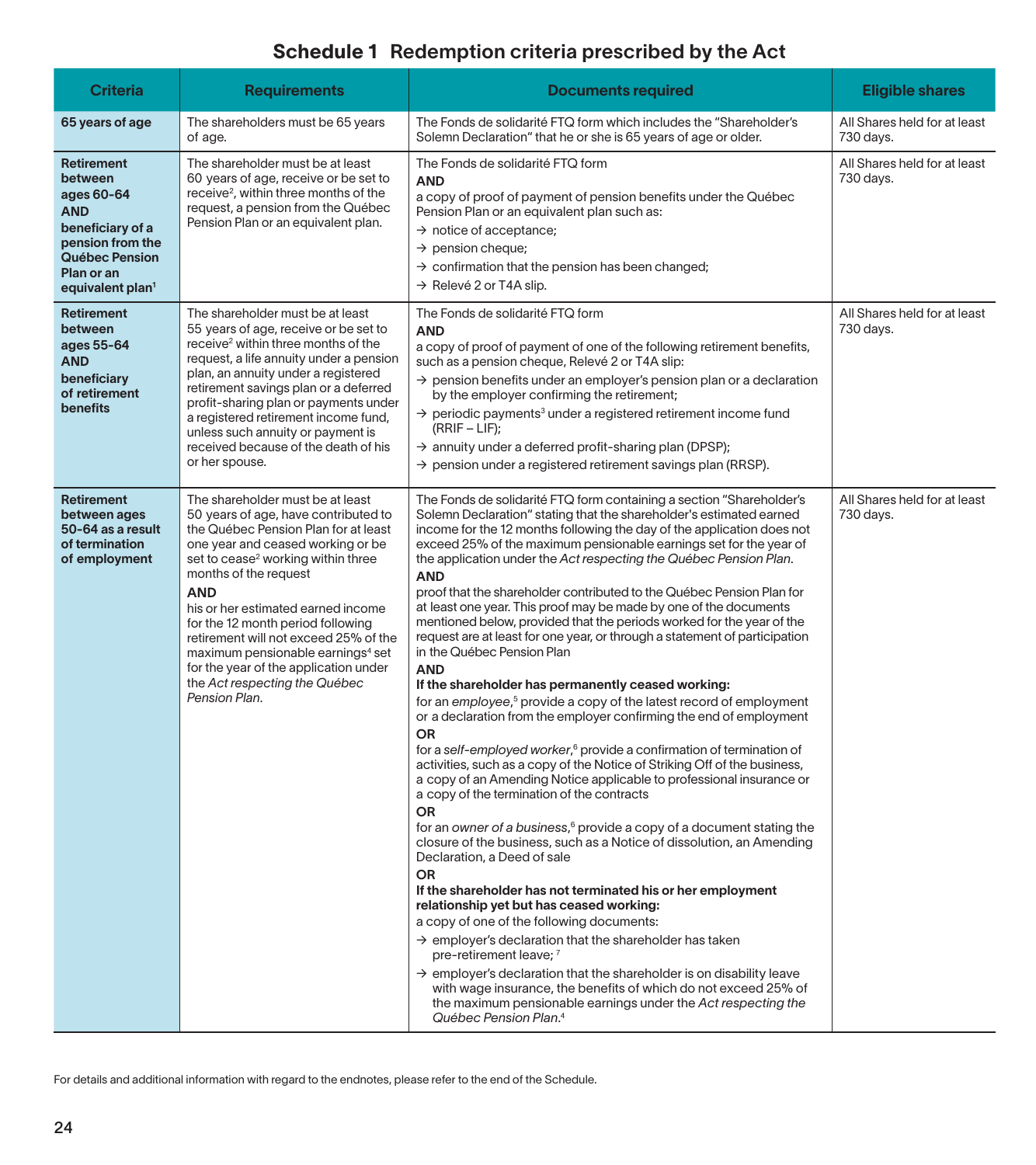# Schedule 1 Redemption criteria prescribed by the Act

| <b>Criteria</b>                                                                                                                                        | <b>Requirements</b>                                                                                                                                                                                                                                                                                                                                                                                                                                                                                                   | <b>Documents required</b>                                                                                                                                                                                                                                                                                                                                                                                                                                                                                                                                                                                                                                                                                         | <b>Eligible shares</b>                                                                                                                                                                                                                                                                                                                                                                                                                                                                                                                                                                                                                                                                                    |
|--------------------------------------------------------------------------------------------------------------------------------------------------------|-----------------------------------------------------------------------------------------------------------------------------------------------------------------------------------------------------------------------------------------------------------------------------------------------------------------------------------------------------------------------------------------------------------------------------------------------------------------------------------------------------------------------|-------------------------------------------------------------------------------------------------------------------------------------------------------------------------------------------------------------------------------------------------------------------------------------------------------------------------------------------------------------------------------------------------------------------------------------------------------------------------------------------------------------------------------------------------------------------------------------------------------------------------------------------------------------------------------------------------------------------|-----------------------------------------------------------------------------------------------------------------------------------------------------------------------------------------------------------------------------------------------------------------------------------------------------------------------------------------------------------------------------------------------------------------------------------------------------------------------------------------------------------------------------------------------------------------------------------------------------------------------------------------------------------------------------------------------------------|
| <b>Phased retirement</b><br>between ages<br>$50 - 64$                                                                                                  | The shareholder must be at least<br>50 years of age, have contributed to<br>the Québec Pension Plan for at least<br>one year and signed an agreement<br>with the employer <sup>8</sup> providing for a<br>20% reduction in regular work time<br>until retirement.                                                                                                                                                                                                                                                     | The Fonds de solidarité FTQ form<br><b>AND</b><br>a copy of the agreement with the employer specifying:<br>$\rightarrow$ the date phased retirement begins;<br>$\rightarrow$ at least a 20% reduction in regular work time along with confirmation<br>of income <sup>9</sup> before and after phased retirement;<br>$\rightarrow$ the scheduled retirement date.                                                                                                                                                                                                                                                                                                                                                  | All Shares held for at least<br>730 days.<br>Shares purchased after the<br>beginning of the phased<br>retirement agreement<br>cannot be redeemed under<br>this criterion.<br>Disbursement equivalent to<br>the lesser of the declared<br>salary loss for the year<br>or the account balance,<br>divided by the number<br>of years left before full<br>retirement, as established<br>at the first time of the first<br>redemption request.<br>Each year, the shareholder<br>must submit a redemption<br>request and must once<br>again prove that he or she<br>is still in the process of<br>taking phased retirement.<br>A minimum interval of<br>one year will be required<br>between each disbursement. |
| <b>Retirement</b><br>between<br>ages 45-54<br><b>AND</b><br>beneficiary of<br>retired benefits<br>under an<br>employer's<br>registered<br>pension plan | The shareholder must be at least<br>45 years of age, have taken or be set<br>to take <sup>2</sup> , within three months of the<br>request, early retirement under the<br>employer's registered pension plan<br><b>AND</b><br>his or her estimated earned income<br>for the 12-month period following<br>the beginning of his or her retirement<br>will not exceed 25% of the maximum<br>pensionable earnings <sup>4</sup> set for the year<br>of the application under the Act<br>respecting the Québec Pension Plan. | The Fonds de solidarité FTQ form containing a section "Shareholder's<br>Solemn Declaration" stating that the shareholders estimated earned<br>income for the 12 months following the day of the application will not<br>exceed 25% of the maximum pensionable earnings set for the year of<br>the application under the Act respecting the Québec Pension Plan.<br><b>AND</b><br>a copy of one of the following documents confirming the retirement:<br>$\rightarrow$ employer's declaration confirming the shareholder's retirement<br>along with a copy of the text of the employer's registered<br>pension plan;<br>$\rightarrow$ payment of retirement benefits such as a pension cheque,<br>Relevé 2 or T4A. | All Shares held for at least<br>730 days.                                                                                                                                                                                                                                                                                                                                                                                                                                                                                                                                                                                                                                                                 |
| Severe and<br>prolonged<br>disability<br>(physical or<br>mental) resulting<br>in permanent<br>unfitness for work                                       | The shareholder is less than 60 years<br>old and has become incapable of<br>pursuing any substantially gainful<br>occupation<br>OR<br>the shareholder is 60 years or older<br>and has become incapable of<br>pursuing the substantially gainful<br>occupation held at the time the<br>shareholder ceased working due<br>to disability.                                                                                                                                                                                | The Fonds de solidarité FTQ form<br><b>AND</b><br>a copy of one of the following documents attesting the severe and<br>prolonged disability:<br>$\rightarrow$ notice of acceptance from the Québec Pension Plan as a<br>beneficiary of a disability pension;<br><b>OR</b><br>$\rightarrow$ declaration from a physician attesting to the severe and prolonged<br>disability, which results in permanent unfitness for work.                                                                                                                                                                                                                                                                                       | All Shares.                                                                                                                                                                                                                                                                                                                                                                                                                                                                                                                                                                                                                                                                                               |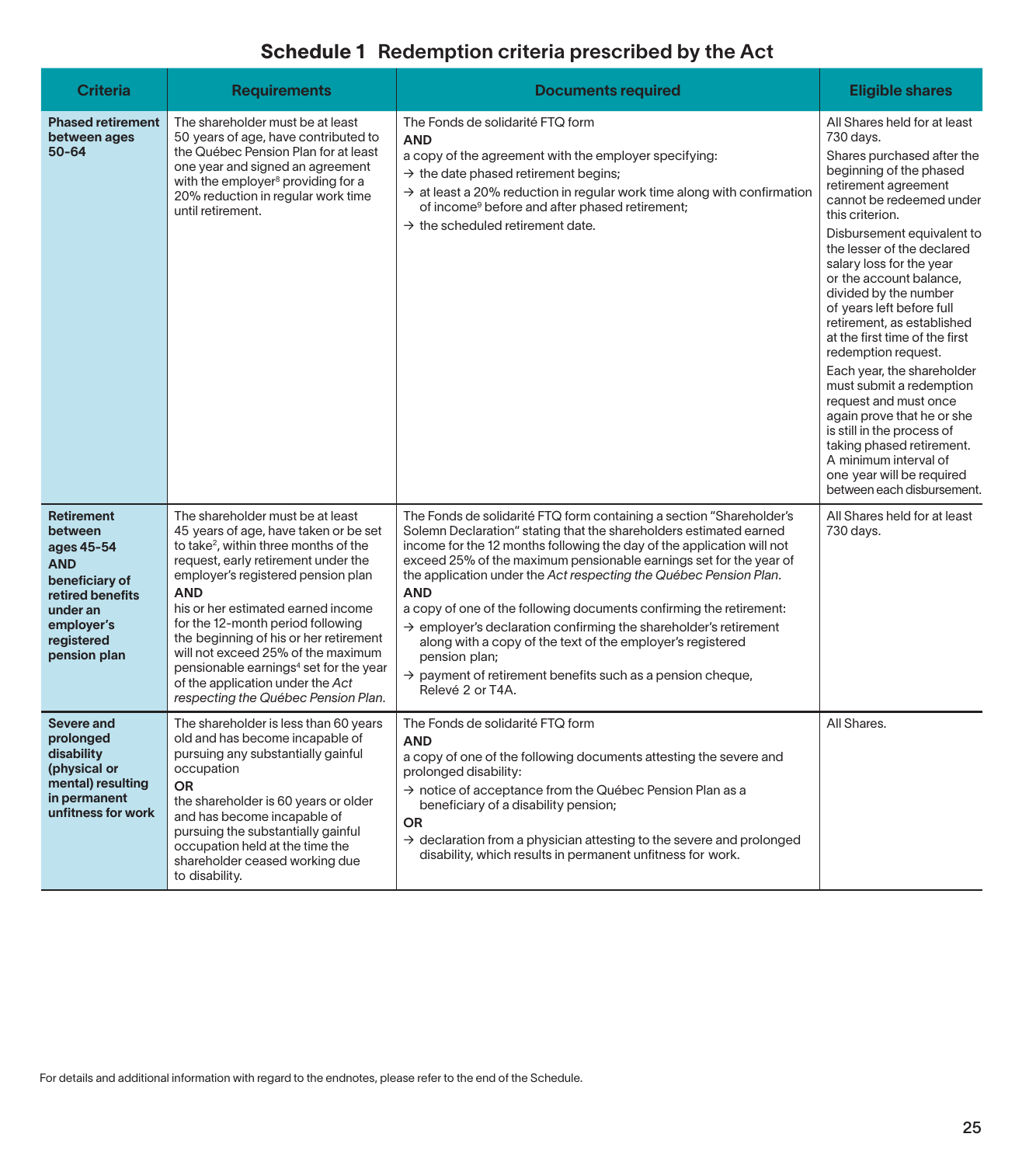# Schedule 1 Redemption criteria prescribed by the Act

| <b>Criteria</b>                                                | <b>Requirements</b>                                                                                                                                                                                                                                                                          | <b>Documents required</b>                                                                                                                                                                                                                                                                                                                                                                                                                                                                                                                                                                                                                                                                                                            | <b>Eligible shares</b>                                                                                        |
|----------------------------------------------------------------|----------------------------------------------------------------------------------------------------------------------------------------------------------------------------------------------------------------------------------------------------------------------------------------------|--------------------------------------------------------------------------------------------------------------------------------------------------------------------------------------------------------------------------------------------------------------------------------------------------------------------------------------------------------------------------------------------------------------------------------------------------------------------------------------------------------------------------------------------------------------------------------------------------------------------------------------------------------------------------------------------------------------------------------------|---------------------------------------------------------------------------------------------------------------|
| <b>Death</b>                                                   | The person <sup>10</sup> to whom the Shares were<br>assigned by succession must submit a<br>written request for redemption.                                                                                                                                                                  | Written request <sup>10</sup><br><b>AND</b><br>proof of the shareholder's death (attestation of death by a physician,<br>death certificate issued by a thanatologist or a copy of the death<br>certificate issued by the government)<br><b>AND</b><br>the original or true copy (certified photocopy) of the will* and<br>marriage contract if it contains a testamentary provision, or, in the<br>absence of the above-mentioned documents, a sworn declaration<br>of transmission by death<br><b>AND</b><br>document showing testamentary search with the Registre des<br>dispositions testamentaires et des mandats du Québec.<br>* Probate of the will is required if it is a holograph will or a will made<br>before witnesses. | All Shares (cheque in<br>the name of the estate<br>or transfer to another<br>registered plan <sup>11</sup> ). |
| Death of the<br>person who<br>contributed to<br>a spousal RRSP | The shareholder who is the beneficiary<br>of a spousal RRSP may request the<br>redemption of the Shares included<br>in such RRSP, if the person who<br>contributed to such spousal RRSP dies.                                                                                                | Written request<br><b>AND</b><br>proof of the death of the person who contributed to such RRSP<br>(attestation of death by a physician, death certificate issued by<br>a thanatologist or a copy of the death certificate issued by<br>the government).                                                                                                                                                                                                                                                                                                                                                                                                                                                                              | All Shares.                                                                                                   |
| Redemption<br>within 60 days of<br>the subscription            | The request made by the person who<br>acquired Shares from the Fonds de<br>solidarité FTQ must be received within<br>60 days of the subscription. However,<br>if the subscription is through payroll<br>deduction, the request must be<br>received within 60 days of the<br>first deduction. | The Fonds de solidarité FTQ form                                                                                                                                                                                                                                                                                                                                                                                                                                                                                                                                                                                                                                                                                                     | All eligible Shares.                                                                                          |

The following notes do not form an integral part of the *Redemption Criteria Prescribed by the Act*. Rather, they serve to specify certain information or guide the interpretation thereof and may be amended from time to time at the discretion of the Fonds de solidarité FTQ.

- 1. "Equivalent plan" means the Canada Pension Plan. This equivalent plan covers persons having worked outside Québec and has similar provisions to the Québec Pension Plan.
- 2. A shareholder who is at least 45 years of age and who benefits solely from a spousal RRSP may qualify under this criterion, provided such shareholder can show that he or she is in fact retired and complies with the conditions of such criterion OR such shareholder can show that he or she has not held a paid job or carried on a business during the 730 days preceding the redemption request submitted to the Fonds AND that the person who is his or her spouse satisfies the conditions of this criterion. Unless indicated otherwise, for the purpose hereof, the definition of "spouse" is that set out in the Québec *Taxation Act*, which includes both same-sex and opposite-sex spouses.
- 3. The meaning of periodic payment is a payment payable at least 4 times a year. Such proof must be dated not more than 30 days of its receipt by the Fonds de solidarité FTQ.
- 4. For 2021, the maximum pensionable earnings are set at \$61,600.
- 5. If the proof confirming the end of employment is dated more than 730 days prior to the Fonds de solidarité FTQ's receipt of the request, the shareholder must also provide a statement of participation in the Québec Pension Plan that is less than 30 days old proving the absence of earnings or earnings that do not exceed 25% of the maximum pensionable earnings under the *Act respecting the Québec Pension Plan* (namely 25% of \$61,600 = \$15,400 for 2021) for all of the years that have elapsed since the end of employment.
- 6. In such a case, the shareholder must still show that the employment ended within 730 days of the date the request is received by the Fonds de solidarité FTQ.
- 7. Pre-retirement leave is leave granted by the employer while the shareholder remains on the payroll, for example, when the shareholder decides to use up all his or her sick leave before officially retiring.
- 8. The shareholder must be employed as a paid employee and, if he or she has more than one employer, he or she must make arrangements with these employers to reduce his or her regular working hours by at least 20%.
- 9. "Income" means gross annual income before and after phased retirement begins.
- 10. The written request for redemption must be signed by the liquidator of the estate, a notary or a lawyer legally mandated to settle the estate or a representative of Revenu Québec's unclaimed property directorate (*Direction des biens non réclamés*).
- 11. To simplify the estate representative's work, transfers to other financial institutions' registered plans could be carried out through a Fonds de solidarité FTQ's registered plan under the surviving spouse's name.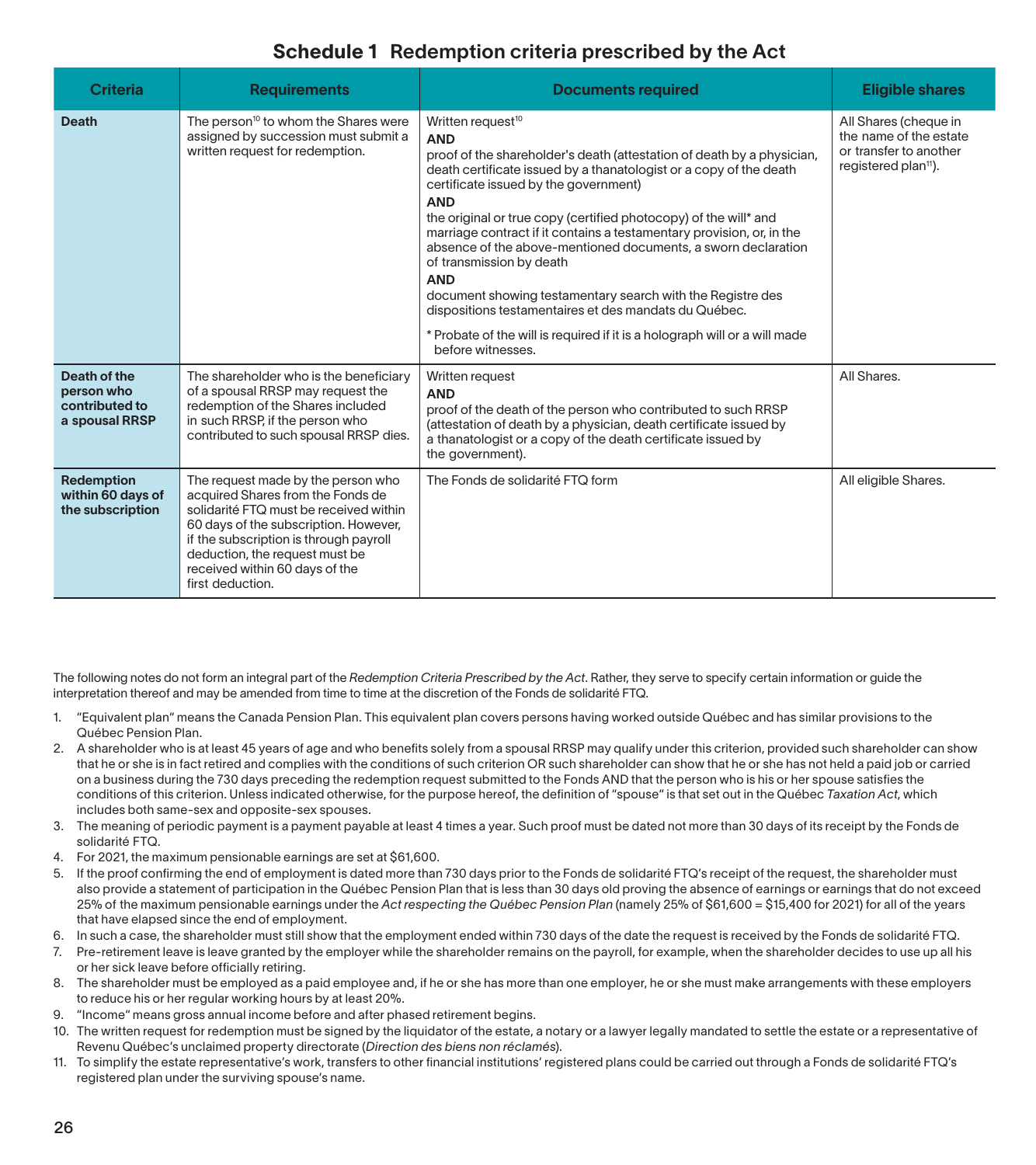| <b>Criteria</b>                                                                                                                                | <b>Requirements</b>                                                                                                                                                                                                                                                                                                                                                                                                                                                                                                                                                                                                                                                                                                                                                                                                                                                                                                                                                                                                        | <b>Required documents</b>                                                                                                                                                                                                                                                                                                                                                                                                                                                                                                                                                                                                                                                                                                                                                                                                                            | <b>Eligible shares</b>                                                                                                                        | <b>Subsequent</b><br>acquisition<br>of shares              | <b>Payment terms</b><br>and conditions                                                                                                                                                                                                                                                                                                                                     |
|------------------------------------------------------------------------------------------------------------------------------------------------|----------------------------------------------------------------------------------------------------------------------------------------------------------------------------------------------------------------------------------------------------------------------------------------------------------------------------------------------------------------------------------------------------------------------------------------------------------------------------------------------------------------------------------------------------------------------------------------------------------------------------------------------------------------------------------------------------------------------------------------------------------------------------------------------------------------------------------------------------------------------------------------------------------------------------------------------------------------------------------------------------------------------------|------------------------------------------------------------------------------------------------------------------------------------------------------------------------------------------------------------------------------------------------------------------------------------------------------------------------------------------------------------------------------------------------------------------------------------------------------------------------------------------------------------------------------------------------------------------------------------------------------------------------------------------------------------------------------------------------------------------------------------------------------------------------------------------------------------------------------------------------------|-----------------------------------------------------------------------------------------------------------------------------------------------|------------------------------------------------------------|----------------------------------------------------------------------------------------------------------------------------------------------------------------------------------------------------------------------------------------------------------------------------------------------------------------------------------------------------------------------------|
| Ineligibility for<br>tax credits                                                                                                               | The shareholder must<br>have purchased Shares<br>without being entitled to<br>Québec and federal tax<br>credits, unless the credit<br>was refused because the<br>amount contributed<br>exceeded the maximum<br>allowed under applicable<br>tax legislation.                                                                                                                                                                                                                                                                                                                                                                                                                                                                                                                                                                                                                                                                                                                                                                | The Fonds de solidarité FTQ form<br><b>AND</b><br>proof that the tax credits were claimed<br>and refused by the Québec and federal<br>governments<br><b>OR</b><br>proof <sup>1</sup> that the tax credits could not be<br>claimed in Québec and at the federal level<br>for one of the following reasons:<br>$\rightarrow$ no income tax was payable by<br>the shareholder<br>$\rightarrow$ the shareholder is retired and his or her<br>employment income for the relevant<br>taxation year is below \$3,500<br>$\rightarrow$ the shareholder is a non-resident. <sup>2</sup>                                                                                                                                                                                                                                                                       | <b>All Shares</b><br>purchased while<br>the shareholder<br>was not eligible<br>for tax credits.                                               | Once the<br>shareholder is<br>eligible for tax<br>credits. | A single payment<br>equal to the value of<br>the eligible Shares.<br>The disbursement is<br>made for the value<br>of the Shares at<br>the time they<br>were acquired.<br>Transfer to another<br>plan is permitted.                                                                                                                                                         |
| <b>Return to school</b><br>on a full-time<br>basis for a<br>minimum period<br>of three months<br>in a designated<br>educational<br>institution | The shareholder or his or<br>her spouse, <sup>3</sup> must have<br>returned to full-time<br>studies and be registered<br>in a training program<br>offered by a designated<br>educational institution<br>requiring at least three<br>months of schooling<br><b>AND</b><br>must not have been a<br>full-time student in such<br>program <sup>4</sup> at the time of his<br>or her enrollment with the<br>Fonds de solidarité FTQ<br><b>AND</b><br>cannot submit a request<br>under the "Return to<br>School" criterion if, during<br>his or her studies, the<br>student receives non-<br>refundable grants or<br>financial support from<br>government programs or<br>any other income,<br>including employment<br>income exceeding 75%<br>of his or her employment<br>income before his or her<br>studies began<br><b>AND</b><br>must agree to make his<br>or her repayments to the<br>Fonds de solidarité FTQ,7<br>in order to benefit from the<br>government continuing<br>education assistance<br>programs <sup>5</sup> . | If the shareholder or his or her spouse has<br>already begun studying<br>The Fonds de solidarité FTQ form which<br>includes the "Declaration by Educational<br>Institution".<br>If the shareholder or his or her spouse has<br>not yet begun studying <sup>6</sup><br>The Fonds de solidarité FTQ form and<br>confirmation from the designated educational<br>institution of registration for full-time studies,<br>the program start date and its duration<br><b>AND</b><br>a copy of the tuition fee statement, including<br>proof that 50% of the fees or a minimum of<br>\$500 was paid<br><b>AND</b><br>in order to benefit from the government<br>continuing education assistance programs,<br>provide the duly completed and signed<br>Canada Revenue Agency form in order to<br>avoid the deductions at source that would<br>normally apply. | All Shares held for<br>at least two years.<br>Shares purchased<br>after returning to<br>school cannot be<br>redeemed under<br>this criterion. | At any time.                                               | A single payment<br>equal to the value<br>of the eligible<br>Shares, up to a<br>maximum of<br>\$10,000 gross for a<br>return to studies of<br>less than six months<br><b>OR</b><br>a maximum of two<br>instalments equal<br>to the value of the<br>eligible Shares, up<br>to a maximum of<br>\$20,000 gross for<br>a single return to<br>studies of six<br>months or more. |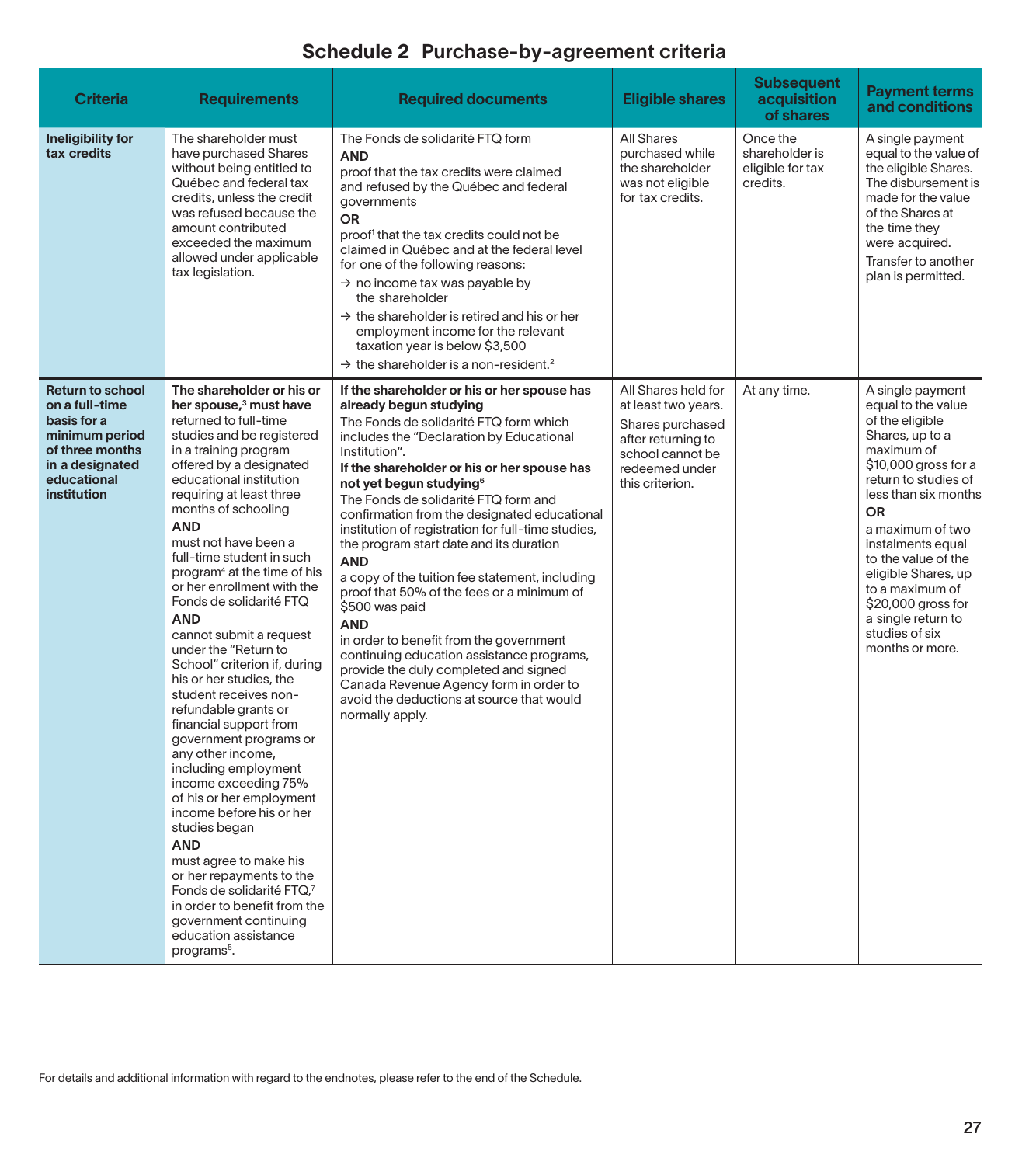| <b>Criteria</b>                    | <b>Requirements</b>                                                                                                                                                                                                                | <b>Required documents</b>                                                                                                                                                                                                                                                                                                                                                                                                                                                                                                                                                                                                                                                                                                                                                                                                                                                                                                                                                                                                                                                                                                                                                                                                                                                                       | <b>Eligible shares</b>                                                                                                                         | <b>Subsequent</b><br>acquisition<br>of shares | <b>Payment terms</b><br>and conditions                                                                                                  |
|------------------------------------|------------------------------------------------------------------------------------------------------------------------------------------------------------------------------------------------------------------------------------|-------------------------------------------------------------------------------------------------------------------------------------------------------------------------------------------------------------------------------------------------------------------------------------------------------------------------------------------------------------------------------------------------------------------------------------------------------------------------------------------------------------------------------------------------------------------------------------------------------------------------------------------------------------------------------------------------------------------------------------------------------------------------------------------------------------------------------------------------------------------------------------------------------------------------------------------------------------------------------------------------------------------------------------------------------------------------------------------------------------------------------------------------------------------------------------------------------------------------------------------------------------------------------------------------|------------------------------------------------------------------------------------------------------------------------------------------------|-----------------------------------------------|-----------------------------------------------------------------------------------------------------------------------------------------|
| <b>Access to home</b><br>ownership | The shareholder must be<br>eligible for the Home<br>Buyers' Plan (HBO) by<br>withdrawing funds from<br>an RRSP <sup>8</sup><br><b>AND</b><br>must agree to make the<br>repayments to the Fonds<br>de solidarité FTQ <sup>7</sup> . | The Fonds de solidarité FTQ form<br><b>AND</b><br>Canada Revenue Agency's form<br><b>AND</b><br>one of the following proofs of purchase<br>indicating the address of the property:<br>For the purchase of an existing home<br>$\rightarrow$ the accepted offer to purchase <sup>9</sup> in the<br>shareholder's name, duly signed by<br>the relevant parties.<br>For the purchase of a factory built /<br>prefabricated home<br>$\rightarrow$ the purchase agreement of the factory-<br>built home/prefabricated home in the<br>shareholder's name, duly signed by the<br>relevant parties.<br>For the purchase of a mobile home<br>$\rightarrow$ the purchase agreement of the mobile<br>home in the shareholder's name, duly<br>signed by the relevant parties<br><b>AND</b><br>$\rightarrow$ proof that the shareholder owns the land or<br>rental agreement for at least one year with<br>supporting lease.<br>For the purchase of a new home<br>$\rightarrow$ a preliminary purchase agreement<br>(equivalent to the offer to purchase),<br>duly signed by the relevant parties.<br>For the autoconstruction of a house by<br>the shareholder<br>$\rightarrow$ a building permit duly issued by the<br>municipality in the shareholder's name<br>confirming the construction of a new home | All Shares issued<br>and held in an<br>RRSP or spousal<br>RRSP for at least<br>90 days, up to the<br>maximum amount<br>allowed by<br>the plan. | At any time.                                  | A maximum of two<br>instalments equal to<br>the value of the<br>eligible Shares, up<br>to the maximum<br>amount allowed by<br>the plan. |

For details and additional information with regard to the endnotes, please refer to the end of the Schedule.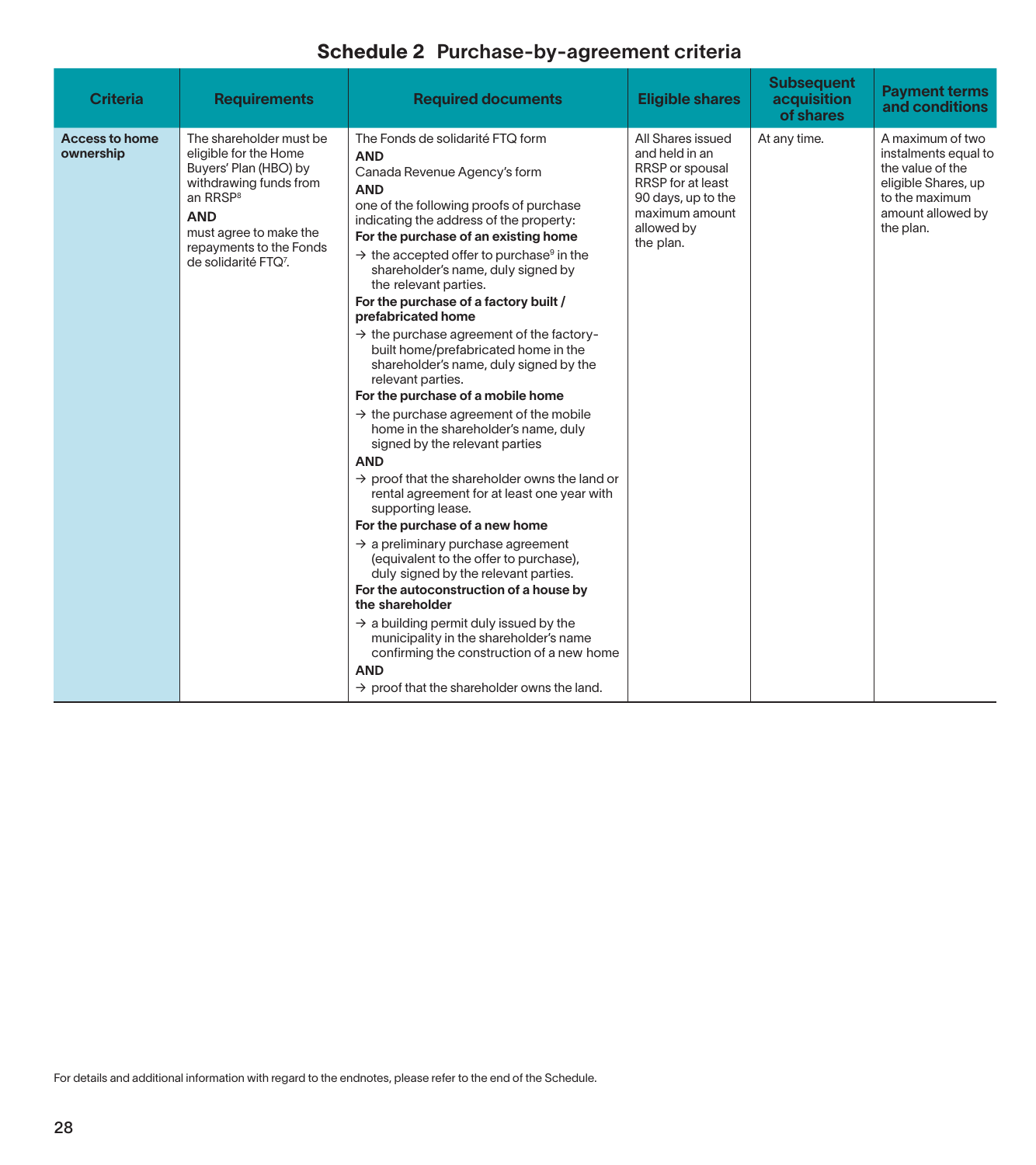| <b>Criteria</b>                              | <b>Requirements</b>                                                                                                                                                                                                                                                                                                                                                                                                                                          | <b>Required documents</b>                                                                                                                                                                                                                                                                                                                                                                                                                                                                                                                                                                                                                                                                                                                                                                                                                                                                                                                                                                                                                          | <b>Eligible shares</b> | <b>Subsequent</b><br>acquisition<br>of shares                    | <b>Payment terms</b><br>and conditions                                                                                                                                                                                                         |
|----------------------------------------------|--------------------------------------------------------------------------------------------------------------------------------------------------------------------------------------------------------------------------------------------------------------------------------------------------------------------------------------------------------------------------------------------------------------------------------------------------------------|----------------------------------------------------------------------------------------------------------------------------------------------------------------------------------------------------------------------------------------------------------------------------------------------------------------------------------------------------------------------------------------------------------------------------------------------------------------------------------------------------------------------------------------------------------------------------------------------------------------------------------------------------------------------------------------------------------------------------------------------------------------------------------------------------------------------------------------------------------------------------------------------------------------------------------------------------------------------------------------------------------------------------------------------------|------------------------|------------------------------------------------------------------|------------------------------------------------------------------------------------------------------------------------------------------------------------------------------------------------------------------------------------------------|
| Loss pertaining<br>to principal<br>residence | The shareholder must<br>show that there was<br>a $loss^{10}$ without<br>indemnification or with<br>partial indemnification<br><b>AND</b><br>must declare financial<br>inability to pay for the<br>consequences of the loss <sup>11</sup><br><b>AND</b><br>must have liquidated and<br>used up all redeemable<br>investments <sup>12</sup> (including<br>any other RRSP), <sup>13</sup> the<br>purchase of the Shares<br>being the last resort. <sup>14</sup> | The Fonds de solidarité FTQ form which<br>includes a section entitled "Shareholder's<br>Solemn Declaration" attesting to the financial<br>inability to pay the consequences of the loss<br><b>AND</b><br>proof of the loss:<br>$\rightarrow$ a fire<br>$\rightarrow$ water damage<br>$\rightarrow$ a natural catastrophe<br>$\rightarrow$ a breakage or safety defect of equipment<br>causing damages to the principal residence<br>$\rightarrow$ a deficiency or defect in the foundation<br>or structure of the residence to such an<br>extent that it endangers the health or safety<br>of the occupants<br><b>AND</b><br>proof of partial indemnification or absence<br>of indemnification<br><b>AND</b><br>proof of the costs related to the loss for the<br>repair or replacement <sup>15</sup> of the assets damaged<br>by the loss<br><b>AND</b><br>proof that all redeemable family investments<br>have been liquidated and used up to pay part<br>of the costs related to the loss or that the family<br>investments are not redeemable. | All Shares held.       | One year after<br>purchase by<br>the Fonds de<br>solidarité FTQ. | A net payment <sup>16</sup><br>equal to the amount<br>required to cover a<br>substantial part of<br>the cost to replace <sup>15</sup><br>the asset.<br>Cheque payable<br>jointly to the<br>shareholder and<br>the creditor<br>(if applicable). |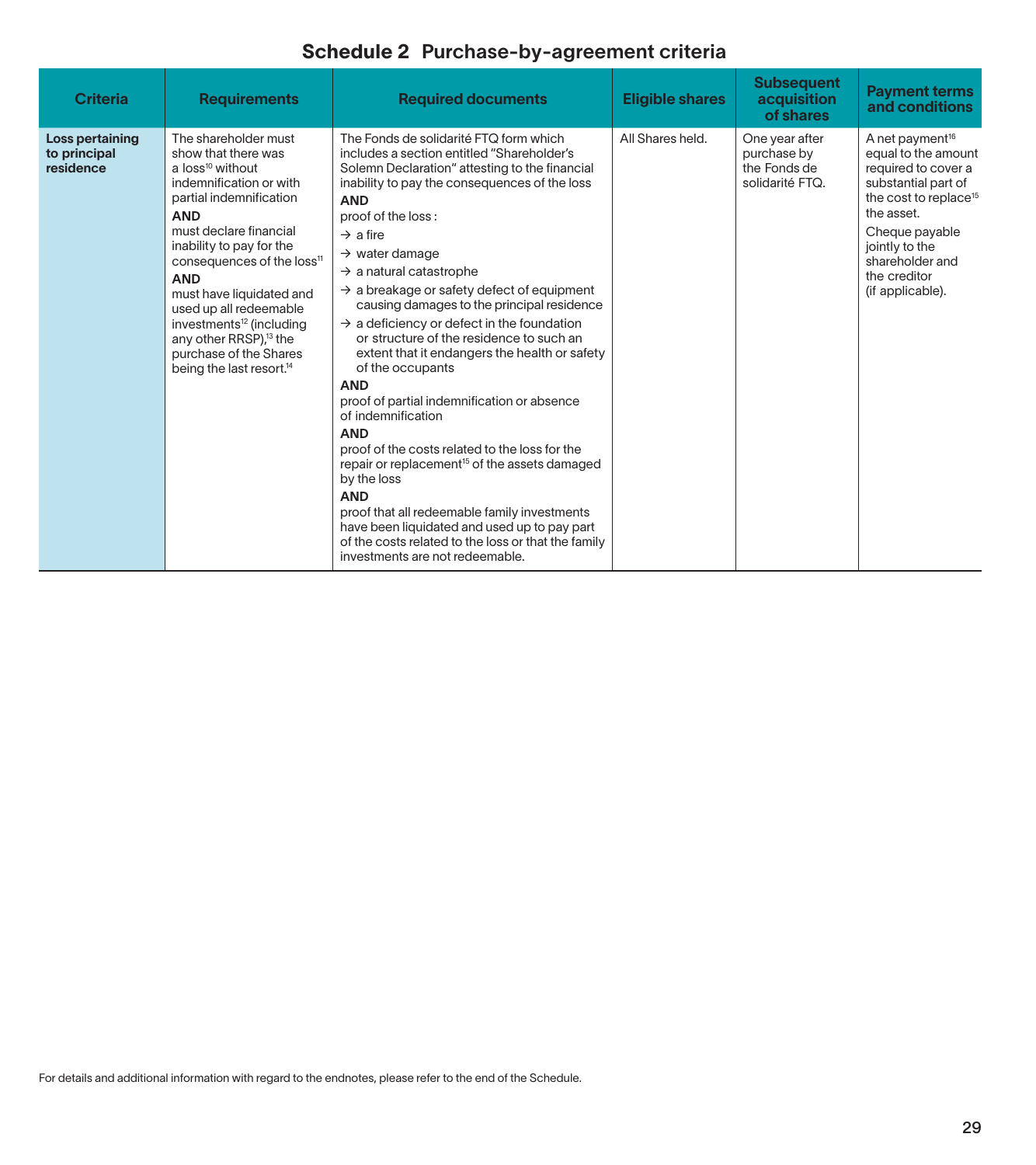| <b>Criteria</b>                                                                                                                                       | <b>Requirements</b>                                                                                                                                                                                                                                                                                                                                                                                                                                                                                                                                                                | <b>Required documents</b>                                                                                                                                                                                                                                                                                                                                                                                                                                                                                                                                                                                                                                                                                                                                                                                                                                                                                                                  | <b>Eligible shares</b>                                                                                                       | <b>Subsequent</b><br>acquisition<br>of shares                    | <b>Payment terms</b><br>and conditions                                                                                                                                                                                              |
|-------------------------------------------------------------------------------------------------------------------------------------------------------|------------------------------------------------------------------------------------------------------------------------------------------------------------------------------------------------------------------------------------------------------------------------------------------------------------------------------------------------------------------------------------------------------------------------------------------------------------------------------------------------------------------------------------------------------------------------------------|--------------------------------------------------------------------------------------------------------------------------------------------------------------------------------------------------------------------------------------------------------------------------------------------------------------------------------------------------------------------------------------------------------------------------------------------------------------------------------------------------------------------------------------------------------------------------------------------------------------------------------------------------------------------------------------------------------------------------------------------------------------------------------------------------------------------------------------------------------------------------------------------------------------------------------------------|------------------------------------------------------------------------------------------------------------------------------|------------------------------------------------------------------|-------------------------------------------------------------------------------------------------------------------------------------------------------------------------------------------------------------------------------------|
| Decrease in gross<br>income of 30%<br>or more for a<br>minimum period of<br>two consecutive<br>months caused by<br>the dissolution of<br>a union $17$ | The shareholder must<br>show that he or she is in<br>a position of decreasing<br>income caused by the<br>dissolution of a union<br>which occurred less than<br>a year ago <sup>18</sup><br><b>AND</b><br>must show a decrease<br>of at least 30% in the<br>shareholder's family<br>income <sup>21</sup> for a minimum<br>period of two consecutive<br>months <sup>19</sup><br><b>AND</b><br>must have liquidated all<br>redeemable investments <sup>12</sup><br>(including any other<br>RRSP), <sup>13</sup> the purchase of<br>the Shares being the<br>last resort. <sup>14</sup> | The Fonds de solidarité FTQ form<br><b>AND</b><br>proof of the dissolution of a union which has<br>occurred less than a year ago<br>$\rightarrow$ confirmation of the dissolution of the union<br>by a notary, a lawyer or a mediator<br>$\rightarrow$ proof of the change in marital status with<br>the Canada Revenue Agency <sup>20</sup><br>$\rightarrow$ divorce judgment<br>$\rightarrow$ agreement on corollary relief<br><b>AND</b><br>record of all gross family income <sup>21</sup> for a full<br>month <sup>26</sup> prior to the decrease in income<br><b>AND</b><br>recent record of all gross family income <sup>21</sup><br>during the period of decrease in income<br>for two full consecutive months <sup>22</sup><br>OR<br>proof of absence <sup>23</sup> of income for two full<br>consecutive months, as applicable<br><b>AND</b><br>proof that redeemable investments have been<br>liquidated or cannot be redeemed. | All Shares held.<br>Shares purchased<br>after the dissolution<br>of the union cannot<br>be redeemed<br>under this criterion. | One year after<br>purchase by<br>the Fonds de<br>solidarité FTQ. | A maximum of two<br>disbursements paid<br>out at the latest<br>during the year<br>following the<br>dissolution of the<br>union, up to a<br>maximum net<br>amount <sup>16</sup> of \$15,000<br>for a single<br>dissolution of union. |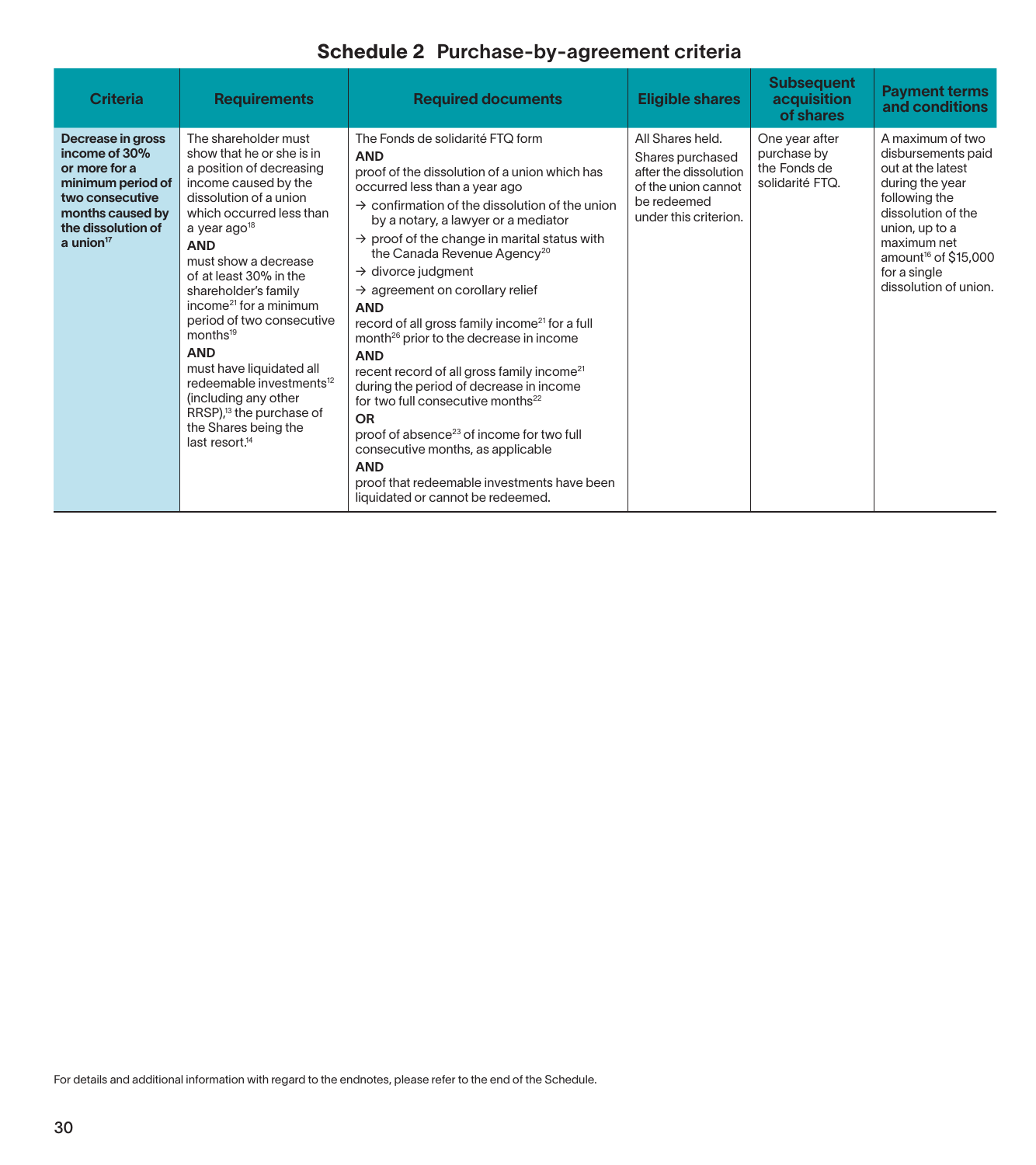| <b>Criteria</b>                                                                                                                                                         | <b>Requirements</b>                                                                                                                                                                                                                                                                                                                                                                                                                                                                                                                                                                                                                                                                                                                                                                                                                                                                                                                                                                                                                                                                                                                                                                                                                                                                                                                                                                                                                                                                                                 | <b>Required documents</b>                                                                                                                                                                                                                                                                                                                                                                                                                                                                                                                                                                                                                                                                                                                                                                                                                                                                                                                                                                                                                                                                                                                                                                                                                                                                                                                                                                                                                                                                                                                                                                                                                                                                                                                                                                                                                                                                                                                                                                                                                                                                                                                                                                                                                                                                                                                                                                                                                                                                                                                                                                                                                                                                                                                         | <b>Eligible</b><br><b>shares</b>                                                                                                              | <b>Subsequent</b><br>acquisition<br>of shares                    | <b>Payment terms</b><br>and conditions                                                                                                                                                                                                                                                                                                                         |
|-------------------------------------------------------------------------------------------------------------------------------------------------------------------------|---------------------------------------------------------------------------------------------------------------------------------------------------------------------------------------------------------------------------------------------------------------------------------------------------------------------------------------------------------------------------------------------------------------------------------------------------------------------------------------------------------------------------------------------------------------------------------------------------------------------------------------------------------------------------------------------------------------------------------------------------------------------------------------------------------------------------------------------------------------------------------------------------------------------------------------------------------------------------------------------------------------------------------------------------------------------------------------------------------------------------------------------------------------------------------------------------------------------------------------------------------------------------------------------------------------------------------------------------------------------------------------------------------------------------------------------------------------------------------------------------------------------|---------------------------------------------------------------------------------------------------------------------------------------------------------------------------------------------------------------------------------------------------------------------------------------------------------------------------------------------------------------------------------------------------------------------------------------------------------------------------------------------------------------------------------------------------------------------------------------------------------------------------------------------------------------------------------------------------------------------------------------------------------------------------------------------------------------------------------------------------------------------------------------------------------------------------------------------------------------------------------------------------------------------------------------------------------------------------------------------------------------------------------------------------------------------------------------------------------------------------------------------------------------------------------------------------------------------------------------------------------------------------------------------------------------------------------------------------------------------------------------------------------------------------------------------------------------------------------------------------------------------------------------------------------------------------------------------------------------------------------------------------------------------------------------------------------------------------------------------------------------------------------------------------------------------------------------------------------------------------------------------------------------------------------------------------------------------------------------------------------------------------------------------------------------------------------------------------------------------------------------------------------------------------------------------------------------------------------------------------------------------------------------------------------------------------------------------------------------------------------------------------------------------------------------------------------------------------------------------------------------------------------------------------------------------------------------------------------------------------------------------------|-----------------------------------------------------------------------------------------------------------------------------------------------|------------------------------------------------------------------|----------------------------------------------------------------------------------------------------------------------------------------------------------------------------------------------------------------------------------------------------------------------------------------------------------------------------------------------------------------|
| Decrease in<br>net income<br>of the<br>shareholder<br>or his or her<br>spouse <sup>3</sup> by<br>20% or more<br>for a minimum<br>period of two<br>consecutive<br>months | The shareholder or his or<br>her spouse <sup>3</sup> must show<br>that he or she has been<br>affected by one of the<br>following events <sup>24</sup> which<br>causes a decrease in<br>income for a minimum<br>period of two consecutive<br>months, <sup>19</sup> namely:<br>$\rightarrow$ loss of employment<br>or loss of the sole<br>contract on which the<br>shareholder or his or<br>her spouse worked<br>for a minimum of<br>28 hours per week,<br>and this, for at least<br>two months;<br>$\rightarrow$ the involuntary<br>reduction in regular<br>work hours at a<br>job at which the<br>shareholder or<br>his or her spouse<br>worked for at least<br>two months;<br>$\rightarrow$ the involuntary<br>decrease or<br>termination of income<br>replacement benefits<br>that the shareholder<br>or his or her spouse<br>had been receiving<br>for at least<br>two months<br><b>AND</b><br>must show that the net<br>income <sup>25</sup> has decreased<br>by 20% or more for a<br>minimum period of two<br>consecutive months <sup>19</sup><br><b>AND</b><br>must have liquidated all<br>redeemable investments <sup>12</sup><br>(including any other<br>RRSP), <sup>13</sup> the purchase<br>of the Shares being the<br>last resort <sup>14</sup><br><b>AND</b><br>For subsequent<br>applications<br>the shareholder must<br>show that the event<br>invoked still exists and<br>that net income has<br>decreased by 20%<br>or more for a new<br>minimum period of two<br>consecutive months. <sup>19</sup> | The Fonds de solidarité FTQ form<br><b>AND</b><br>For the loss of employment or end of the sole contract<br>$\rightarrow$ employment record confirming the end of the<br>last employment<br>$\rightarrow$ letter from the employer confirming the end of the last<br>employment or the end of the sole contract<br>$\rightarrow$ letter from the employer confirming the involuntary<br>decrease of the hourly rate<br>$\rightarrow$ proof of the involuntary closure of the business of the<br>shareholder or that of his or her spouse if such spouse<br>was an employee thereof<br>$\rightarrow$ proof of regular employment insurance, employment<br>assistance or income security benefits for at least<br>two months;<br>$\rightarrow$ proof of ineligibility to regular employment<br>insurance benefits<br>For the involuntary reduction in regular work hours<br>$\rightarrow$ letter from the employer confirming the involuntary<br>reduction in regular work hours<br>$\rightarrow$ letter from the employer confirming the unpaid suspension<br>$\rightarrow$ proof of the loss of employment at which the shareholder<br>or his or her spouse worked less than 28 hours per week<br>$\rightarrow$ proof of multiple lay-offs in the last two months<br>For the involuntary decrease or termination of income<br>replacement benefits<br>$\rightarrow$ proof of the involuntary decrease or termination of income<br>replacement benefits <sup>24</sup> (CNESST, SAAQ, employment<br>insurance, disability insurance, income security,<br>employment assistance, etc.)<br><b>AND</b><br>proof of all net income or net benefits prior to the decrease in<br>income for a full month <sup>27</sup><br><b>AND</b><br>recent proof of all net income or net benefits for the period of<br>decrease in income for two full consecutive months <sup>22</sup><br>OR<br>recent proof of absence of income <sup>23</sup> for two full consecutive<br>months, as applicable<br><b>AND</b><br>proof that all redeemable investments have been liquidated or<br>cannot be redeemed.<br><b>AND</b><br>If the decrease in income involves the shareholder's spouse<br>proof of all net family income <sup>21</sup> or net family benefits <sup>26</sup> for a full<br>month <sup>27</sup> prior to the decrease in income<br><b>AND</b><br>recent proof of all net family income <sup>21</sup> or net family benefits for the<br>period of decrease in income for two full consecutive months <sup>22</sup><br><b>OR</b><br>recent proof of absence of family income <sup>23</sup> for two full<br>consecutive months, as applicable<br><b>AND</b><br>proof that all redeemable family investments have been<br>liquidated or cannot be redeemed. | All Shares held.<br><b>Shares</b><br>purchased<br>after the<br>decrease in<br>net income<br>cannot be<br>redeemed<br>under this<br>criterion. | One year after<br>purchase by<br>the Fonds de<br>solidarité FTQ. | Maximum<br>payments not<br>exceeding a net<br>value <sup>16</sup> of \$5,000<br>each, at a minimum<br>two-month interval<br>between each<br>payment<br>OR<br>upon the initial<br>request under the<br>event invoked, a<br>single payment<br>equal to the total<br>value of the<br>account, <sup>28</sup><br>provided such<br>value is under<br>\$10,000 gross. |

For details and additional information with regard to the endnotes, please refer to the end of the Schedule.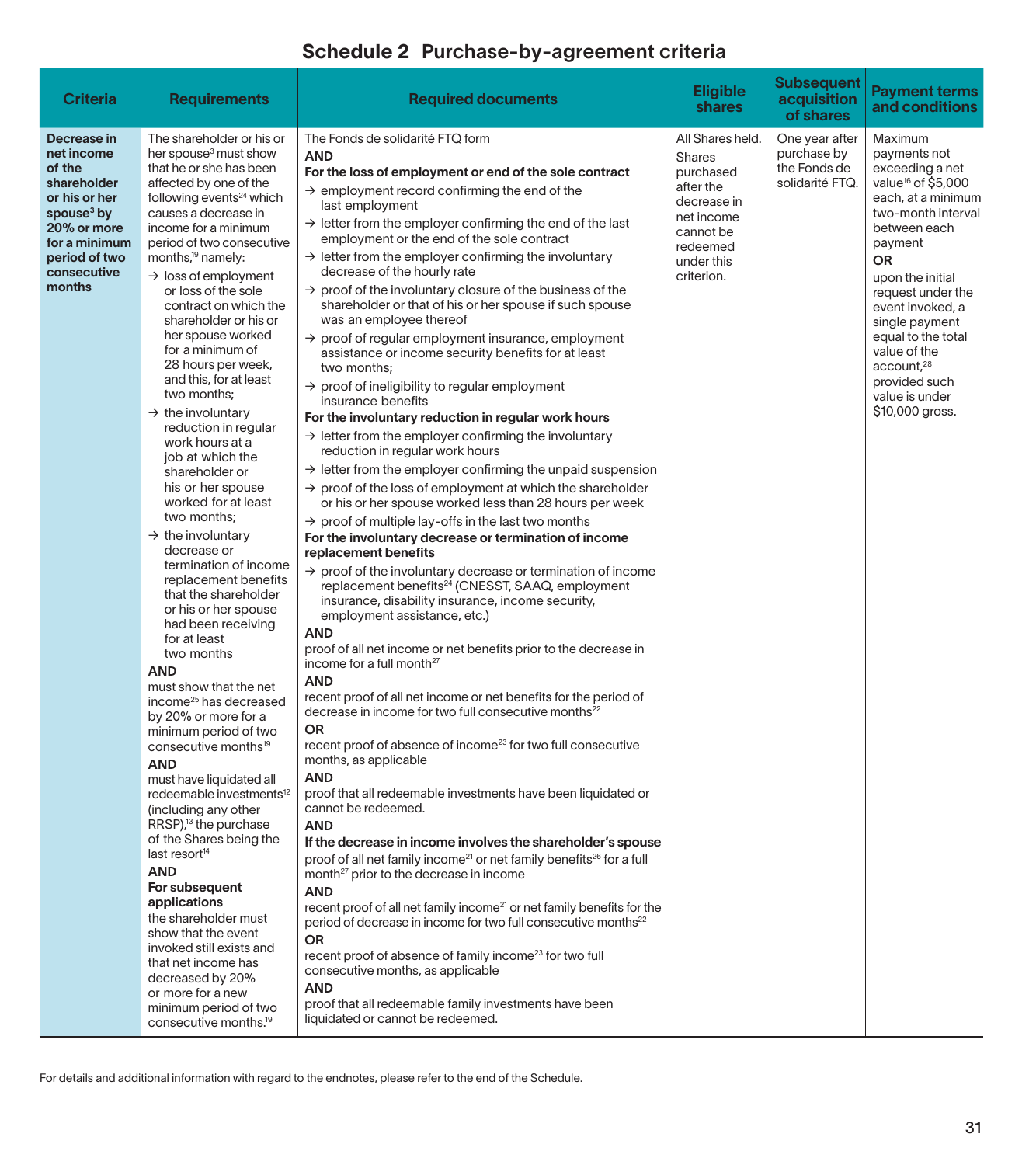| <b>Criteria</b>                                                                                                                                                                                            | <b>Requirements</b>                                                                                                                                                                                                                                                                                                                                                                                                                                                                                                                                                                                                                                                                                                                                                                                               | <b>Required documents</b>                                                                                                                                                                                                                                                                                                                                                                                                                                                                                                                                                                                                                                                                                                                                                                                                                                                                                                                                                                                                                                                                                                                                                                                                                                                                                                                                                                                                                                                                                                                                     | <b>Eligible shares</b>                                                                                                   | <b>Subsequent</b><br>acquisition<br>of shares                    | <b>Payment terms</b><br>and conditions                                                                                                                                                                                                                                                                                                                               |
|------------------------------------------------------------------------------------------------------------------------------------------------------------------------------------------------------------|-------------------------------------------------------------------------------------------------------------------------------------------------------------------------------------------------------------------------------------------------------------------------------------------------------------------------------------------------------------------------------------------------------------------------------------------------------------------------------------------------------------------------------------------------------------------------------------------------------------------------------------------------------------------------------------------------------------------------------------------------------------------------------------------------------------------|---------------------------------------------------------------------------------------------------------------------------------------------------------------------------------------------------------------------------------------------------------------------------------------------------------------------------------------------------------------------------------------------------------------------------------------------------------------------------------------------------------------------------------------------------------------------------------------------------------------------------------------------------------------------------------------------------------------------------------------------------------------------------------------------------------------------------------------------------------------------------------------------------------------------------------------------------------------------------------------------------------------------------------------------------------------------------------------------------------------------------------------------------------------------------------------------------------------------------------------------------------------------------------------------------------------------------------------------------------------------------------------------------------------------------------------------------------------------------------------------------------------------------------------------------------------|--------------------------------------------------------------------------------------------------------------------------|------------------------------------------------------------------|----------------------------------------------------------------------------------------------------------------------------------------------------------------------------------------------------------------------------------------------------------------------------------------------------------------------------------------------------------------------|
| Decrease in gross<br>income of the<br>shareholder or<br>his or her spouse <sup>3</sup><br>by 30% or more<br>for a minimum<br>period of two<br>consecutive<br>months caused<br>by a temporary<br>disability | The shareholder or his or<br>her spouse <sup>3</sup> must be in a<br>position of decreasing<br>income caused by a<br>temporary disability <sup>24</sup><br><b>AND</b><br>must show that the gross<br>income has decreased by<br>30% or more for a<br>minimum period of two<br>consecutive months <sup>29</sup><br><b>AND</b><br>must have liquidated all<br>redeemable investments <sup>12</sup><br>(including any other<br>RRSP), <sup>13</sup> the purchase<br>of the Shares being the<br>last resort. <sup>14</sup><br><b>AND</b><br>For subsequent<br>applications<br>the shareholder must show<br>that he or she, or his or her<br>spouse, is still temporarily<br>disabled and that gross<br>income has decreased by<br>30% or more for a new<br>minimum period of two<br>consecutive months. <sup>29</sup> | The Fonds de solidarité FTQ form<br><b>AND</b><br>a recent medical certificate attesting to the<br>disability for a minimum period of two<br>consecutive months<br><b>AND</b><br>proof of all gross income for a full month <sup>27</sup> prior<br>to the decrease in income<br><b>AND</b><br>recent proof of all gross income for the<br>period of decrease in income for two full<br>consecutive months <sup>22</sup><br><b>OR</b><br>recent proof of absence of income <sup>23</sup> for two full<br>consecutive months, as applicable<br><b>OR</b><br>recent written confirmation from the<br>shareholder's or the shareholder's spouse's<br>employer or insurer attesting to the payment of<br>disability benefits causing a decrease of 30%<br>in gross income for a minimum period of two<br>consecutive months <sup>22</sup><br><b>AND</b><br>proof that all other redeemable investments<br>have been liquidated or cannot be redeemed<br><b>AND</b><br>if the decrease in net income involves the<br>shareholder's spouse<br>proof of all gross family income <sup>21</sup> for a full<br>month <sup>27</sup> prior to the decrease in income<br><b>AND</b><br>recent proof of all gross family income <sup>21</sup> for the<br>period of decrease in income for two full<br>consecutive months <sup>22</sup><br><b>OR</b><br>recent proof of absence of family income <sup>23</sup> for<br>two full consecutive months, as applicable<br><b>AND</b><br>proof that all redeemable family investments<br>have been liquidated or cannot be redeemed. | All Shares held.<br>Shares purchased<br>after the temporary<br>disability cannot<br>be redeemed<br>under this criterion. | One year after<br>purchase by the<br>Fonds de<br>solidarité FTQ. | Maximum payments<br>not exceeding a net<br>value <sup>16</sup> of \$5,000<br>each, at a minimum<br>two-month<br>interval between<br>each payment<br><b>OR</b><br>upon the initial<br>request under the<br>disability invoked,<br>a single payment<br>equal to the total<br>value of the<br>account, <sup>28</sup> provided<br>such value is under<br>\$10,000 gross. |

For details and additional information with regard to the endnotes, please refer to the end of the Schedule.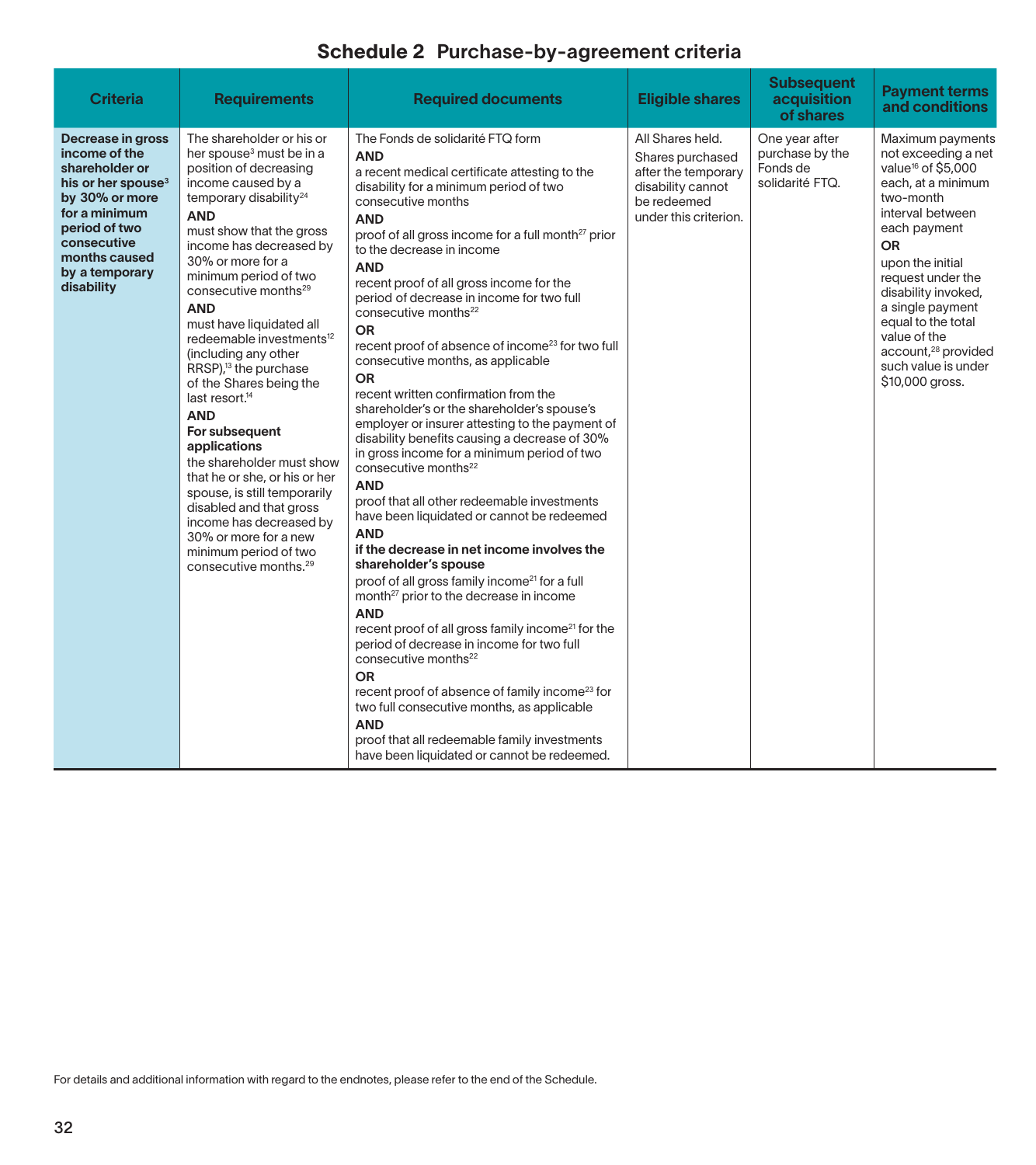| <b>Criteria</b>                                                                                                                                                                                   | <b>Requirements</b>                                                                                                                                                                                                                                                                                                                                                                                                                                                                                                                                                                                                                                                                                                                                                                                                                                        | <b>Required documents</b>                                                                                                                                                                                                                                                                                                                                                                                                                                                                                                                                                                                                                                                                                                                                                                                                                                                                                                                                                                                                                                                                                                                 | <b>Eligible shares</b>                                                                                                                       | <b>Subsequent</b><br>acquisition<br>of shares                    | <b>Payment terms</b><br>and conditions                                                                                                                                                                    |
|---------------------------------------------------------------------------------------------------------------------------------------------------------------------------------------------------|------------------------------------------------------------------------------------------------------------------------------------------------------------------------------------------------------------------------------------------------------------------------------------------------------------------------------------------------------------------------------------------------------------------------------------------------------------------------------------------------------------------------------------------------------------------------------------------------------------------------------------------------------------------------------------------------------------------------------------------------------------------------------------------------------------------------------------------------------------|-------------------------------------------------------------------------------------------------------------------------------------------------------------------------------------------------------------------------------------------------------------------------------------------------------------------------------------------------------------------------------------------------------------------------------------------------------------------------------------------------------------------------------------------------------------------------------------------------------------------------------------------------------------------------------------------------------------------------------------------------------------------------------------------------------------------------------------------------------------------------------------------------------------------------------------------------------------------------------------------------------------------------------------------------------------------------------------------------------------------------------------------|----------------------------------------------------------------------------------------------------------------------------------------------|------------------------------------------------------------------|-----------------------------------------------------------------------------------------------------------------------------------------------------------------------------------------------------------|
| Involuntary<br>decrease of 20% or<br>more in net income<br>derived from self-<br>employment for<br>a minimum period<br>of six consecutive<br>months                                               | The shareholder or his or her<br>spouse <sup>3</sup> is self-employed<br><b>AND</b><br>must show that the<br>decrease in net income is<br>involuntary and not cyclical<br><b>AND</b><br>must show that the<br>net income after the<br>involuntary decrease has<br>decreased by 20% or more<br>for a minimum period of six<br>consecutive months <sup>30</sup><br><b>AND</b><br>must have liquidated all<br>redeemable investments <sup>12</sup><br>(including any other<br>RRSP), <sup>13</sup> the purchase of<br>the Shares being the<br>last resort. <sup>14</sup><br><b>AND</b><br>For subsequent<br>applications<br>the shareholder or his or<br>her spouse must show that<br>the involuntary decrease<br>still exists and that net<br>income has decreased<br>by 20% or more for a new<br>minimum period of six<br>consecutive months. <sup>30</sup> | The Fonds de solidarité FTQ form<br><b>AND</b><br>recent confirmation from clients of cancellation<br>or termination of contracts or reduction in the<br>number of contracts<br><b>AND</b><br>recent proof of all net income <sup>26</sup> for the period<br>of involuntary decrease in income for six full<br>consecutive months <sup>30</sup> or proof of absence of<br>income, <sup>23</sup> as applicable<br><b>AND</b><br>proof of all net income for the same period<br>last year<br><b>AND</b><br>proof that all redeemable investments have<br>been liquidated or cannot be redeemed<br><b>AND</b><br>if the involuntary decrease in income<br>involves the shareholder's spouse<br>recent proof of all net family <sup>21</sup> income <sup>26</sup> for<br>the period of involuntary decrease for six full<br>consecutive months <sup>30</sup> or proof of absence<br>of family income, <sup>23</sup> as applicable<br><b>AND</b><br>proof of all net family income <sup>21</sup> for the same<br>period last year<br><b>AND</b><br>proof that all redeemable family investments<br>have been liquidated or cannot be redeemed. | All Shares held.<br>Shares purchased<br>after the<br>involuntary<br>decrease in net<br>income cannot be<br>redeemed under<br>this criterion. | One year after<br>purchase by<br>the Fonds de<br>solidarité FTQ. | Payments not<br>exceeding \$15,000<br>net <sup>16</sup> each.<br>A minimum six-<br>month interval is<br>required between<br>each payment.                                                                 |
| <b>Extraordinary and</b><br>unexpected <sup>31</sup><br>expense<br>necessary for<br>the health of<br>the shareholder,<br>the shareholder's<br>spouse <sup>3</sup> or a<br>dependent <sup>32</sup> | The shareholder must<br>show that the expense<br>is unexpected <sup>31</sup> and<br>necessary for the health<br>of the shareholder, the<br>shareholder's spouse <sup>3</sup> or<br>a dependant <sup>32</sup><br><b>AND</b><br>must show financial<br>inability to pay the expense<br><b>AND</b><br>must have liquidated or<br>used up all redeemable<br>investments <sup>12</sup> (including<br>any other RRSP), <sup>13</sup> the<br>purchase of the Shares<br>being the last resort. <sup>14</sup>                                                                                                                                                                                                                                                                                                                                                       | The Fonds de solidarité FTQ form which<br>includes a section entitled "Shareholder's<br>Solemn Declaration" attesting to financial<br>inability to pay the expense<br><b>AND</b><br>recent proof <sup>33</sup> of confirmation from a health<br>professional attesting to the necessity of<br>the care<br><b>AND</b><br>proof of absence of indemnification or<br>partial indemnification<br><b>AND</b><br>proof of the costs related to the<br>extraordinary expense<br><b>AND</b><br>proof that all redeemable investments have<br>been liquidated and used up to pay part of<br>the costs related to the expense or that the<br>investments cannot be redeemed<br><b>OR</b><br>if the expense involves the shareholder's<br>spouse or a dependent child<br>proof that all redeemable family investments<br>have been liquidated and used up to pay part<br>of the costs related to the expense or that the<br>family investments cannot be redeemed.                                                                                                                                                                                   | All Shares held.                                                                                                                             | One year after<br>purchase by<br>the Fonds de<br>solidarité FTQ. | A net payment <sup>16</sup><br>equal to the amount<br>required to pay a<br>substantial part of<br>the expense.<br>Cheque payable<br>jointly to the<br>shareholder and<br>the creditor<br>(if applicable). |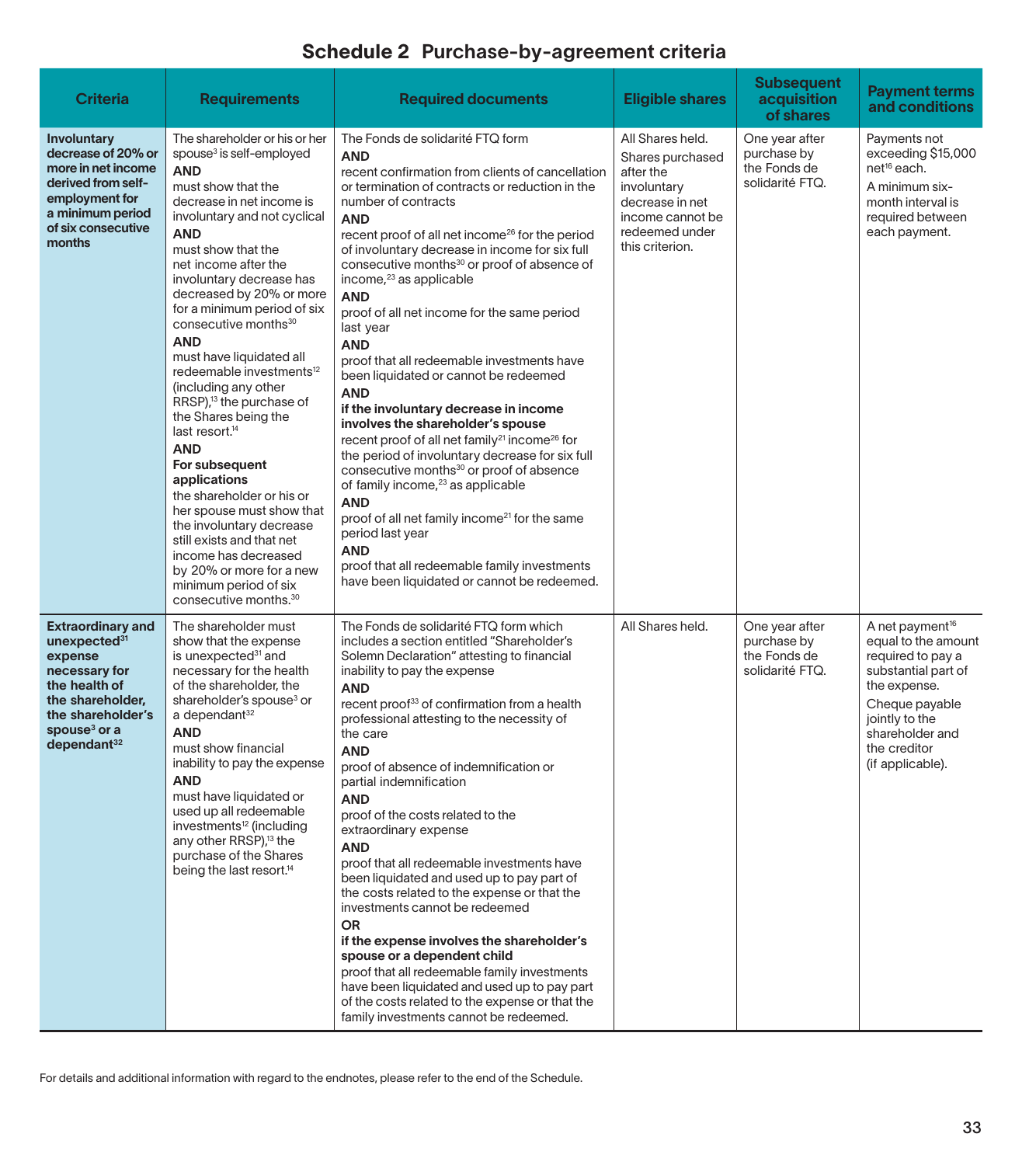| <b>Criteria</b>                                                                                                           | <b>Requirements</b>                                                                                                                                                                                                                                                                                                                                                                                                                                                                                                                                                        | <b>Required documents</b>                                                                                                                                                                                                                                                                                                                                                                                                                                                                                                                                                                                                                                                                                                                                                                                                                                                                                                                                                                                                                                                                                                                                                                                                                                                                                                                                                                                                                                                                                                       | <b>Eligible shares</b>                     | <b>Subsequent</b><br>acquisition<br>of shares                     | <b>Payment terms</b><br>and conditions                                                                                                                                                                                                                                              |
|---------------------------------------------------------------------------------------------------------------------------|----------------------------------------------------------------------------------------------------------------------------------------------------------------------------------------------------------------------------------------------------------------------------------------------------------------------------------------------------------------------------------------------------------------------------------------------------------------------------------------------------------------------------------------------------------------------------|---------------------------------------------------------------------------------------------------------------------------------------------------------------------------------------------------------------------------------------------------------------------------------------------------------------------------------------------------------------------------------------------------------------------------------------------------------------------------------------------------------------------------------------------------------------------------------------------------------------------------------------------------------------------------------------------------------------------------------------------------------------------------------------------------------------------------------------------------------------------------------------------------------------------------------------------------------------------------------------------------------------------------------------------------------------------------------------------------------------------------------------------------------------------------------------------------------------------------------------------------------------------------------------------------------------------------------------------------------------------------------------------------------------------------------------------------------------------------------------------------------------------------------|--------------------------------------------|-------------------------------------------------------------------|-------------------------------------------------------------------------------------------------------------------------------------------------------------------------------------------------------------------------------------------------------------------------------------|
| <b>Capital injection</b><br>to create or<br>maintain jobs in a<br>business founded<br>or acquired less<br>than a year ago | The shareholder must<br>show that the business is<br>duly constituted<br><b>AND</b><br>must show that he or she is<br>the owner of the business<br>(alone or with others) and<br>participates in the<br>decision-making process<br><b>AND</b><br>must show that the injection<br>of capital will create or<br>maintain at least one full-<br>time permanent job <sup>34</sup><br><b>AND</b><br>must show that the<br>business is a going<br>concern and not a<br>seasonal business, unless<br>the business operates<br>several seasonal activities<br>throughout the year. | The Fonds de solidarité FTQ form<br><b>AND</b><br>a declaration of registration or certificate<br>of incorporation<br><b>AND</b><br>proof of creation or retention of a full-time<br>permanent job <sup>34</sup><br>If the job created or maintained is the<br>shareholder's, provide one of the following:<br>$\rightarrow$ employment record or letter from the<br>employer confirming the end of an<br>employment at which the shareholder<br>worked full-time <sup>34</sup><br>$\rightarrow$ recent proof of the termination of<br>employment insurance benefits<br>$\rightarrow$ proof of the end of a contract under which<br>the shareholder worked full-time <sup>34</sup><br>$\rightarrow$ proof of admission into a<br>government program<br>If the job created or maintained is not the<br>shareholder's, provide one of the following:<br>$\rightarrow$ monthly remittances to the Québec<br>and federal governments<br>$\rightarrow$ pay slips showing a full-time<br>permanent job <sup>34</sup><br><b>AND</b><br>proof that the business is a going concern.<br>For a new business in operation for less<br>than a year<br>$\rightarrow$ recent invoices <sup>35</sup> from suppliers and<br>customers after the business was registered<br>$\rightarrow$ GST and QST numbers<br>$\rightarrow$ a commercial lease or operating permit<br>(if applicable)<br>For a business already in operation acquired<br>less than a year ago<br>$\rightarrow$ a notarized deed of sale<br>$\rightarrow$ a purchase contract. | All Shares held for<br>at least two years. | Two years after<br>purchase by<br>the Fonds de<br>solidarité FTQ. | A single payment<br>of a net value <sup>16</sup> of<br>\$30,000 or a lesser<br>amount if the<br>analysis conducted<br>by the Fonds de<br>solidarité FTQ<br>shows a financial<br>need less than<br>\$30,000.<br>This criterion can<br>only be invoked<br>once by the<br>shareholder. |

For details and additional information with regard to the endnotes, please refer to the end of the Schedule.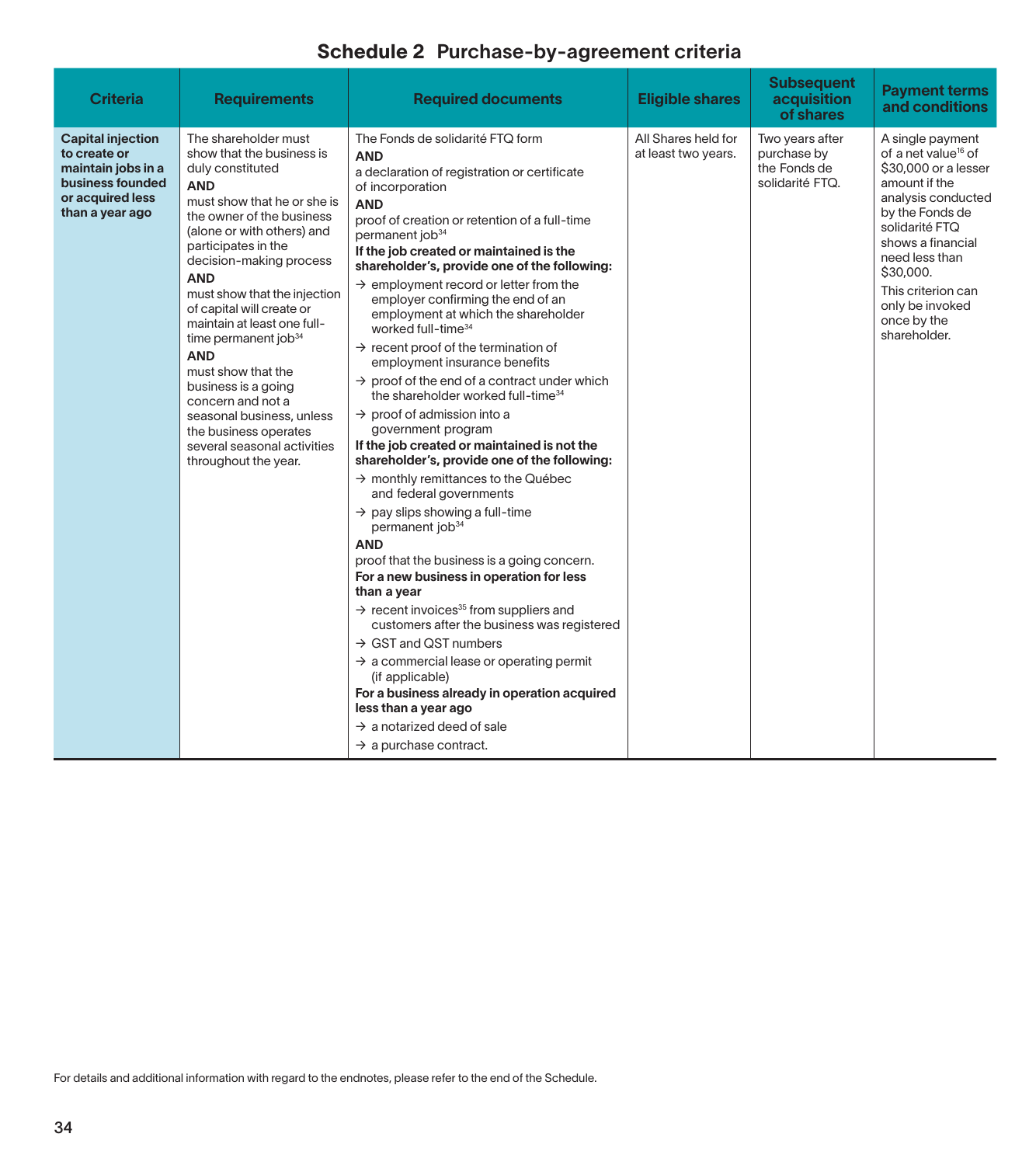| <b>Criteria</b>                                                                                                                           | <b>Requirements</b>                                                                                                                                                                                                                                                                                                                                                                                                                                                                                                                                                                                                           | <b>Required documents</b>                                                                                                                                                                                                                                                                                                                                                                                                                                                                                                                                                                                                                                                                                                                                                                                                                     | <b>Eligible shares</b>                     | <b>Subsequent</b><br>acquisition<br>of shares                     | <b>Payment terms</b><br>and conditions                                                                                                                                                                                                                                              |
|-------------------------------------------------------------------------------------------------------------------------------------------|-------------------------------------------------------------------------------------------------------------------------------------------------------------------------------------------------------------------------------------------------------------------------------------------------------------------------------------------------------------------------------------------------------------------------------------------------------------------------------------------------------------------------------------------------------------------------------------------------------------------------------|-----------------------------------------------------------------------------------------------------------------------------------------------------------------------------------------------------------------------------------------------------------------------------------------------------------------------------------------------------------------------------------------------------------------------------------------------------------------------------------------------------------------------------------------------------------------------------------------------------------------------------------------------------------------------------------------------------------------------------------------------------------------------------------------------------------------------------------------------|--------------------------------------------|-------------------------------------------------------------------|-------------------------------------------------------------------------------------------------------------------------------------------------------------------------------------------------------------------------------------------------------------------------------------|
| <b>Capital injection</b><br>to maintain jobs<br>in a business in<br>operation for<br>more than one<br>year and in<br>financial difficulty | The shareholder must<br>show that the business<br>is duly constituted<br><b>AND</b><br>must show that he or she is<br>the owner of the business<br>(alone or with others) and<br>participates in the<br>decision-making process<br><b>AND</b><br>must show that the<br>business is a going<br>concern and not a<br>seasonal business, unless<br>the business operates<br>several seasonal activities<br>throughout the year<br><b>AND</b><br>show that the business is<br>in financial difficulty<br><b>AND</b><br>show that the capital<br>injection will maintain<br>at least one full-time<br>permanent job. <sup>34</sup> | The Fonds de solidarité FTQ form<br><b>AND</b><br>a declaration of registration or certificate<br>of incorporation<br><b>AND</b><br>financial statements for two full fiscal years<br>and the interim financial statements for the<br>current period<br><b>AND</b><br>proof of retention of a full-time<br>permanent job <sup>34</sup><br>If the job maintained is the shareholder's,<br>provide one of the following:<br>$\rightarrow$ an income tax return and notice of<br>assessment showing that the shareholder<br>works full-time <sup>34</sup> in his or her business<br>If the job maintained is not the<br>shareholder's, provide one of the following:<br>$\rightarrow$ monthly remittances to the Québec and<br>federal governments<br>$\rightarrow$ pay slips of the employee showing full-<br>time permanent job. <sup>34</sup> | All Shares held for<br>at least two years. | Two years after<br>purchase by<br>the Fonds de<br>solidarité FTQ. | A single payment<br>of a net value <sup>16</sup> of<br>\$30,000 or a lesser<br>amount if the<br>analysis conducted<br>by the Fonds de<br>solidarité FTO<br>shows a financial<br>need less than<br>\$30,000.<br>This criterion can<br>only be invoked<br>once by the<br>shareholder. |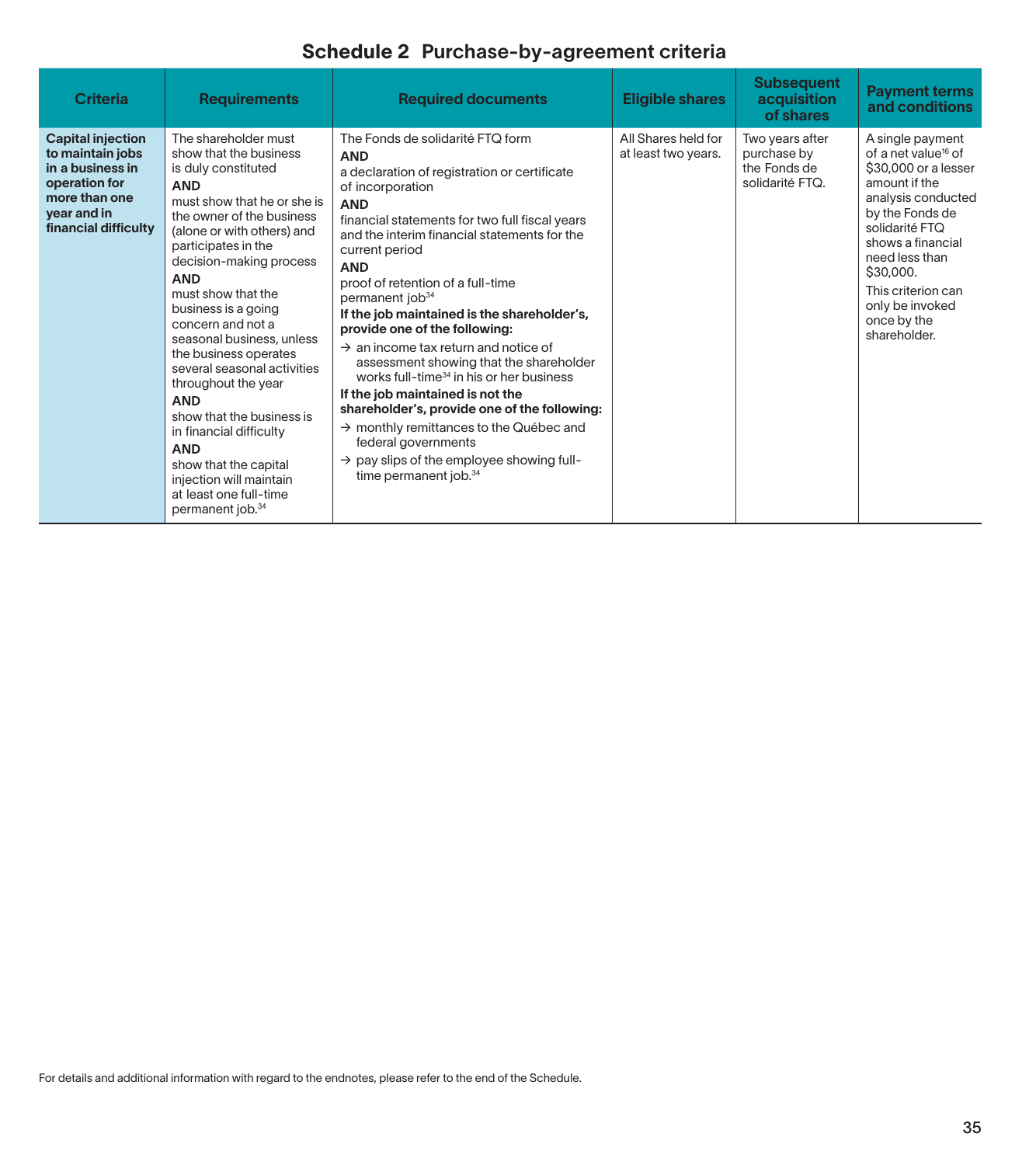| <b>Criteria</b>                                                                                                                                                                                     | <b>Requirements</b>                                                                                                                                                                                                                                                                                                                                                                                                                                                                                                                                                                                                                                                                                                                                                                                                                                                                                                                                                                                                                                                                                                                                                                                                                                                                                                     | <b>Required documents</b>                                                                                                                                                                                                                                                                                                                                                                                                                                                                                                                                                                                                                                                                                                                                                                                                                                                                                                                                                                                                                                                                                                                          | Eligible shares                            | <b>Subsequent</b><br>acquisition<br>of shares                    | <b>Payment terms</b><br>and conditions                                                                                                                                                                 |
|-----------------------------------------------------------------------------------------------------------------------------------------------------------------------------------------------------|-------------------------------------------------------------------------------------------------------------------------------------------------------------------------------------------------------------------------------------------------------------------------------------------------------------------------------------------------------------------------------------------------------------------------------------------------------------------------------------------------------------------------------------------------------------------------------------------------------------------------------------------------------------------------------------------------------------------------------------------------------------------------------------------------------------------------------------------------------------------------------------------------------------------------------------------------------------------------------------------------------------------------------------------------------------------------------------------------------------------------------------------------------------------------------------------------------------------------------------------------------------------------------------------------------------------------|----------------------------------------------------------------------------------------------------------------------------------------------------------------------------------------------------------------------------------------------------------------------------------------------------------------------------------------------------------------------------------------------------------------------------------------------------------------------------------------------------------------------------------------------------------------------------------------------------------------------------------------------------------------------------------------------------------------------------------------------------------------------------------------------------------------------------------------------------------------------------------------------------------------------------------------------------------------------------------------------------------------------------------------------------------------------------------------------------------------------------------------------------|--------------------------------------------|------------------------------------------------------------------|--------------------------------------------------------------------------------------------------------------------------------------------------------------------------------------------------------|
| Decrease of net<br>family income <sup>21</sup><br>of 20% or more<br>when the<br>shareholder or<br>the shareholder's<br>spouse <sup>3</sup> acts as a<br>natural caregiver<br>for a family<br>member | The shareholder must<br>show a decrease in net<br>family income <sup>21</sup> because<br>the shareholder or his or<br>her spouse <sup>3</sup> acts as a<br>natural caregiver for a<br>family member<br><b>AND</b><br>must show that the person<br>cared for<br>$\rightarrow$ is at least 70 years of<br>age and resides at the<br>same address as<br>the shareholder<br><b>OR</b><br>$\rightarrow$ is at least 18 years of<br>age and has a serious<br>mental and/or<br>physical handicap <sup>36</sup><br><b>AND</b><br>must show that the<br>decrease in net family<br>income <sup>21</sup> is attributable<br>to the need to act as<br>natural caregiver<br><b>AND</b><br>must show that net family<br>income <sup>21</sup> has decreased<br>by 20% or more for a<br>minimum period of two<br>consecutive months <sup>19</sup><br><b>AND</b><br>must have liquidated all<br>redeemable family<br>investments <sup>12</sup> (including<br>any other RRSP), <sup>13</sup> the<br>purchase of the Shares<br>being the last resort. <sup>14</sup><br><b>AND</b><br>For subsequent<br>applications<br>The shareholder must<br>show that the involuntary<br>decrease still exists and<br>that net family income has<br>decreased by 20% or<br>more for a new minimum<br>period of two consecutive<br>months. <sup>29</sup> | The Fonds de solidarité FTQ form which<br>includes a section entitled "Shareholder's<br>Solemn Declaration" stating that the<br>shareholder or his or her spouse must act<br>as a natural caregiver for a family member<br><b>AND</b><br>proof that the person cared for is at least<br>70 years of age and resides at the same<br>address as the shareholder<br>OR<br>proof that the person cared for is at least<br>18 years of age and proof from the attending<br>physician that the person cared for has a<br>serious mental and/or physical handicap <sup>36</sup><br><b>AND</b><br>written confirmation <sup>37</sup> that the decrease in<br>family income <sup>21</sup> is attributable to the need to<br>act as natural caregiver<br><b>AND</b><br>proof of all family income <sup>21</sup> for a full month <sup>27</sup><br>prior to the decrease in income<br><b>AND</b><br>recent proof of all net family income <sup>21</sup> for<br>the period of decrease in income for two full<br>consecutive months <sup>22</sup><br><b>AND</b><br>proof that all redeemable family investments<br>have been liquidated or cannot be redeemed. | All Shares held for<br>at least two years. | One year after<br>purchase by<br>the Fonds de<br>solidarité FTQ. | A single payment<br>equal to the value of<br>the eligible Shares.<br>This criterion can<br>only be invoked<br>once by the<br>shareholder<br>within a 5 year<br>interval from the<br>disbursement date. |

For details and additional information with regard to the endnotes, please refer to the end of the Schedule.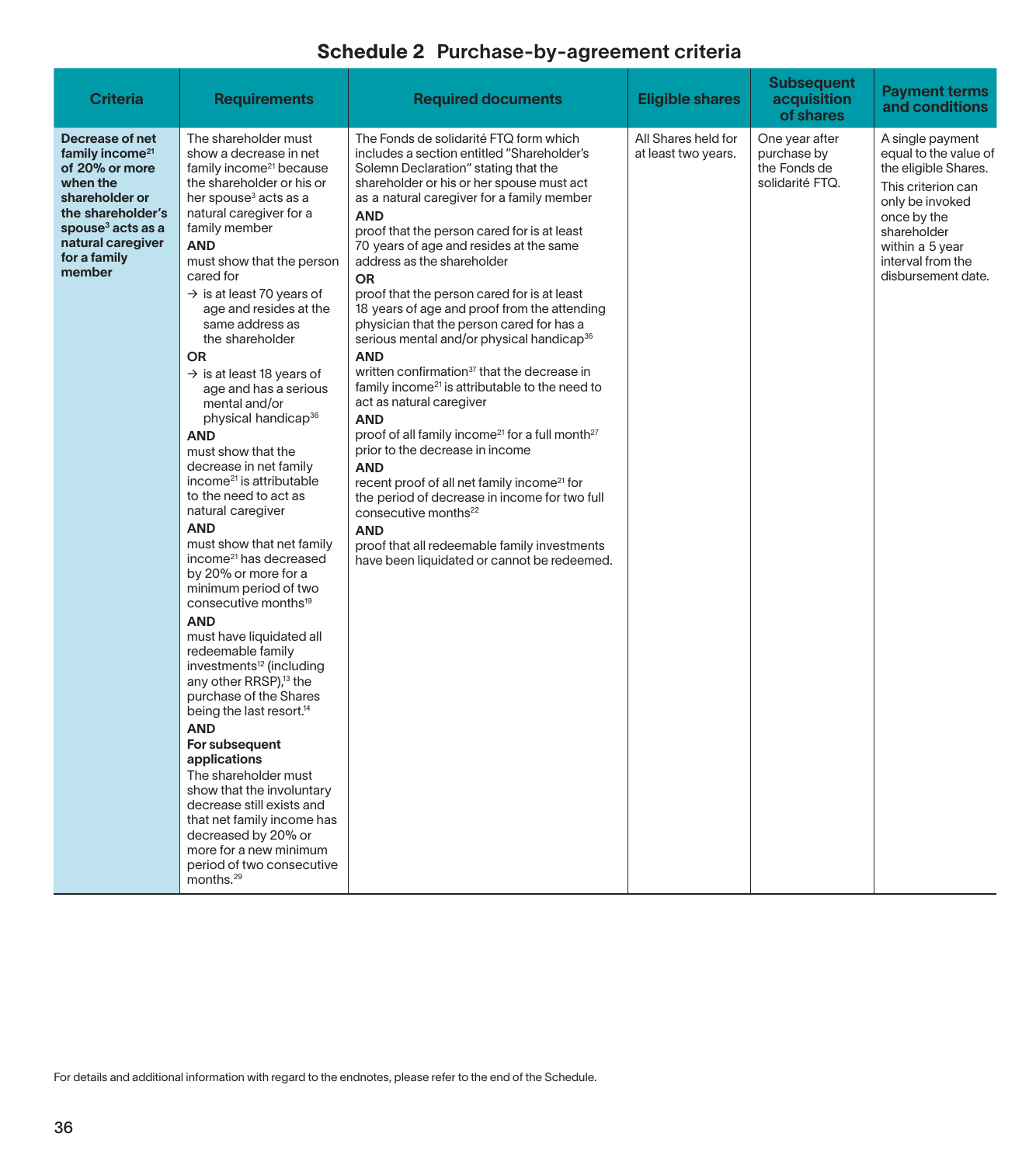| <b>Criteria</b>                                                                                              | <b>Requirements</b>                                                                                                                                                                                                                                                                                                                                                                                                                                                                                                                                                                                                                                                                                                                                                                                                                                    | <b>Required documents</b>                                                                                                                                                                                                                                                                                                                | <b>Eligible shares</b>                                                                               | <b>Subsequent</b><br>acquisition<br>of shares                                                                                       | <b>Payment terms</b><br>and conditions                                                                                                                                                                                                                                                                                                                                       |
|--------------------------------------------------------------------------------------------------------------|--------------------------------------------------------------------------------------------------------------------------------------------------------------------------------------------------------------------------------------------------------------------------------------------------------------------------------------------------------------------------------------------------------------------------------------------------------------------------------------------------------------------------------------------------------------------------------------------------------------------------------------------------------------------------------------------------------------------------------------------------------------------------------------------------------------------------------------------------------|------------------------------------------------------------------------------------------------------------------------------------------------------------------------------------------------------------------------------------------------------------------------------------------------------------------------------------------|------------------------------------------------------------------------------------------------------|-------------------------------------------------------------------------------------------------------------------------------------|------------------------------------------------------------------------------------------------------------------------------------------------------------------------------------------------------------------------------------------------------------------------------------------------------------------------------------------------------------------------------|
| <b>Redemption of</b><br>pension credits<br>for years of past<br>service or<br>pension benefit<br>improvement | The shareholder must have<br>received a single, time-<br>limited offer to improve<br>pension plan benefits if<br>the offer was not already<br>mentioned in the plan<br><b>OR</b><br>must have received a<br>single, time-limited offer<br>to improve pension plan<br>benefits, in the following<br>circumstances:<br>$\rightarrow$ enrollment in a new<br>employer plan<br>$\rightarrow$ job change<br>$\rightarrow$ change in employment<br>status<br><b>AND</b><br>must show that the<br>proceeds of the purchase<br>will be used to acquire<br>pension credits for years<br>of past service<br><b>AND</b><br>must have used up <sup>38</sup> all<br>redeemable investments <sup>12</sup><br>(including RRSPs and<br>LIRAs) <sup>12</sup> to improve<br>pension plan benefits, the<br>purchase of the Shares<br>being the last resort. <sup>14</sup> | The Fonds de solidarité FTQ form<br><b>AND</b><br>a copy of the redemption offer for years of<br>past service<br><b>AND</b><br>proof of acceptance by the pension<br>plan administrator<br><b>AND</b><br>proof that all redeemable investments have<br>been transferred in the pension plan or that<br>they are not transferable.        | All Shares held for<br>at least two years.                                                           | At any time.                                                                                                                        | This criterion can<br>only be invoked<br>once by the<br>shareholder.<br>The cheque is<br>issued to the<br>pension fund and<br>direct transfer to<br>the pension plans<br>is permitted.<br>Total authorizations<br>under this criterion<br>cannot exceed 10%<br>of the annual limit<br>set for the Fonds<br>de solidarité FTQ<br>by the Québec<br>Taxation Act. <sup>39</sup> |
| <b>Emigration from</b><br>Canada                                                                             | The shareholder, his or her<br>spouse <sup>3</sup> and dependent<br>children <sup>32</sup> must have<br>permanently emigrated<br>from Canada<br><b>AND</b><br>must have permanently<br>left their residence and<br>employment.                                                                                                                                                                                                                                                                                                                                                                                                                                                                                                                                                                                                                         | The Fonds de solidarité FTQ form which<br>includes a section entitled "Shareholder's<br>Solemn Declaration" stating that the family<br>has permanently emigrated from Canada<br><b>AND</b><br>proof of employment in the host country,<br>a work permit or proof of citizenship<br><b>AND</b><br>proof of residence in the host country. | All Shares held in<br>the shareholder's<br>account that have<br>been held for at<br>least two years. | Impossible.                                                                                                                         | A single payment<br>once all the Shares<br>become eligible.<br>Transfer to another<br>plan is permitted.                                                                                                                                                                                                                                                                     |
| <b>Serious and</b><br>irreversible<br>illness <sup>40</sup>                                                  | The shareholder, his or her<br>spouse <sup>3</sup> or dependent<br>child <sup>32</sup> must have a serious<br>and irreversible illness<br>which has reached a<br>terminal phase.                                                                                                                                                                                                                                                                                                                                                                                                                                                                                                                                                                                                                                                                       | The Fonds de solidarité FTQ form<br><b>AND</b><br>the declaration of the attending physician<br>stating that the person is terminally ill.                                                                                                                                                                                               | All Shares held.                                                                                     | Impossible or after<br>one year, if the<br>shareholder<br>invoked this<br>criterion for his or<br>her spouse or<br>dependent child. | All Shares held<br>(a maximum of two<br>instalments).<br>Transfer to another<br>plan is permitted.                                                                                                                                                                                                                                                                           |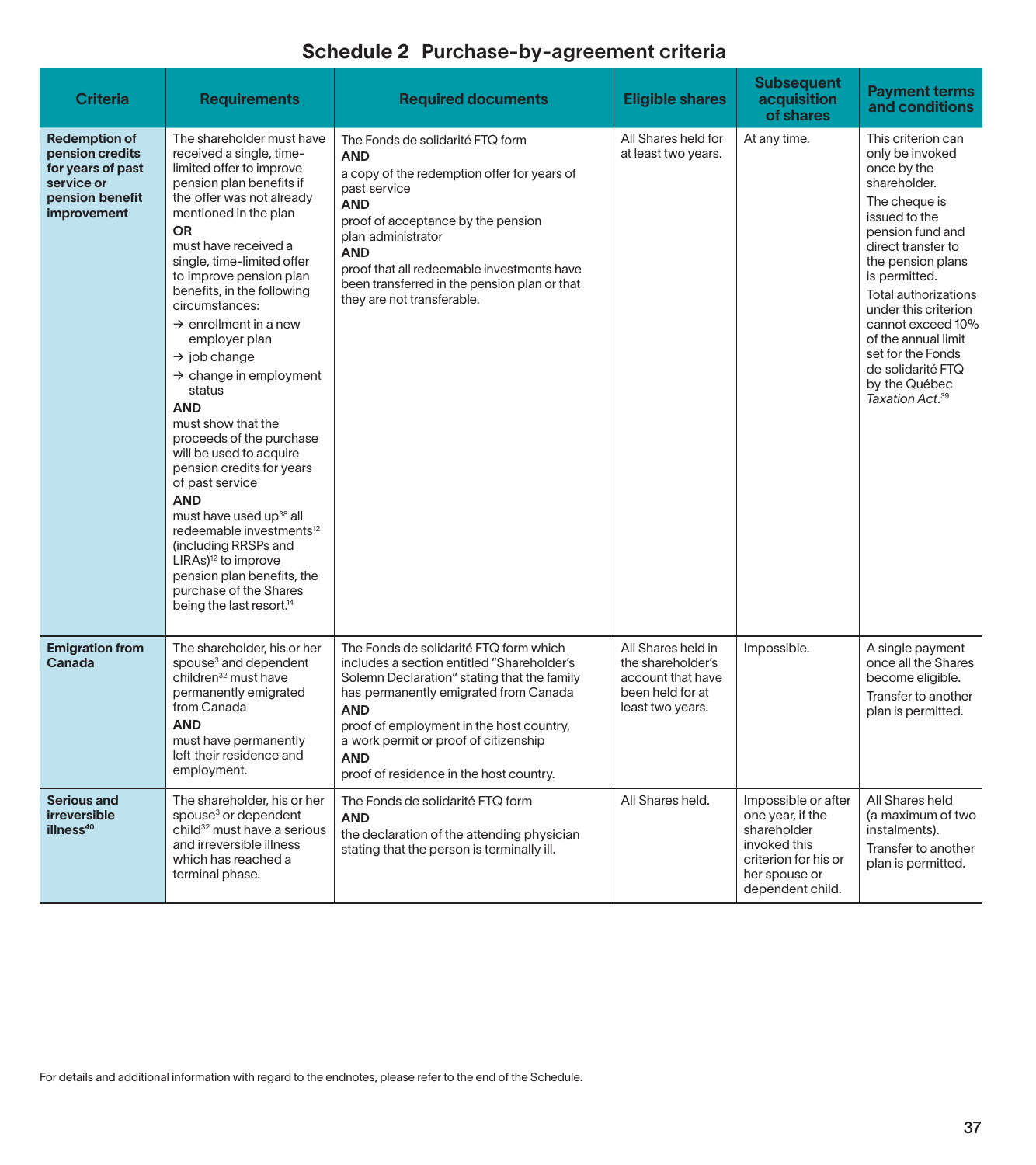| <b>Criteria</b>                                                                                                                                                                                                                                                                                                    | <b>Requirements</b>                                                                                                                                                                                                                                                                                                                                                                                                                                                                                  | <b>Required documents</b>                                                                                                                                                                                                                                                                                                                                                                                                                                                                                                                                                                                                                                                                                                                                                                                                                                                                                                                                                                                                                                                                                                                                                                                                                                                                                                                                                                                                                                                                                                                                                                                                                                                                                                                                                                                                                                                                                                                                                                                                                                                                                                                                                                                                                                  | <b>Eligible shares</b> | <b>Subsequent</b><br>acquisition<br>of shares                    | <b>Payment terms</b><br>and conditions                                                                                                                                                                            |
|--------------------------------------------------------------------------------------------------------------------------------------------------------------------------------------------------------------------------------------------------------------------------------------------------------------------|------------------------------------------------------------------------------------------------------------------------------------------------------------------------------------------------------------------------------------------------------------------------------------------------------------------------------------------------------------------------------------------------------------------------------------------------------------------------------------------------------|------------------------------------------------------------------------------------------------------------------------------------------------------------------------------------------------------------------------------------------------------------------------------------------------------------------------------------------------------------------------------------------------------------------------------------------------------------------------------------------------------------------------------------------------------------------------------------------------------------------------------------------------------------------------------------------------------------------------------------------------------------------------------------------------------------------------------------------------------------------------------------------------------------------------------------------------------------------------------------------------------------------------------------------------------------------------------------------------------------------------------------------------------------------------------------------------------------------------------------------------------------------------------------------------------------------------------------------------------------------------------------------------------------------------------------------------------------------------------------------------------------------------------------------------------------------------------------------------------------------------------------------------------------------------------------------------------------------------------------------------------------------------------------------------------------------------------------------------------------------------------------------------------------------------------------------------------------------------------------------------------------------------------------------------------------------------------------------------------------------------------------------------------------------------------------------------------------------------------------------------------------|------------------------|------------------------------------------------------------------|-------------------------------------------------------------------------------------------------------------------------------------------------------------------------------------------------------------------|
| Recourse of a<br>creditor that will<br>result in the<br>interruption of<br>service or the<br>seizure of the<br>following<br>property:<br>$\rightarrow$ salary; <sup>41</sup><br>$\rightarrow$ one or two<br>automobiles;<br>$\rightarrow$ principal<br>residence; <sup>42</sup><br>$\rightarrow$ public utilities. | The shareholder must<br>not qualify for any other<br>criterion of the Purchase<br>by-Agreement Policy<br><b>AND</b><br>must show that the<br>recourse jeopardizes the<br>shareholder's and/or his<br>or her spouse's salary or<br>automobile, the principal<br>residence or a public utility<br><b>AND</b><br>must have liquidated all<br>redeemable investments <sup>12</sup><br>(including any other<br>RRSP), <sup>13</sup> the purchase<br>of the Shares being the<br>last resort. <sup>14</sup> | The Fonds de solidarité FTQ form which<br>includes a statement by the shareholder<br>$\rightarrow$ explaining the reasons underlying<br>the recourse<br><b>AND</b><br>$\rightarrow$ confirming that he or she has the necessary<br>amounts to pay the balance if the<br>redemption of the Shares is not sufficient<br>to avoid the recourse<br><b>AND</b><br>$\rightarrow$ attesting to his or her financial inability to pay<br>the recourse<br><b>AND</b><br>proof of the recourse <sup>43</sup> against the following<br>assets or essential services<br>For the shareholder's or his or her<br>spouse's salary<br>$\rightarrow$ formal demand for payment from<br>a government<br>$\rightarrow$ a judgment ordering the payment of a sum<br>of money<br><b>AND</b><br>$\rightarrow$ proof that the shareholder or his or her<br>spouse has a garnishable salary.<br>For the shareholder's or his or her spouse's<br>automobile<br>$\rightarrow$ notice of loss of benefit of a term with<br>lease agreement<br>$\rightarrow$ repossession notice<br>$\rightarrow$ notice of seizure of the vehicle following<br>a court order<br>For the principal residence<br>$\rightarrow$ final notice from the hypothecary creditor<br>$\rightarrow$ prior notice to exercise a hypothecary right<br>$\rightarrow$ motion for mandatory relinguishment or<br>court order<br>$\rightarrow$ a duly-served demand from the Régie<br>du logement<br>$\rightarrow$ final notice for overdue municipal and/or<br>school taxes<br>For a public utility provided to the<br>principal residence<br>$\rightarrow$ notice of service interruption from the<br>relevant public utility<br><b>AND</b><br>if the recourse is directed only at the<br>shareholder's salary and/or automobile<br>proof that all of the shareholder's redeemable<br>investments have been liquidated and used<br>up to pay part of the recourse or that the<br>investments cannot be redeemed.<br>if the recourse is directed at the principal<br>residence, a public utility or the spouse's<br>automobile and/or salary<br>proof that all redeemable family investments<br>have been liquidated and used up to pay part<br>of the recourse or that the family investments<br>cannot be redeemed. | All Shares held.       | One year after<br>purchase by<br>the Fonds de<br>solidarité FTQ. | A single net<br>payment <sup>16</sup> equal<br>to the amount<br>necessary to repay<br>the amount due or<br>a substantial<br>part thereof.<br>Cheque payable<br>jointly to the<br>shareholder and<br>the creditor. |

For details and additional information with regard to the endnotes, please refer to the end of the Schedule.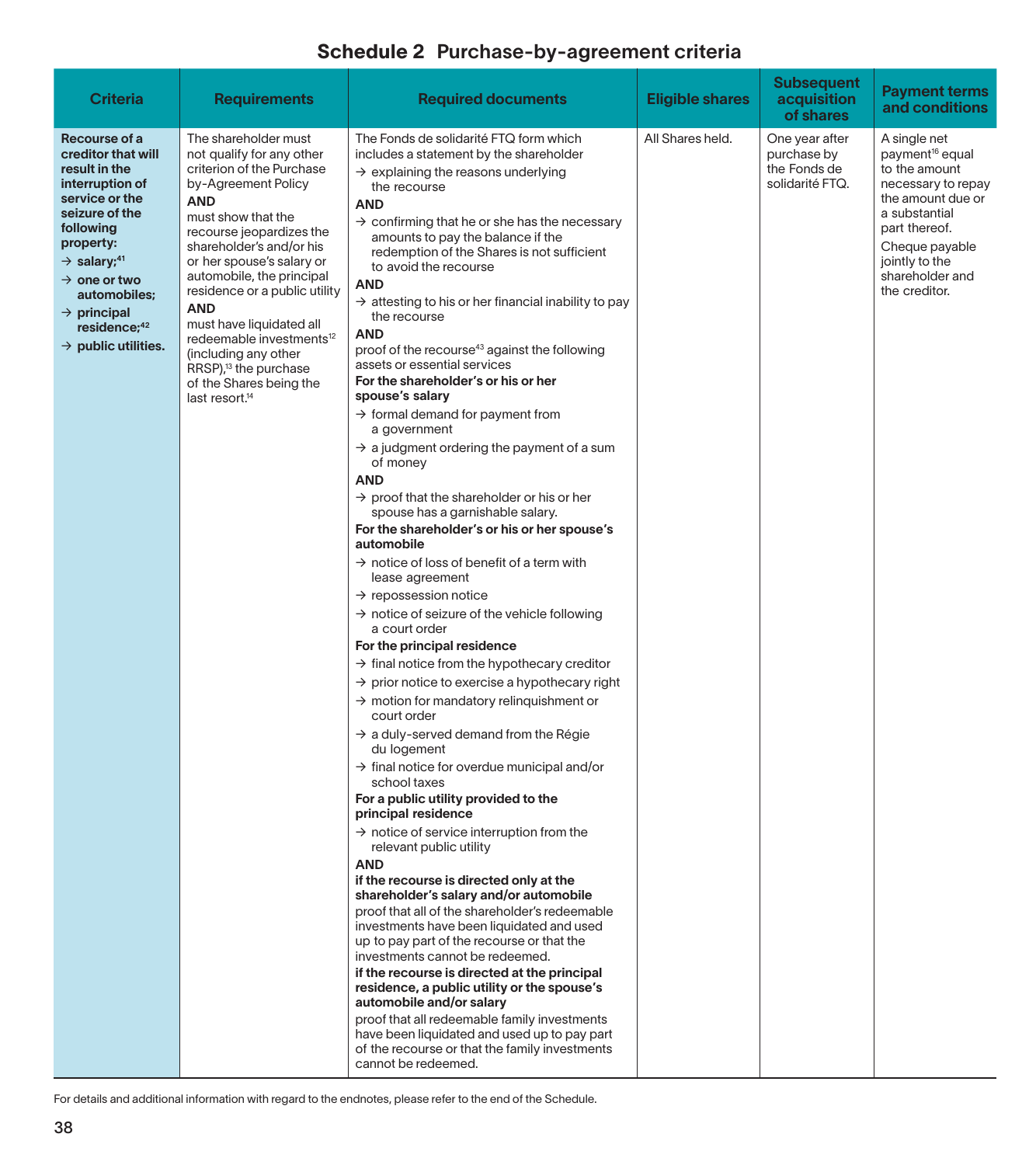The following notes do not form an integral part of the *Purchase by Agreement Policy*. Rather, they serve to specify certain information or guide the interpretation thereof and may be amended from time to time at the discretion of the Fonds de solidarité FTQ.

- 1. "Proof" means full tax statements at the federal and Québec levels along with the relevant schedules relating to tax credits for labour-sponsored funds and the respective notices of assessment for the years when the credits could not be claimed, for cases in which the shareholder had no income tax to pay or is retired with employment income lower than \$3,500 OR a letter confirming that the shareholder is a non-resident.
- 2. "Non-resident" means a shareholder that resides outside Canada.
- 3. Unless indicated otherwise, for the purpose hereof, the definition of "spouse" is that set out in the Québec *Taxation Act*, which includes both same-sex and opposite-sex spouses.
- 4. A change of program or training to another program does not qualify as a return to school under this policy.
- 5. According to tax laws, a qualifying educational program is a training program offered by a designated educational institution that dispenses technical or vocational training or, in any other case, post-secondary training.
- 6. In such a case, the Fonds de solidarité FTQ form and confirmation from the educational institution may not be filled out and signed more than 30 days preceding commencement of the school term.
- 7. In such a case, the shareholder must repay the amounts withdrawn according to applicable tax laws. The repayments must be made to the Fonds de solidarité FTQ, or else the shareholder will have to pay a special tax corresponding to the tax credit already obtained, as provided for by the Québec *Taxation Act*. However, a shareholder who is eligible for a redemption or purchase-by-agreement for a given year or within 60 days of the year-end will not be subject to the special tax provided he or she cannot claim a tax credit regarding the acquisition of shares in a labour fund with respect to an amount paid during the 10-year period, for the Lifelong Learning Plan, and during the 15-year period, in the case of the Home Buyers' Plan, in which he or she must acquire replacement shares or within 60 days of the end of such period. The federal legislative measures also provide a special tax corresponding to the tax credit already obtained, for which the rules of application are similar to those applied in Québec. The Québec rules apply for the 2012 taxation years and following years. (See Section 10 "What are the tax consequences for Shareholders?").
- 8. The Fonds de solidarité FTQ must receive your request regarding the Home Buyers' Plan (HBO) no later than 30 days after signing the notarized deed of purchase for your principal residence.
- 9. To be eligible, the accepted offer to purchase must indicate the names and the signed acceptance of both parties and the address of the home purchased by the shareholder.
- 10. For the redemption application to be eligible under this criterion, a maximum of one year must have passed between the date of the loss and the time the application was made to the Fonds de solidarité FTQ .
- 11. Disbursement of the Fonds de solidarité FTQ shares must be used to pay the consequences of the loss and not the cause thereof.
- 12. Amounts held by the shareholder in a trust account with the Fonds de solidarité FTQ, as well as in any bank account, are considered to be redeemable investments and must be liquidated before a request for purchase by agreement is filed.
- 13. An investment is considered to be redeemable even if its withdrawal leads to costs or a loss of return.
- 14. In every case where, in conformity with the Purchase-by-Agreement Policy, a shareholder must demonstrate that his or her other redeemable investments have been liquidated or used up, he or she will have to, if he or she holds shares in both of Quebec's labour-sponsored funds, complete a purchase-by-agreement request at these two labour-sponsored funds. If both funds allow it, the amounts paid by them will be distributed pro rata to the value of the eligible shares in both of these labour funds.
- 15. The replacement value is the amount necessary to purchase an asset with the same characteristics.
- 16. The net amount corresponds to the amount of payment requested once the withholding tax is applied to the gross amount, which withholding tax is calculated using the minimum tax rate required by federal and provincial governments. Any request for an additional tax withholding will apply based on the same gross amount, thereby decreasing the net value of the payment.
- 17. "Dissolution of union" means, the first to occur, depending on the type of union, between a separation from bed and board, divorce, marriage annulment, dissolution of the civil union, death or a de facto separation, including a separation between de facto spouses. Unless otherwise established, the date of the de facto separation is usually the day on which the spouses began to live separately, meaning that one of them left the family residence.
- 18. For the redemption application to be eligible under this criterion, a maximum of one year must have passed between the date of the dissolution of the union and the time the application was made to the Fonds de solidarité FTQ .
- 19. An application may only be filed after a minimum period of two consecutive months of decreased income prior to the date the application is made to the Fonds de solidarité FTQ. The decrease in income must apply to each month included in the period of reference. In the case of a shareholder who receives income security, the application may be made as of the date the decrease in income begins.
- 20. The *Avis sur le crédit d'impôt remboursable accordant une allocation aux familles* (notice in respect of the refundable tax credit granting a family allowance) issued by Retraite Québec confirming the change of civil status and the effective date of that change is also considered to be proof of the union's dissolution and should be privileged whenever possible.
- 21. "Family income" means the shareholder's income and, if the shareholder has a spouse, the shareholder's income plus that of his or her spouse. Family income includes employment income, rental income and business income, as applicable.
- 22. The decrease in income is calculated for each of the two months of reference.
- 23. In the event of absence of income in the last two months or in the last six consecutive months, as applicable, the shareholder must provide all his or her statements of account (and/or those of his or her spouse) to prove such absence of income.
- 24. For the redemption application to be eligible under this criterion, a maximum of two years must have passed between the date of the event which caused the decrease in income and the time the application was made to the Fonds de solidarité FTQ, and the event must still exist when the initial or subsequent application is made. For a subsequent application in connection with the same event, a maximum of two years must have passed between the date of the initial application and the subsequent application(s) to the Fonds de solidarité FTQ, unless the shareholder receives income security, and the event must still exist when the subsequent application(s) is/are made.
- 25. "Net income" means earnings related to time worked (regular time, overtime, bonuses and tips). However, if the shareholder or his or her spouse received, during the periods of reference, one or more vacation pays and that such vacation pays are the only income indicated on the pay slip(s), such income will be considered in the calculation of income before and after the decrease in income invoked. Net income also includes rental income and business income.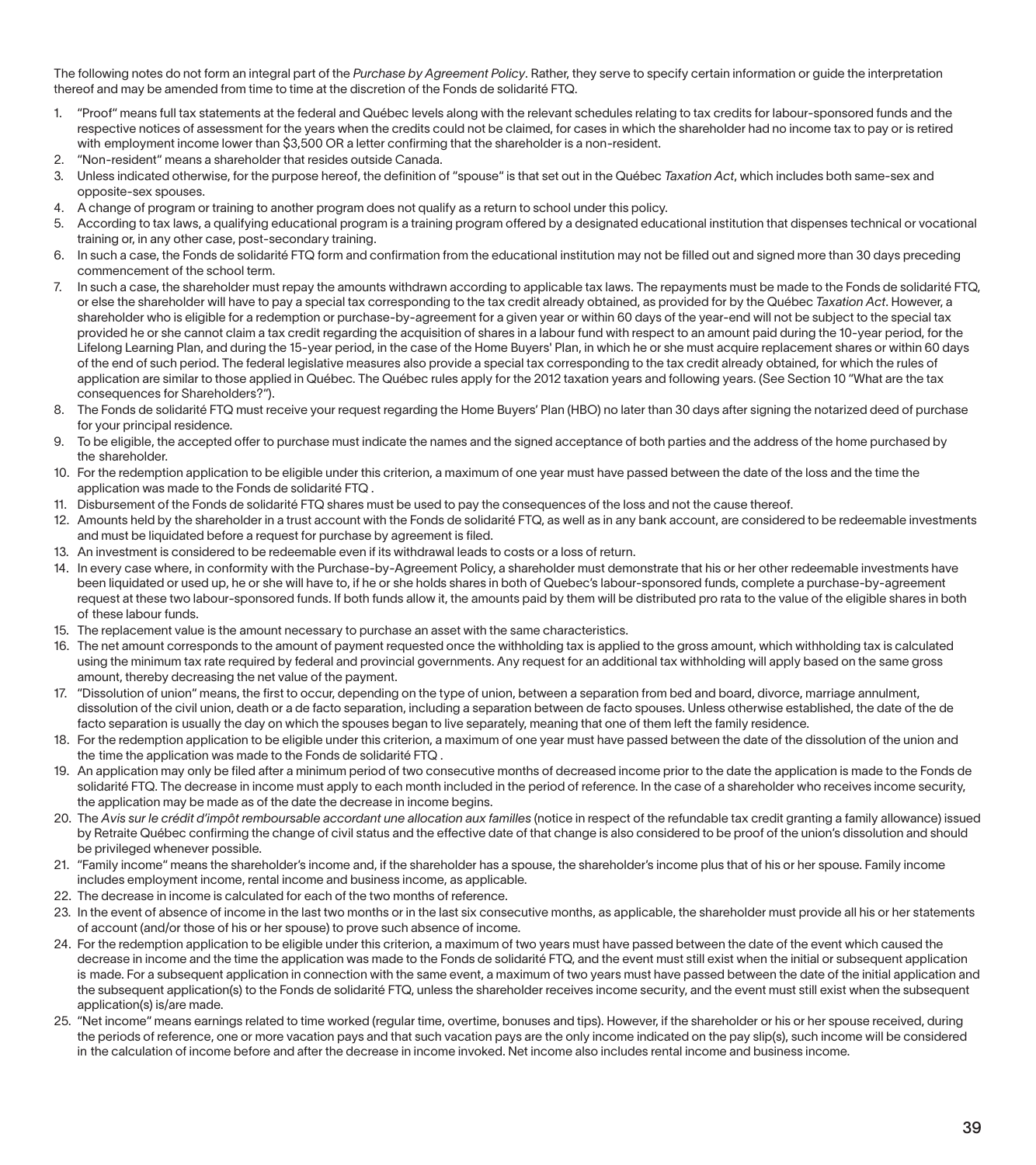- 26. For the purpose of this Policy, the benefits received under the Québec Parental Insurance Plan (QPIP) or the exhaustion of such benefits cannot be taken into account to invoke eligibility to this criteria.
- 27. The month preceding the decrease in income must be the last full month during which the shareholder or his or her spouse received regular income.
- 28. The total value of the account includes all sums held by the shareholder in labour funds in Québec.
- 29. An application may only be filed after a minimum period of two consecutive months of decreased gross income prior to the date the application is made to the Fonds de solidarité FTQ. In the event that a physician confirms the disability of the shareholder for a period of at least two (2) consecutive months, the application may be made as of the date the decrease in income begins.
- 30. An application may only be filed with the Fonds de solidarité FTQ after a minimum period of six consecutive months of involuntary decrease in income prior to the date the application is made to the Fonds de solidarité FTQ.
- 31. "Unexpected" means an expense arising from an event that is unforeseeable, accidental or unanticipated.
- 32. A "dependant" or "dependent child" means the shareholder's child or the child of the shareholder's spouse, if that child lives at the same address and is 25 years of age or less.
- 33. Proof of the costs for the exceptional and unexpected expense must be attached to the purchase-by-agreement request. It must be dated no more than three months before or six months after the date of the required treatment, medical procedure or health-related purchase.
- 34. "Full-time permanent job" refers to a minimum of 28 hours worked per week.
- 35. "Recent invoices from suppliers and customers" means invoices dated less than 30 days on the date they are received by the Fonds de solidarité FTQ.
- 36. Even with therapeutic care, devices or drugs, the cared-for person is: unable to perform one basic activity of daily living, such as seeing, talking, hearing, walking, eliminating, feeding oneself, dressing oneself or daily functioning owing to the lack of necessary mental abilities; OR due to a chronic illness, the cared-for person receives, at least twice a week for a minimum of 14 hours, therapeutic care prescribed by a physician, which is essential to maintain one of his or her vital functions, such as travelling, medical appointments and the necessary recovery after treatment.
- 37. The confirmation may be provided by a physician, an employer or other third parties.
- 38. The investments used must first have been applied to improving the pension plan benefits, as the purchase of Shares must be the last resort.
- 39. Under the Québec *Taxation Act*, the Fonds de solidarité FTQ must pay a penalty to the Québec government when the total purchase-by-agreement disbursements during its fiscal year, excluding those made under the Home Buyers' Plan (HBP) and the Lifelong Learning Plan (LLP), exceed 2% of its paid-up capital; this represents the Fonds de solidarité FTQ's "fixed annual limit" for the purchase-by-agreement.
- 40. "Serious and irreversible illness" means an illness which has reached a terminal phase.
- 41. In the case of independent workers, the Fonds de solidarité FTQ considers that the amounts received by such persons in payment of services provided can be likened to salary for the purpose of the Purchase-by-Agreement Policy.
- 42. "Principal residence" means the residence where the shareholder normally resides.
- 43. Dated less than 30 days on the date it is received at the Fonds de solidarité FTQ.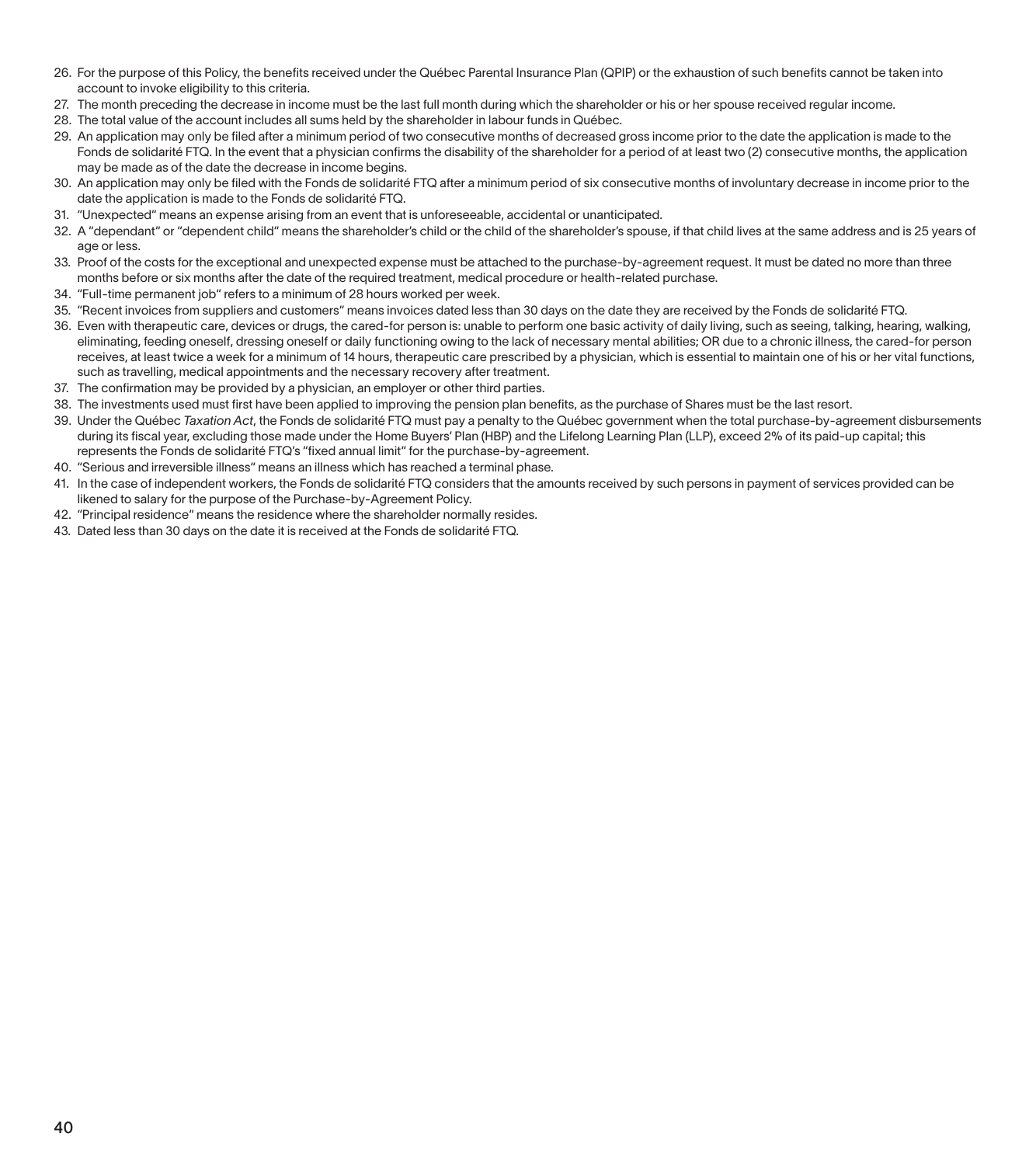## Fonds de solidarité FTQ

## Certificate of issuer and investment fund manager

Dated: June 30, 2021

This short form prospectus, together with the documents incorporated by reference, constitutes full, true and plain disclosure of all material facts relating to the securities offered by this short form prospectus as required by the securities legislation of the Province of Québec.

Executive Officer, The Research Pinance,

President and Chief Executive Vice-President,

 $\mathbf{c}$ 

 $\therefore$   $\mathcal{P}_{ov}$  $\mathcal{S}_{\mathbf{a}}$ 

Janie C. Béïque Sylvain Paré

On behalf of the Board of Directors of the Fonds de solidarité FTQ in its capacity as issuer and investment fund manager

Claude Séguin Director

Chair, **First Vice-Chair**,

Daniel Boyer Director